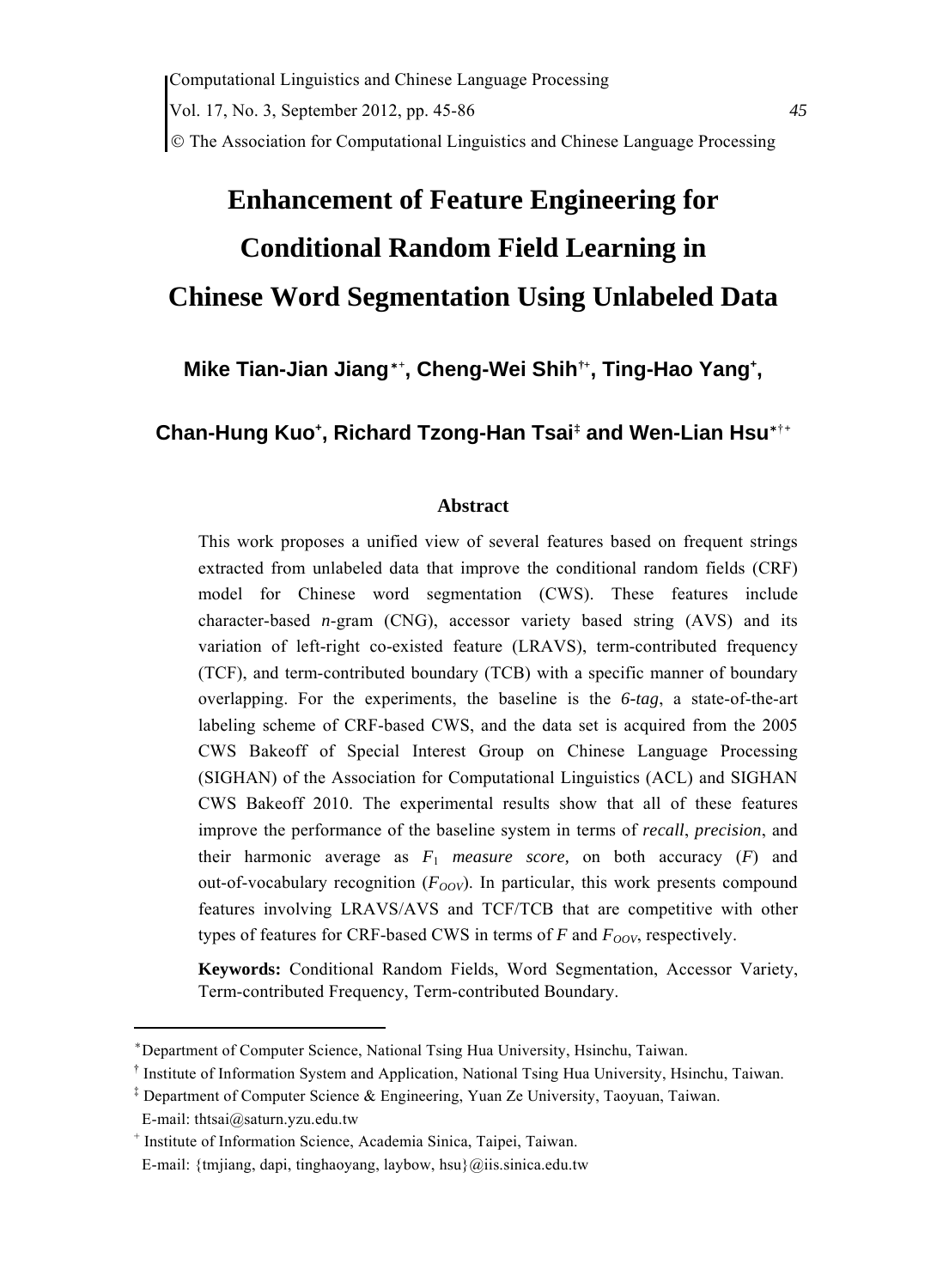## **1. Introduction**

#### **Background**

Many intelligent text processing tasks, such as information retrieval, text-to-speech, and machine translation assume the ready availability of a tokenization into words, which is relatively straightforward in languages with word delimiters (*e*.*g*., space) but is a little difficult for Asian languages, such as Chinese and Japanese.

Chinese word segmentation (CWS) has been an active area of research in computational linguistics for two decades. SIGHAN, the Special Interest Group for Chinese Language Processing of the Association for Computational Linguistics, has conducted five word segmentation bakeoffs [\(Emerson, 2005;](#page-27-0) [Jin & Chen, 2007;](#page-27-0) [Levow, 2006](#page-28-0); [Sproat & Emerson,](#page-28-0)  [2003](#page-28-0); [Zhao & Liu, 2010\)](#page-29-0). After years of intensive research, CWS has achieved high accuracy, but the issue of out-of-vocabulary (OOV) word recognition remains.

#### **The State of the Art of CWS**

Traditional approaches for CWS adopt a dictionary and rules to segment unlabeled texts, such as the work of [Ma and Chen \(2003](#page-28-0)). In recent years, there has been a potent trend of using statistical machine learning models, especially the conditional random fields (CRF) [\(Lafferty](#page-28-0) *et al.*[, 2001](#page-28-0)), which displays moderate performance for the sequential labeling problem and achieves competitive results with character-position based methods(Zhao *et al.*[, 2010\)](#page-29-0).

#### **Unsupervised Feature Selection for CWS**

In this work, unsupervised feature selection for CWS is based on frequent strings that are extracted automatically from unlabeled corpora. For convenience, these features are referred to as *unsupervised features* in the rest of this paper. Unsupervised features are suitable for closed training evaluation where external resources or extra information is not allowed, especially for cross-domain tasks, such as SIGHAN CWS bakeoff 2010[\(Zhao & Liu, 2010\)](#page-29-0). Without proper knowledge, the closed training evaluation of word segmentation can be difficult with OOV words, where frequent strings collected from the test data may help. For incorporating unsupervised features into character-position based CRF for CWS, [Zhao and Kit](#page-29-0)  [\(2007](#page-29-0)) tried strings based on *accessor variety* (AV), which was developed by Feng *[et al.](#page-27-0)* [\(2004](#page-27-0)), and based on *co-occurrence strings* (COS). Jiang *et al.* [\(2010\)](#page-27-0) applied a feature similar to COS, called *term-contributed boundary* (TCB).

According to [Zhao and Kit \(2007](#page-29-0)), AV-based string (AVS) is one of the most effective unsupervised features for CWS by character-position based CRF. One motivation here is to seek deeper understanding of AVS's success. This work suspects that, since AVS is designed to keep overlapping substrings via the outer structure of a string while COS/TCB is usually selected via the inner structure of a string with its longest-first (*i*.*e.*, non-overlapping) nature before integration into CRF, combining overlapping and outer information with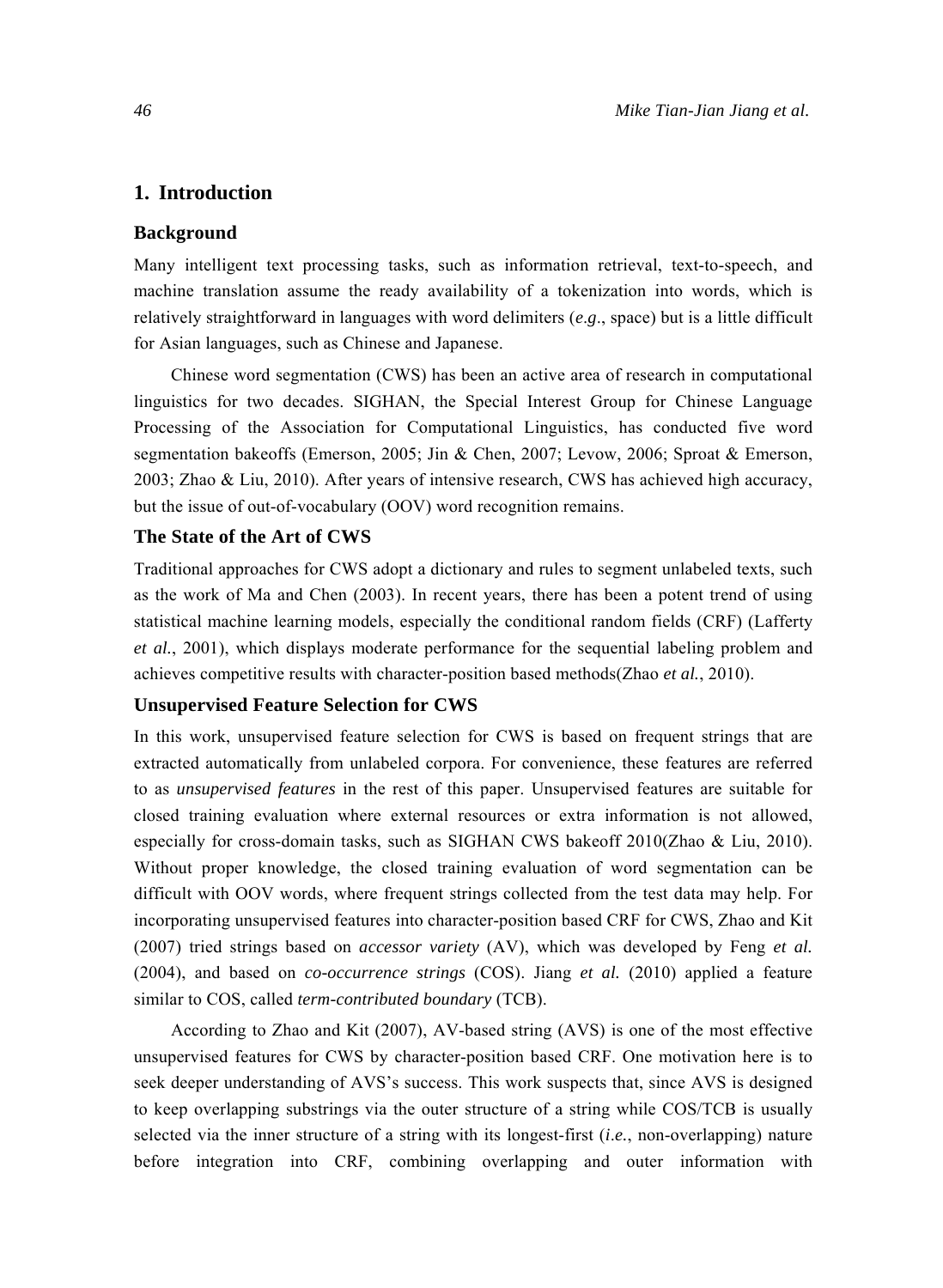non-overlapping and inner information may enhance CRF-based CWS. Hence, a series of experiments is conducted to examine this hypothesis.

The remainder of the article is organized as follows. Section 2 briefly introduces CRF. Common unsupervised features based on the concept of frequent strings are explained in Section 3. Section 4 discusses related works. Section 5 describes the design of the labeling scheme and feature templates, along with a framework that is able to encode those overlapping features in a unified way. Details about the experiment are reported in Section 6. Finally, the conclusion is presented in Section 7.

## **2. Conditional Random Fields**

Conditional random fields (CRF) are undirected graphical models trained to maximize a conditional probability of random variables X and Y, and the concept is well established for the sequential labeling problem [\(Lafferty](#page-28-0) *et al.*, 2001). Given an input sequence (or observation sequence)  $X = x_1...x_T$  and a label sequence  $Y = y_1...y_T$ , a conditional probability of linear-chain CRF with parameters  $\Lambda = \lambda_1 ... \lambda_n$  can be defined as:

$$
P_{\lambda}(Y \mid X) = \frac{1}{Z_{X}} \exp\left(\sum_{t=1}^{T} \sum_{k} \lambda_{k} f_{k}(y_{t-1}, y_{t}, X, t)\right)
$$
(1)

where  $Z_x$  is the normalization constant that makes probability of all label sequences sum to one;  $f_k(y_{t-1}, y_t, X, t)$  is a feature function which is often binary valued, but can be real valued; and  $\lambda_k$  is a learned weight associated with feature  $f_k$ .

The feature functions can measure any aspect of state transition  $y_{t-1} \rightarrow y_t$ , and the entire observation sequence *X* is centered at the current position *t*.

Given the model defined in (1), the most probable labeling sequence for an input sequence *X* is as follows:

$$
y^* = \underset{Y}{\text{argmax}} P_{\Lambda}(Y | X)
$$
 (2)

Equation (2) can be efficiently calculated by dynamic programming using the Viterbi algorithm. More details about the concepts of CRF and learning parameters could be found in [Wallach \(2004\)](#page-29-0). For sequential labeling tasks, like CWS, a linear-chain CRF is currently one of the most popular choices.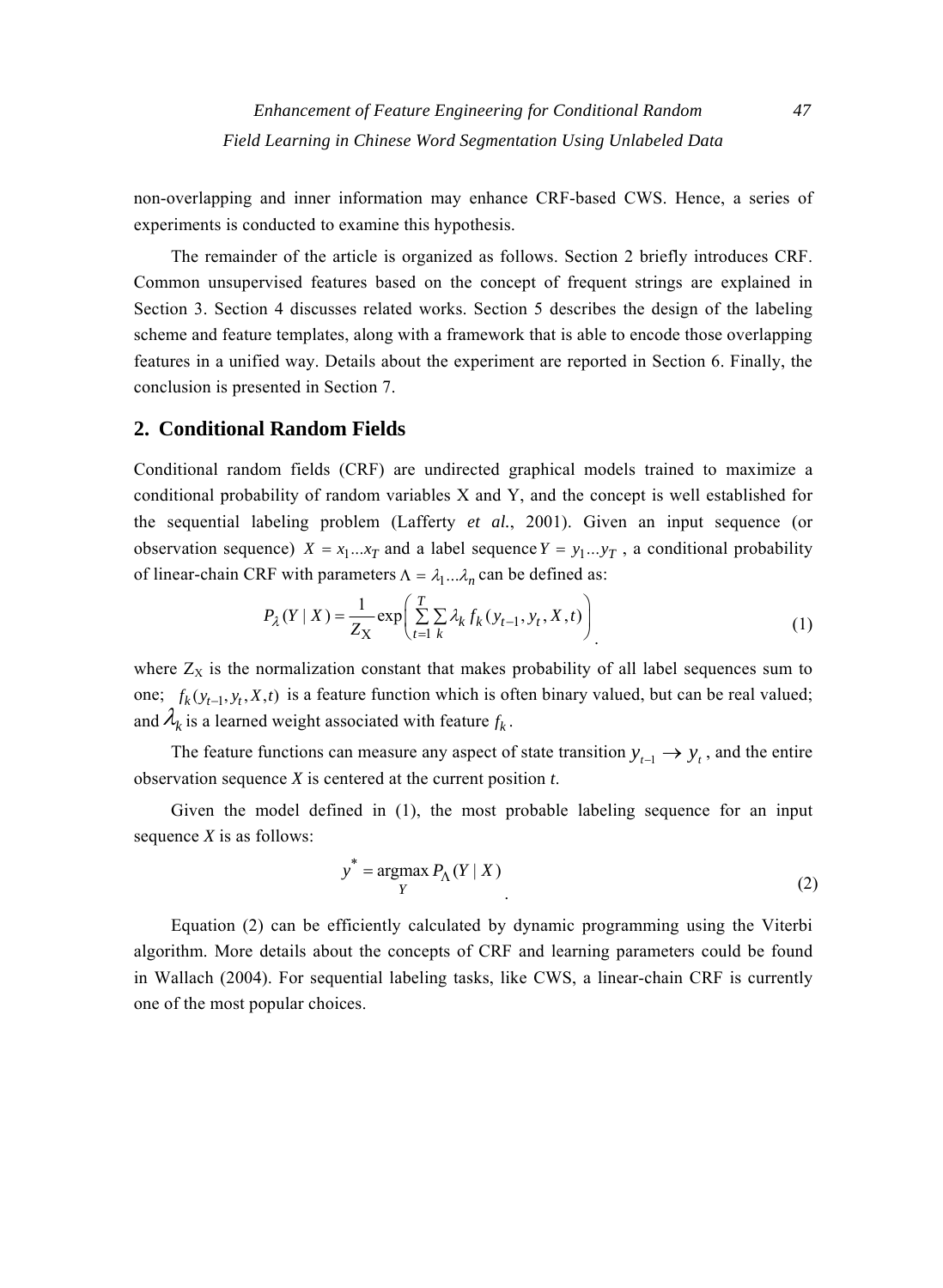## **3. Unified View via Frequent String**

#### **3.1 Character-based** *N-gram*

The word boundary and the word frequency are the standard notions of frequency in corpus-based natural language processing. Word-based *n*-gram is an intuitive and effective solution of language modeling. For languages without explicit word boundaries, such as Chinese, character-based *n*-gram (CNG) is usually insufficient. For example, consider some sample texts in Chinese:

- "自然科學的重要性" (the importance of natural science), and
- "自然科學的研究是唯一的途徑" (natural science research is the only way),

where many character-based *n*-grams can be extracted, but some of them are out of context, such as "然科" (so; discipline) and "學的" (study; of), even when they are relatively frequent. For the purpose of interpreting overlapping behavior of frequent strings, however, character-based *n*-grams could still be useful for baseline analysis and implementation.

## **3.2 Reduced** *N***-gram**

The lack of correct information about the actual boundary and frequency of a multi-character/word expression's occurrence has been researched in different languages. The distortion of phrase boundaries and frequencies was first observed in the Vodis Corpus, where the word-based bigram "RAIL ENQUIRIES" and word-based trigram "BRITISH RAIL ENQUIRIES" were estimated and reported by [O'Boyle \(1993](#page-28-0)) and Ha *et al.* [\(2005\)](#page-27-0). Both of them occur 73 times, which is a large number for such a small corpus. "ENQUIRIES" follows "RAIL" with a very high probability when "BRITISH" precedes it. When "RAIL" is preceded by words other than "BRITISH," however, "ENQUIRIES" does not occur, but words like "TICKET" or "JOURNEY" may. Thus, the bigram "RAIL ENQUIRIES" gives a misleading probability that "RAIL" is followed by "ENQUIRIES" irrespective of what precedes it.

A common solution to this problem is that, if some *n*-grams consist of others, then the frequencies of the shorter ones have to be discounted with the frequencies of the longer ones. For Chinese, Lin & Yu (2011) reported a similar problem and its corresponding solution in the sense of *reduced n-gram* of Chinese characters. By excluding *n*-grams with their numbers of appearance that fully depend on other superstrings, "然科" and "學的" from the sample texts in the previous sub-section are no longer candidates of the string. [Zhao and Kit \(2007\)](#page-29-0) described the same concept briefly as *co-occurrence string* (COS). Sung *et al.* [\(2008\)](#page-29-0) invented a specific data structure for suffix array algorithm to calculate exact boundaries of phrase-alike string and their frequencies called *term-contributed boundaries* (TCB) and *term-contributed frequencies* (TCF), respectively, to analogize similarities and differences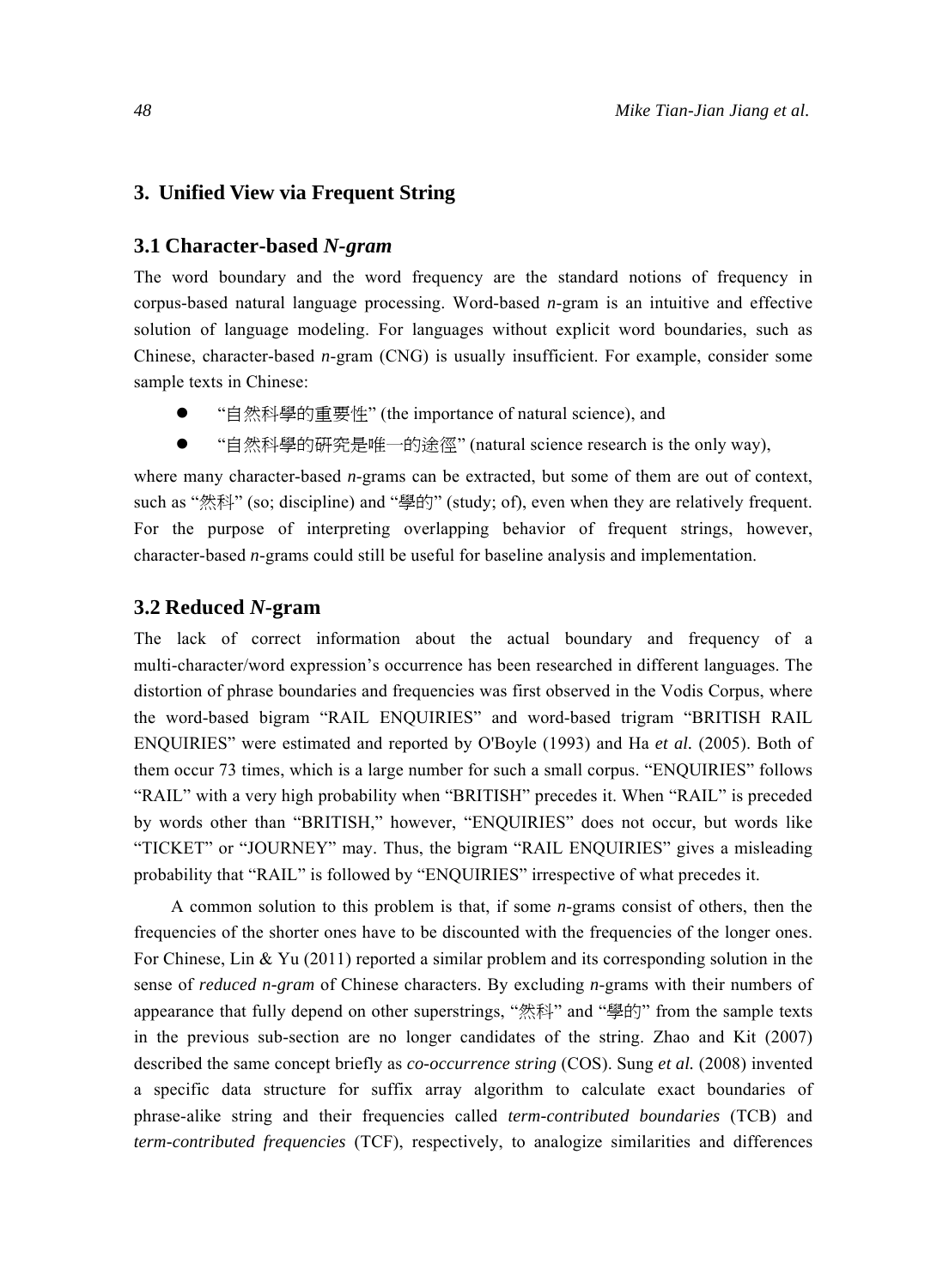with the term frequencies. Since this work uses the program of TCB and TCF (namely YASA, yet another suffix array) for experiments, the family of *reduced n-gram* will be referred as TCB hereafter for convenience.

# **3.3 Uncertainty of Succeeding Character**

Feng *et al.* [\(2004\)](#page-27-0) proposed *accessor variety* (AV) to measure the likelihood a substring is a Chinese word. Another measurement, called *boundary entropy* or *branching entropy* (BE), exists in some works ([Chang & Su, 1997](#page-27-0); Cohen *[et al.](#page-27-0)*, 2007; [Huang & Powers,](#page-27-0)  [2003](#page-27-0); [Tanaka-Ishii, 2005](#page-29-0); [Tung & Lee, 1994\)](#page-29-0). The basic idea behind those measurements is closely related to one particular perspective of *n*-gram and information theory, *cross-entropy* or *perplexity*. According to [Zhao and Kit \(2007](#page-29-0)), AV and BE both assume that the border of a potential Chinese word is located where the uncertainty of successive character increases. They believe that AV and BE are the discrete and continuous version, respectively, of a fundamental work of [Harris \(1970](#page-27-0)), and they decided to adopt AVS as an unsupervised feature for CRF-based CWS. This work follows their choice in hope of producing a comparable study. AV of a string *s* is defined as:

$$
AV(s) = \min\{L_{av}(s), R_{av}(s)\}\tag{3}
$$

In (3),  $L_{av}(s)$  and  $R_{av}(s)$  are defined as the number of distinct preceding and succeeding characters, respectively, except, when the adjacent character is absent because of a sentence boundary, the pseudo-character of sentence beginning or sentence ending will be accumulated. Feng *et al*[. \(2004](#page-27-0)) also developed more heuristic rules to remove strings that contain known words or adhesive characters. For the strict meaning of unsupervised feature and for the sake of simplicity, these additional rules are dropped in this study.

Since a recent work of [Sun and Xu \(2011\)](#page-28-0) used both  $L_{av}(s)$  and  $R_{av}(s)$  as features of CRF, this work will apply a similar approach, which is denoted as LRAVS, to make a thorough comparison.

# **4. Other Related Works**

# **4.1 Frequent String Extraction Algorithm**

Besides previous works of TCB and TCF extraction (Sung *et al.*[, 2008](#page-29-0)), Chinese frequent strings [\(Lin & Yu, 2001\)](#page-28-0), and *reduced n-gram* (Ha *et al.*[, 2005](#page-27-0)), which have already been mentioned, the article about a linear algorithm for *frequency of substring with reduction* [\(Lü &](#page-27-0)  [Zhang, 2005](#page-27-0)) also falls into this category. Most of these projects focused on the computational complexity of algorithms. Broader algorithms for frequent string extraction are suffix array ([Manber & Myers, 1993](#page-28-0)) and PAT-tree ([Chien, 1997\)](#page-27-0).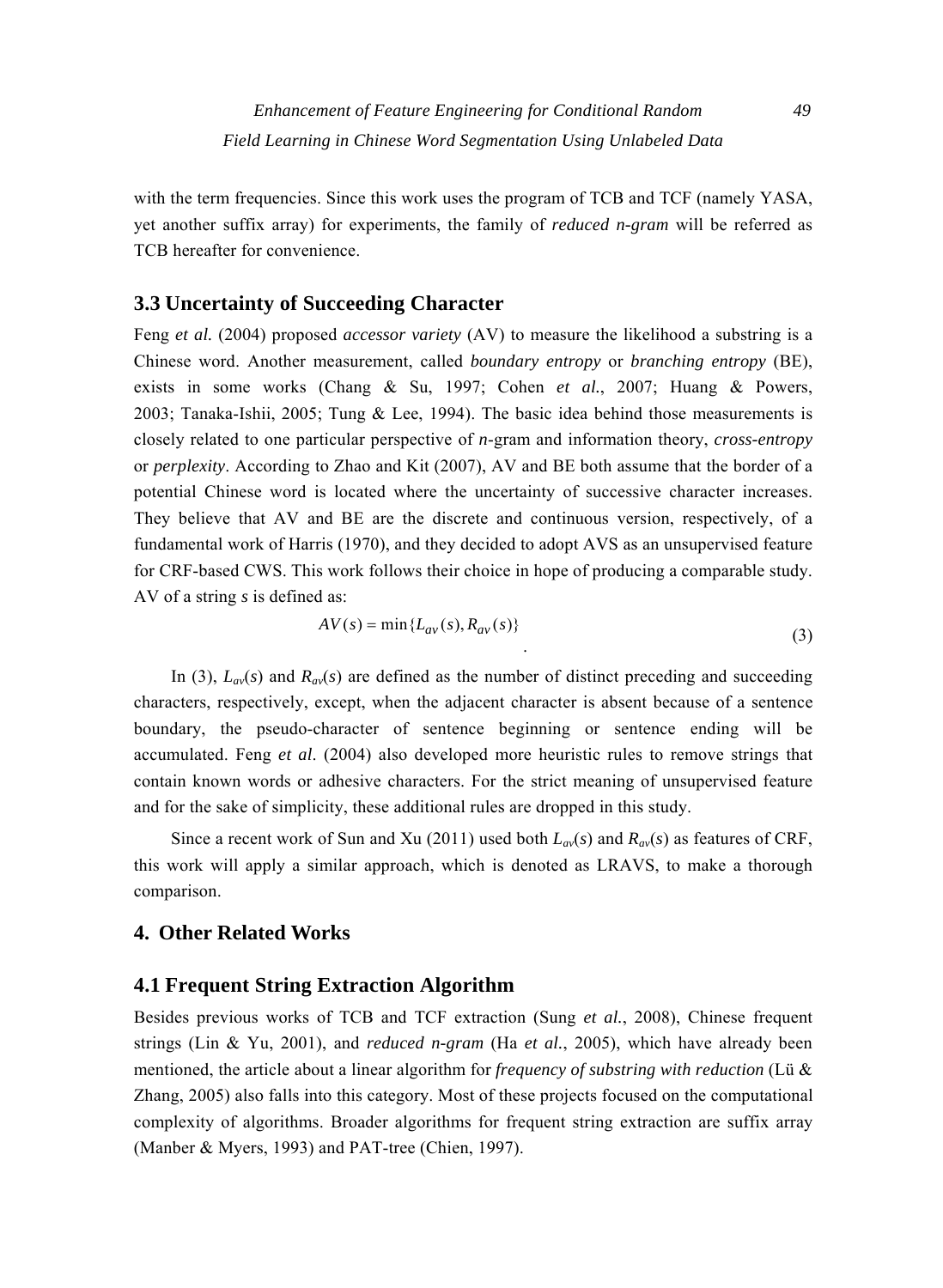#### **4.2 Unsupervised Word Segmentation Method**

Zhao and Kit have explored several unsupervised strategies with their unified goodness measurement of logarithm ranking [\(Zhao & Kit, 2007\)](#page-29-0), including *frequency of substring with reduction* [\(Lü & Zhang, 2005\)](#page-27-0), *description length gain* [\(Kit & Wilks, 1999\)](#page-27-0), *accessor variety*  (Feng *et al*[., 2004\)](#page-27-0), and *boundary/branching entropy* [\(Chang & Su, 1997;](#page-27-0) Cohen *[et al.](#page-27-0)*, [2007](#page-27-0); [Huang & Powers, 2003](#page-27-0); [Tanaka-Ishii, 2005](#page-29-0); [Tung & Lee, 1994\)](#page-29-0). Unlike the technique described in this paper for incorporating unsupervised features into supervised CRF learning, those methods usually filter out word-alike candidates using their own scoring mechanism directly as unsupervised word segmentation.

#### **4.3 Overlapping Ambiguity Resolution**

Subword based tagging of Zhang *et al.* [\(2006\)](#page-29-0) utilizes confidence measurement. Other overlapping ambiguity resolution approaches are Naïve Bayesian classifiers (Li *et al.*[, 2003\)](#page-28-0), mutual information, difference of *t*-test (Sun *et al.*[, 1997\)](#page-28-0), and sorted table look-up (Qiao *[et al.](#page-28-0)*, [2008\)](#page-28-0). These works concentrate on overlapping of words according to some (supervised) standard, rather than overlapping of substrings from unsupervised selection.

## **5. CRF Labeling Scheme**

#### **5.1 Character Position Based Labels**

<span id="page-5-0"></span>In this study, the CRF label set for CWS prediction adopts the *6-tag* approach of Zhao *[et al.](#page-29-0)* [\(2010](#page-29-0)), which achieves very competitive performance and is one of the most fine-grained character position based labeling schemes. According to Zhao *et al.* [\(2010\)](#page-29-0), since less than 1% of Chinese words are longer than five characters in most corpora from SIGHAN CWS bakeoffs 2003, 2005, 2006, and 2008, the coverage of a *6-tag* approach should be sufficient. This configuration of CRF without additional unsupervised features is also the control group of the experiment. [Table 1](#page-5-0) provides a sample of labeled training data.

| avic 1. sampic vj inc o-iag iavci |                       |  |
|-----------------------------------|-----------------------|--|
| <b>Character</b>                  | Label                 |  |
| 反                                 | B                     |  |
| 而                                 | E                     |  |
| 會                                 | $\boldsymbol{S}$      |  |
| 欲                                 | $\boldsymbol{B}$      |  |
| 速                                 | $\mathcal{C}_{0}^{0}$ |  |
| 則                                 | D                     |  |
| 不                                 | I                     |  |
|                                   | E                     |  |

| Table 1. Sample of the 6-tag labels. |               |  |
|--------------------------------------|---------------|--|
| Character                            | <b>I</b> shal |  |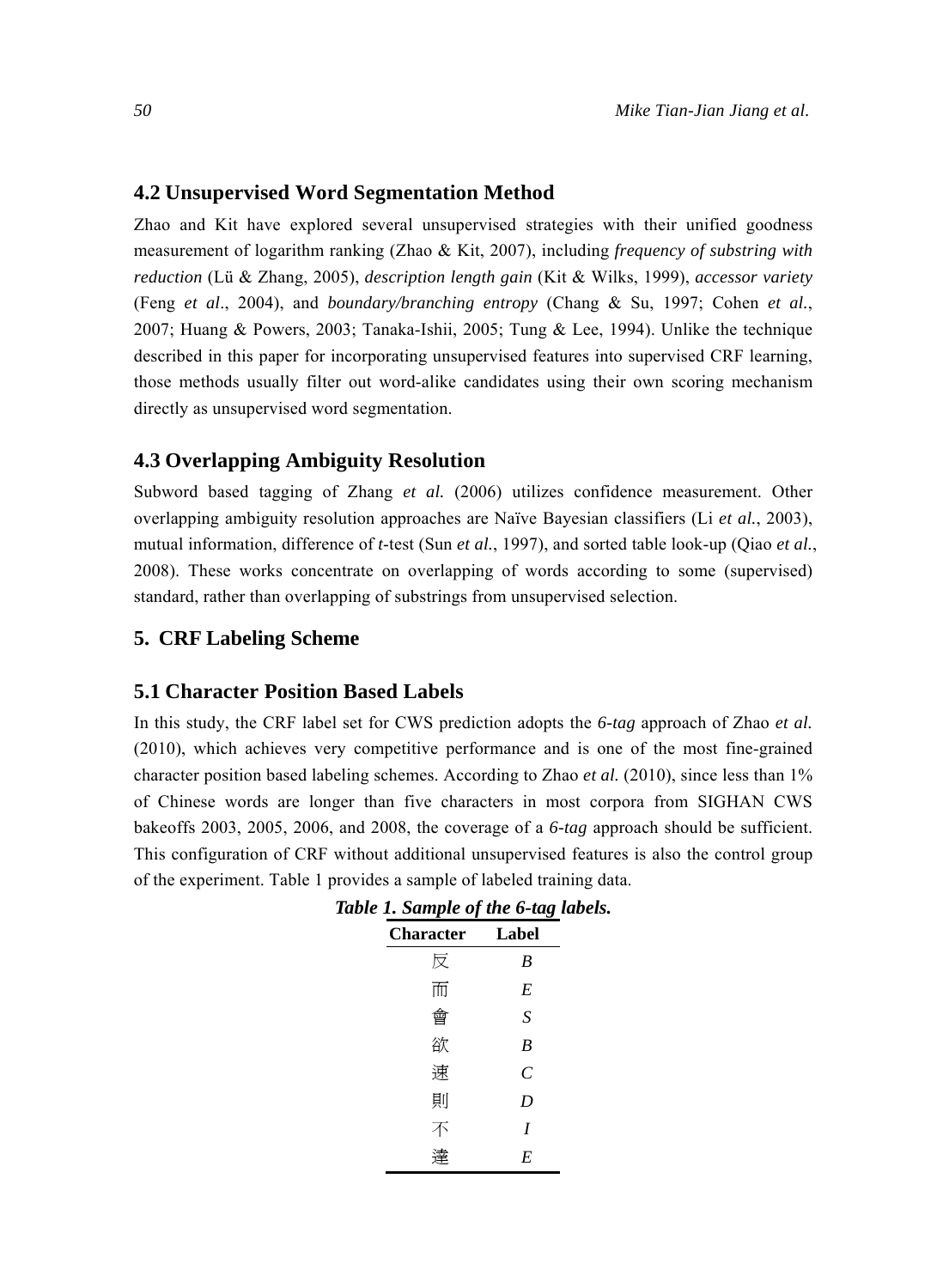For the sample text "反而 (contrarily) / 會 (make) / 欲速則不達 (more haste, less speed)" (on the contrary, haste makes waste), the tag  $B$  stands for the beginning character of a word, while *C* and *D* represent the second character and the third character of a word, respectively. The ending character of a word is tagged as *E*. Once a word consists of more than four characters, the tag for all of the middle characters between *D* and *E* is *I*. Finally, the tag *S* is reserved specifically for single-character words.

# **5.2 Feature Templates**

Feature instances are generated from templates based on the work of [Ratnaparkhi](#page-28-0)  [\(1996](#page-28-0)). [Table 2](#page-6-0) explains their abilities.  $C_{-1}$ ,  $C_0$ , and  $C_1$  stand for the input tokens individually bound to the prediction label at the current position. For example, in [Table 1,](#page-5-0) if the current position is at the label *I*, features generated by  $C_{-1}$ ,  $C_0$ , and  $C_1$  are "則," " $\overline{\wedge}$ ," and "達," respectively. Meanwhile, for window size 2,  $C_{1}C_{0}$ ,  $C_{0}C_{1}$ , and  $C_{1}C_{1}$  expands features of the label *I* to "則不," "不達," and "則達," respectively. One may argue that the feature template should expand to five tokens to cover the whole range of the 6-tag approach; however, according to Zhao *et al.* [\(2010](#page-29-0)), the context window size in three tokens is effective to catch parameters of the *6-tag* approach for most strings that do not exceed five characters. Our pilot test for this case also showed that context window size in two tokens would be sufficient without a significant decrease in performance (Jiang *et al.*[, 2010\)](#page-27-0).

Unsupervised features that will be introduced in the next subsection are generated by the same template, except the binding target moves column by column, as listed in tables of the next subsection.

<span id="page-6-0"></span>

| Feature            | <b>Function</b>                  |
|--------------------|----------------------------------|
| $C_{-1}, C_0, C_1$ | Previous, current, or next token |
| $C_{-1}C_0$        | Previous and current tokens      |
| $C_0C_1$           | Current and next tokens          |
| $C_{-I}C_I$        | Previous and next tokens         |

*Table 2. Feature template* 

# **5.3 Unified Feature Representation of CNG/AVS/TCF/TCB**

To our knowledge, TCF, which is designed to fulfill a symmetrical comparison between the properties of inner pattern (CNG, TCF, or COS/TCB) vs. outer pattern (AVS) and between overlapping string (CNG, AVS, or TCF) vs. maximally matched string (COS/TCB), has not been evaluated in any previous work. In short, while the original version of COS/TCB selects the maximally matched string (*i*.*e*., *non-overlapping* string) as the feature (Feng *[et al.](#page-27-0)*, [2004](#page-27-0); Jiang *et al.*[, 2010](#page-27-0); [Zhao & Kit, 2007\)](#page-29-0), TCF collects features of *reduced n-gram* from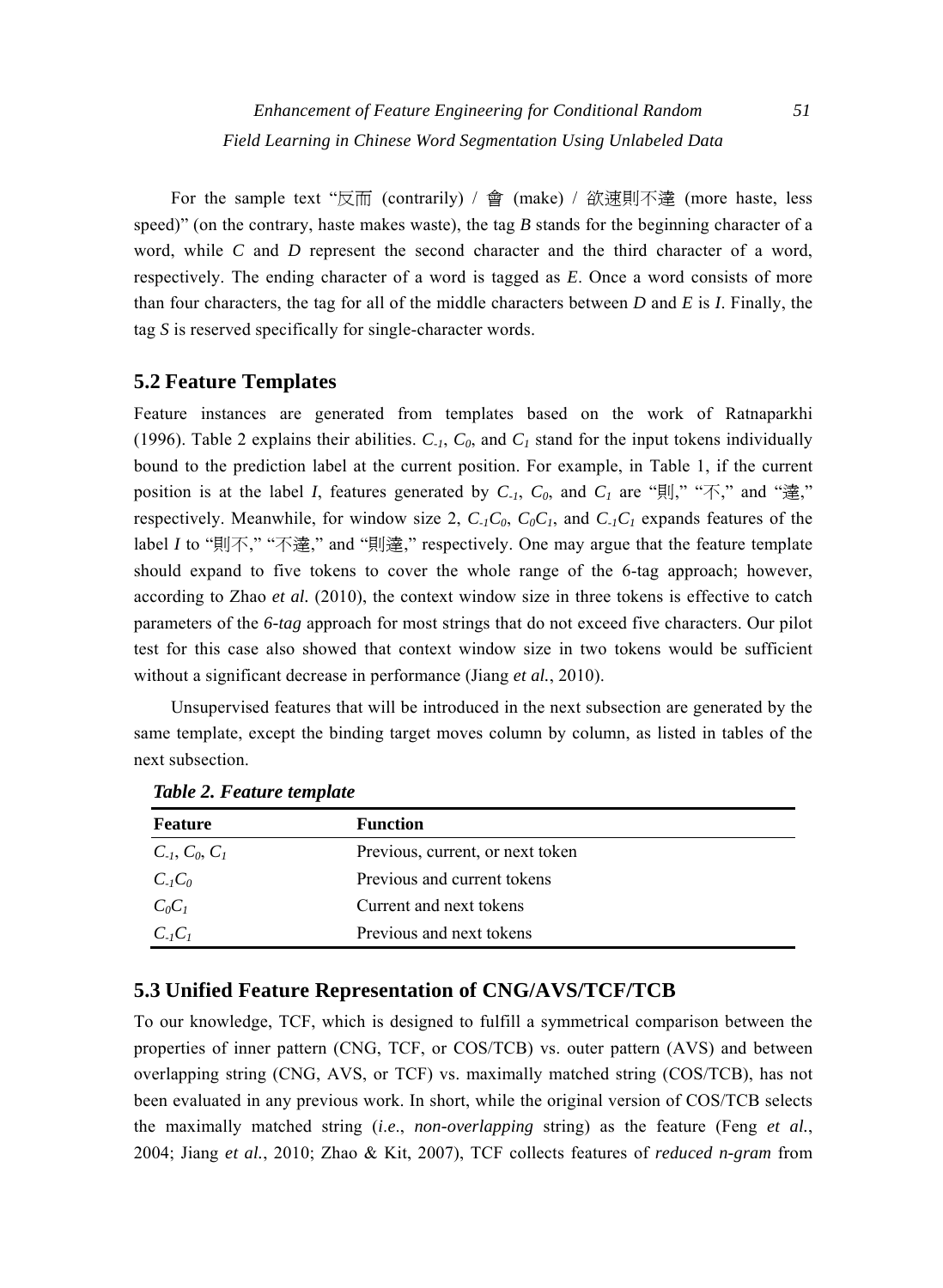every character position with additional rank of likelihood converted from *term-contributed frequency*, as its name implies. To compare different types of overlapping strings as unsupervised features systematically, this work extends the previous work of [Zhao and Kit](#page-29-0)  [\(2007](#page-29-0)) into a unified representation of features. The representation accommodates both character position of a string and the string's likelihood ranked in the logarithm. Formally, the ranking function for a string *s* with a score *x* counted by CNG, AVS, or TCF is defined as:

$$
f(s) = r, \text{ if } 2^r \le x < 2^{r+1} \tag{4}
$$

The logarithm ranking mechanism in (4) is inspired by Zipf's law with the intention to alleviate the potential data sparseness problem of infrequent strings. The rank *r* and the corresponding character positions of a string then are concatenated as feature tokens. To give the reader a clearer picture about what feature tokens look like, a sample representation, which is denoted in regex as "[*0*-*9*]+[*B*|*C*|*D*|*I*|*E*|*S*]" for rank and character position, of CNG, AVS, or TCF is demonstrated and explained by [Figure 1](#page-7-0) and [Table 3.](#page-7-1)



*Figure 1. Example of overlapping strings with ranks.* 

<span id="page-7-0"></span>

|  |  |  | Table 3. Sample of the unified feature representation for overlapping strings. |  |
|--|--|--|--------------------------------------------------------------------------------|--|
|  |  |  |                                                                                |  |
|  |  |  |                                                                                |  |

<span id="page-7-1"></span>

| Input |           | Label  |        |                 |                 |                  |
|-------|-----------|--------|--------|-----------------|-----------------|------------------|
|       | 1 char    | 2 char | 3 char | 4 char          | 5 char          |                  |
| 反     | <i>5S</i> | 3B     | 4B     | $\overline{OB}$ | $\overline{OB}$ | $\boldsymbol{B}$ |
| 而     | 6S        | 3E     | AC     | $\overline{0}C$ | $\overline{0}C$ | E                |
| 會     | 6S        | 0E     | 4E     | 0D              | OD              | S                |
| 欲     | 4S        | 0E     | 0E     | 0E              | O I             | B                |
| 速     | 4S        | 0E     | 0E     | 0E              | 0E              | $\mathcal{C}$    |
| 則     | 6S        | 3B     | 0E     | 0E              | 0E              | D                |
| 不     | 7S        | 3E     | 0E     | 0E              | 0E              | I                |
| 達     | <i>5S</i> | 3E     | 0E     | 0E              | 0E              | E                |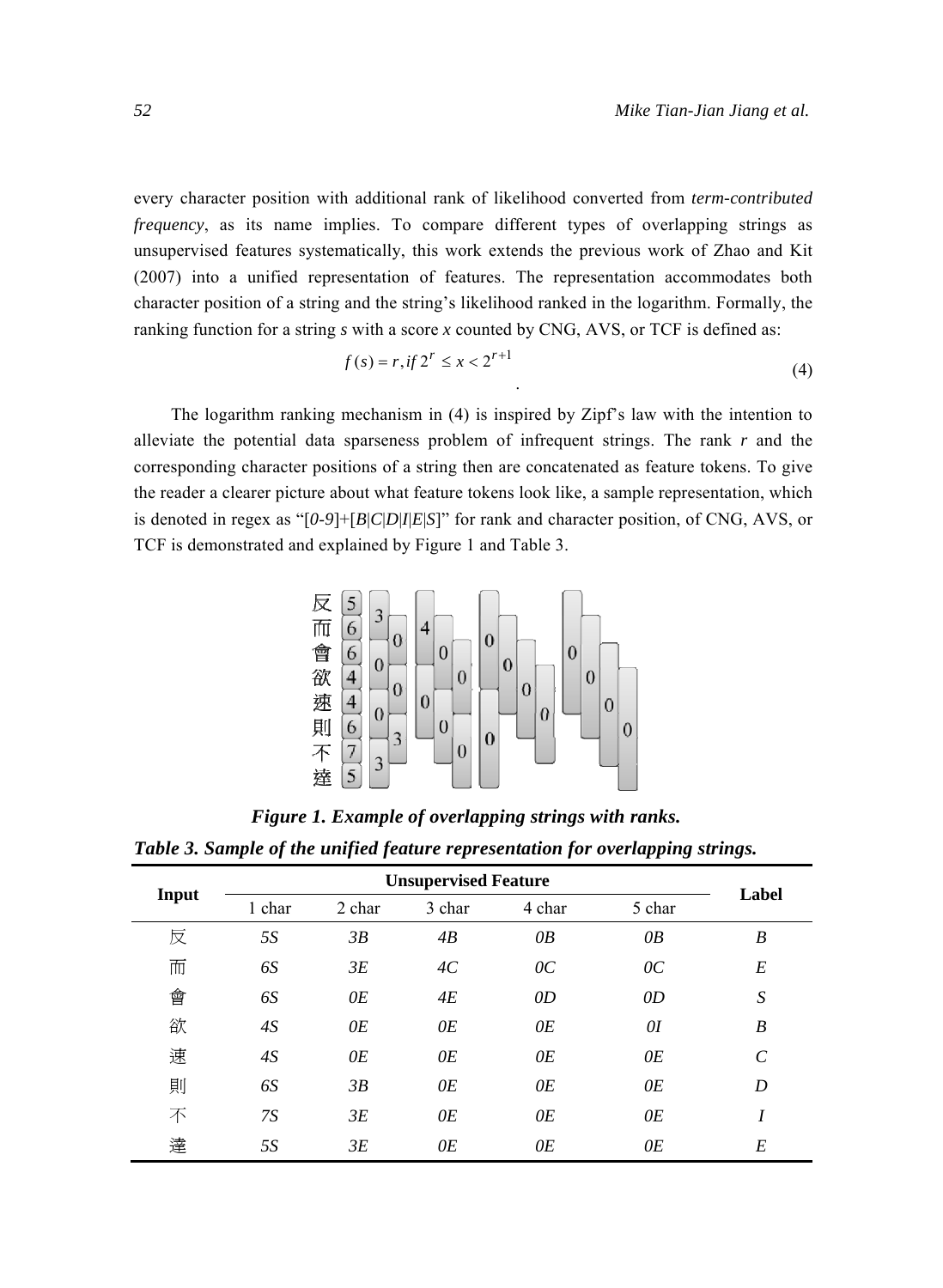For example, judging by strings with two characters, one of the strings "反而" gets rank  $r = 3$ ; therefore, the column of two-character feature tokens has " $\overline{\nabla}$ " denoted as *3B* and " $\overline{\text{m}}$ " denoted as *3E*. If another two-character string " $\overline{m}$   $\hat{m}$ " competes with " $\overline{R}$   $\overline{m}$ " at the position of " $\overline{m}$ " with a lower rank  $r = 0$ , then *3E* is selected for feature representation of the token at a certain position.

Note that, when the string "則不" conflicts with the string "不達" at the position of "不" with the same rank  $r = 3$ , the corresponding character position with rank of the leftmost string, which is  $3E$  in this case, is applied arbitrarily.

Although those are indeed common situations of overlapping strings, this work simply implements the above rules by [Zhao and Kit \(2007\)](#page-29-0) for the sake of compatibility. In fact, pilot tests have been done with a more complicated representation, like *3E-0B* for "而" and *3E-3B* for "不," to keep the overlapping information within each column, but the test result shows no significant differences in terms of accuracy and OOV recognition. Since the statistics of the pilot tests could be redundant, they are omitted in this paper.

<span id="page-8-0"></span>To make an informative comparison, this work also applies the original version of *non-overlapping* COS/TCB features that is without ranks and is selected by the forward maximum matching algorithm (Feng *et al.*[, 2004](#page-27-0); Jiang *et al.*[, 2010](#page-27-0); [Zhao & Kit, 2007\)](#page-29-0). [Table](#page-8-0)  [4](#page-8-0) illustrates a sample representation of features in this case. Notably, there are several features encoded as *-1* individually to represent that the desired string is unseen. For the *non-overlapping* siblings of the *reduced n-grams* family, such as COS/TCB, either the string is always occupied by other superstrings or it simply does not appear more than once.

| Non-overlapping COS/TCB strings. |                                 |                             |  |  |  |  |
|----------------------------------|---------------------------------|-----------------------------|--|--|--|--|
| Input                            | <b>Original COS/TCB Feature</b> | Label                       |  |  |  |  |
| 反                                | B                               | B                           |  |  |  |  |
| 而                                | C                               | E                           |  |  |  |  |
| 會                                | E                               | S                           |  |  |  |  |
| 欲                                | $-1$                            | B                           |  |  |  |  |
| 速                                | $-l$                            | $\mathcal{C}_{\mathcal{C}}$ |  |  |  |  |
| 則                                | $-1$                            | D                           |  |  |  |  |
| 不                                | $-1$                            | I                           |  |  |  |  |
| 達                                | - 1                             | E                           |  |  |  |  |

 *Table 4. Sample of the unified feature representation for* 

The length of a string is limited to five characters for the sake of efficiency and consistency with the *6-tag* approach.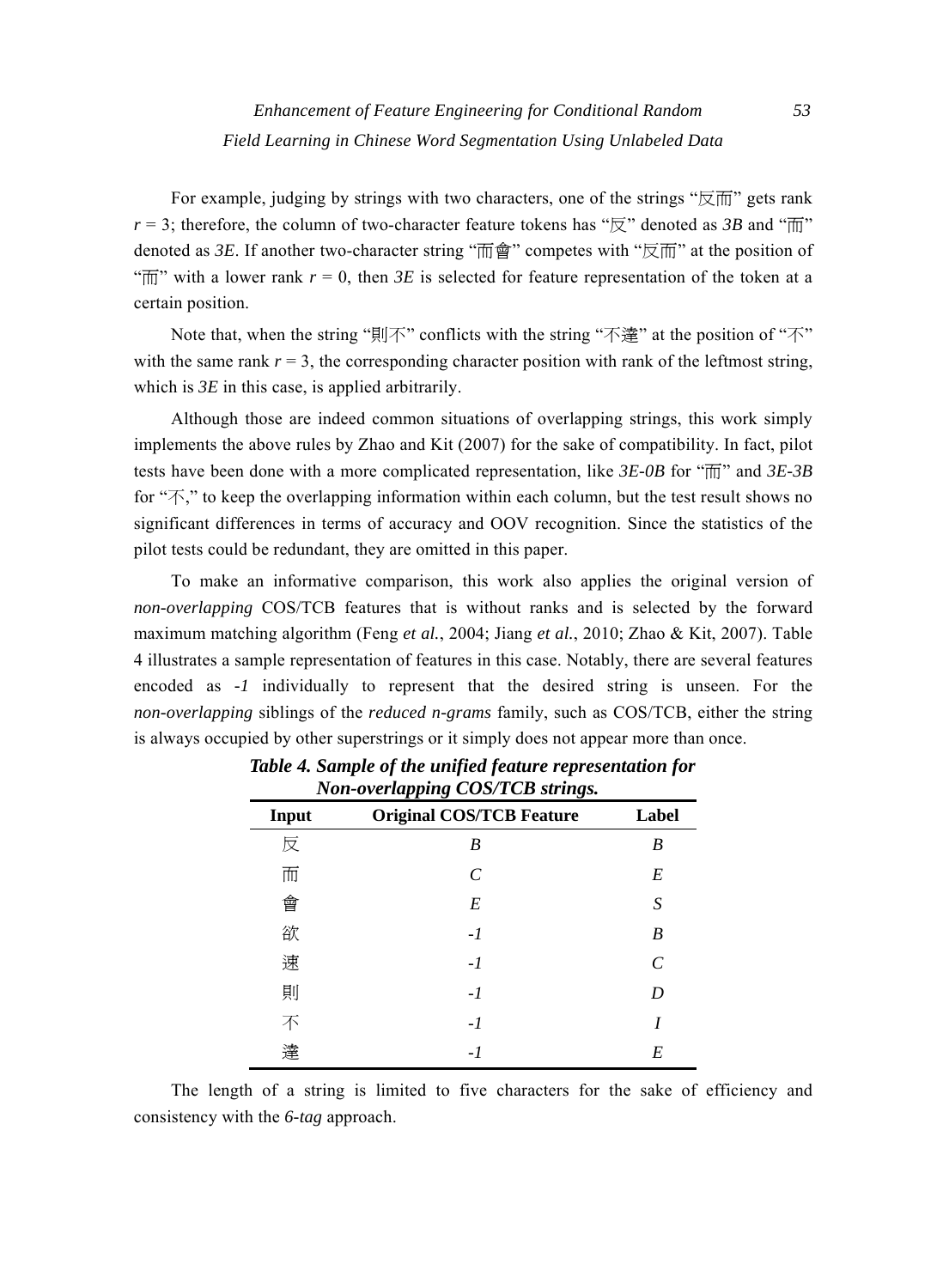## **6. Experiments**

CRF++ 0.54 (http://crfpp.sourceforge.net/) employs L-BFGS optimization and the tunable hyper-parameter (CRF++ training function argument "-c"), *i*.*e*., the Gaussian prior, set to 100 throughout the whole experiment.

## **6.1 Data Set**

The corpora used for the experiment are from the SIGHAN CWS bakeoff 2005 [\(Emerson,](#page-27-0)  [2005\)](#page-27-0) and SIGHAN CWS bakeoff 2010 ([Zhao & Liu, 2010\)](#page-29-0). SIGHAN 2005 comes with four different standards, including Academia Sinica (AS), City University of Hong Kong (CityU), Microsoft Research (MSR), and Peking University (PKU). SIGHAN 2010 provides a Traditional Chinese corpus and a Simplified Chinese corpus. Each corpus has training/test sets of four domains, including literature, computers, medicine, and finance, that are denoted as domains A, B, C, and D, respectively. For comparison, statistics on most corpora of SIGHAN 2003, 2006, and 2008 that have been obtained are listed in the appendix.

## **6.2 Unsupervised Feature Selection**

Unsupervised features are collected according to pairs of corresponding training/test corpora. CNG and AVS are arranged with the help from SRILM ([Stolcke, 2002\)](#page-28-0). TCB strings and their ranks converted from TCF are calculated by YASA (Sung *et al.*[, 2008](#page-29-0)). To distinguish the ranked and overlapping features of TCB/TCF from those of the original version of non-overlapping COS/TCB-based features, the former are denoted as TCF to indicate the score source of frequency for ranking, and the abbreviation of the later remains as TCB.

## **6.3 Evaluation Metrics**

The evaluation metrics of CWS task are adopted from SIGHAN bakeoffs, including test *precision* (*P*), test *recall* (*R*), and their harmonic average  $F_1$  measure score (*F*), as (5), (6), and (7), respectively. For performance of OOV, formulae that are similar to P/R/F are employed. To estimate the differences of performance between configurations of CWS experiments, this work uses the confidence level, which has been applied since SIGHAN CWS bakeoff 2003 ([Sproat & Emerson, 2003\)](#page-28-0). The confidence level assumes that the *recall (*or *precision) X of accuracy (or OOV recognition)* represents the probability that a word (or OOV word) will be identified from N words in total and that a binomial distribution is appropriate for the experiment. Confidence levels of *P*, *R*,  $P_{OOV}$ , and  $R_{OOV}$  appear in Tables 5-10 under the columns  $C_P$ ,  $C_R$ ,  $C_{Poov}$ , and  $C_{Roov}$ , respectively, and they are calculated at the 95% confidence interval with the formula  $\pm 2 \sqrt{([X(1-X)]/N)}$ . Two configurations of CWS experiments then are considered to be statistically different at a 95% confidence level if **one of** their  $C_P$ ,  $C_R$ ,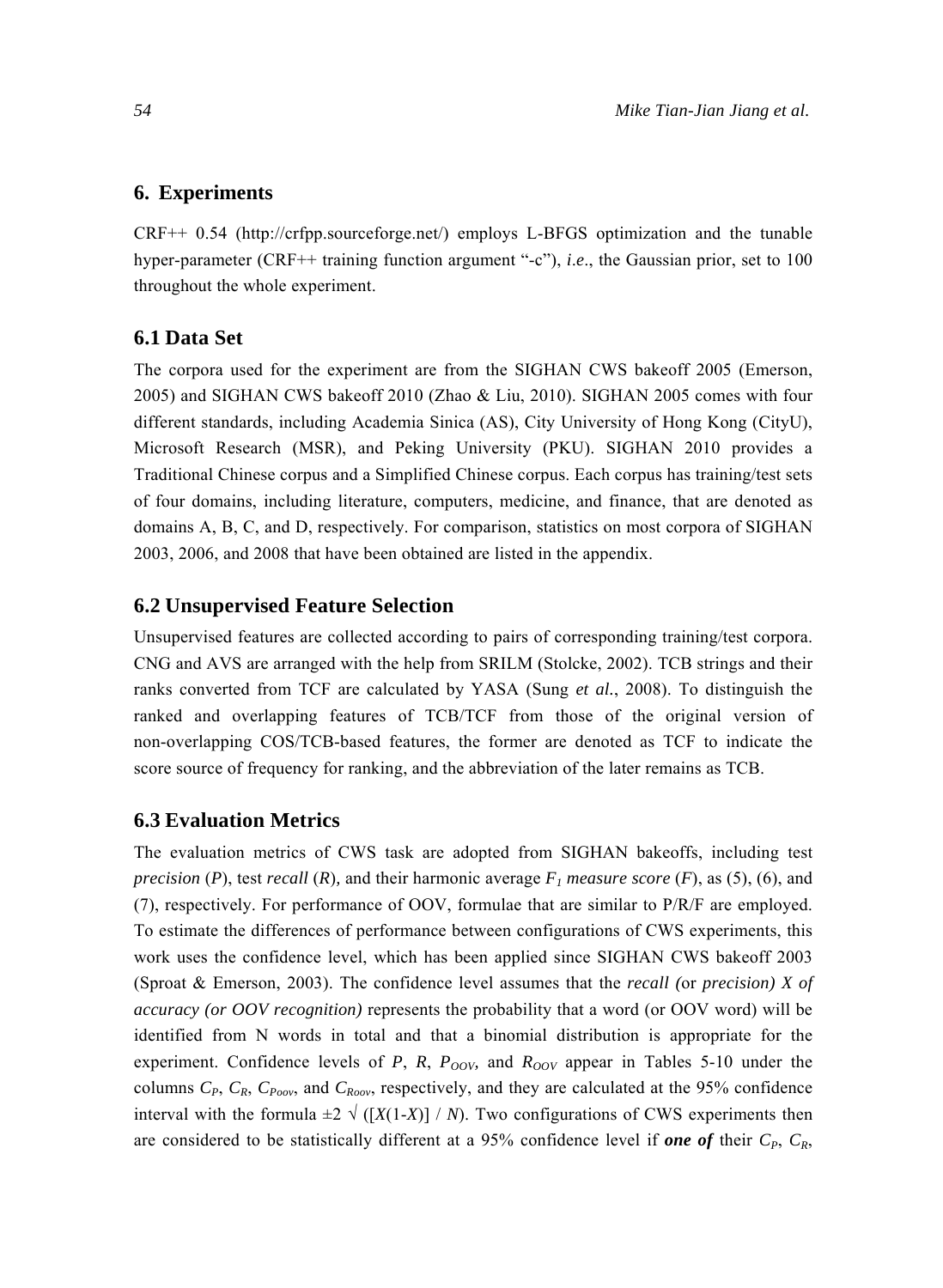*CPoov*, or *CRoov* is different.

$$
P = \frac{\text{the number of words that are correctly segmented}}{\text{the number of words that are segmented}} \times 100\%
$$
 (5)  

$$
R = \frac{\text{the number of words that are correctly segmented}}{\text{the number of words in the gold standard}} \times 100\%
$$
 (6)

$$
F = \frac{2 \times P \times R}{P + R} \tag{7}
$$

## **6.4 Experimental Results**

The most significant type of error is unintentionally segmented alphanumeric sequences, such as English words or factoids in Arabic numerals. Rather than developing another set of feature templates for non-Chinese characters that may violate the rules of closed training evaluation, post-processing, which is mentioned in the official report of SIGHAN CWS bakeoff 2005 ([Emerson, 2005\)](#page-27-0), has been applied to remove spaces between non-Chinese characters in the gold standard data of the AS corpus manually, since there are no urgent expectations of correct segmentation on non-Chinese text. In SIGHAN 2005 and 2006, however, some participants used character types, such as digits, date/time specific Chinese characters, English letters, punctuation, and others (Chinese characters) as extra features, which triggered a debate of closed training criteria (Zhao *et al.*[, 2010\)](#page-29-0). Consequently, SIGHAN 2010 decided to allow four types of characters, distinguished as Chinese characters, English letters, digits, and punctuation. This work provides preliminary tests on non-Chinese patterns extracted from SIGHAN 2010 unlabeled training corpora A and B, extra features of character types (in character based trigram,  $T_{\textit{I}}T_{\textit{O}}T_{\textit{I}}$ , where *T* can be E, D, P, or C for alphabets, digits, punctuations, or Chinese characters, respectively), and their combinations to verify the performance impact of these special treatments, as shown in Table 5 –Table 8. On the one hand, the statistics indicate that the character types perform well and stably on most of the corpora. On the other hand, the features, such as AVS and TCF, may still need help from non-Chinese patterns of unlabeled training corpora A and B. As a matter of fact, our other preliminary test suggests that SIGHAN 2010 test corpora contain a lot of OOV and inconsistent segments from non-Chinese text (for example, inconsistency of usage on full-width or half-width non-Chinese characters, some English words and factoids being segmented but some of them not, *etc*.), which only can be memorized from the non-Chinese patterns. Consequently, the experimental results of SIGHAN 2010 corpora involve non-Chinese treatment based on the combination of the extra character type features and the non-Chinese patterns, but the experimental results of SIGHAN 2005 corpora do not.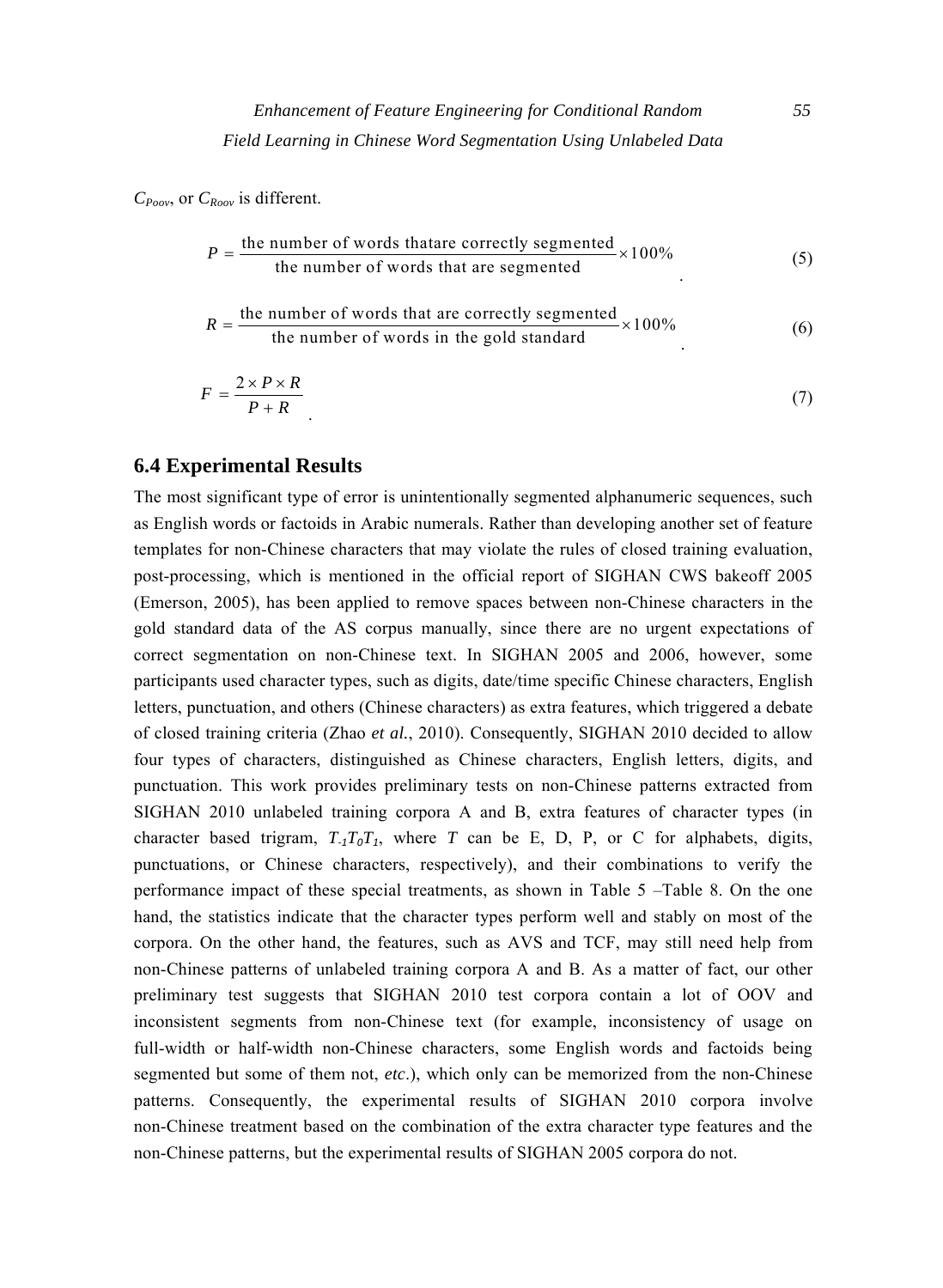| Domain       | <b>Feature</b>                         | $\boldsymbol{P}$ | $C_P$                | $\boldsymbol{R}$ | $C_R$                | $\bm{F}$ |
|--------------|----------------------------------------|------------------|----------------------|------------------|----------------------|----------|
|              | Original 6-tag                         |                  | $92.16 \pm 0.002869$ |                  | $91.63 \pm 0.002956$ | 91.89    |
|              | +(Non-Chinese Pattern)                 |                  | $92.32 \pm 0.002842$ |                  | $91.27 \pm 0.003013$ | 91.79    |
| $\mathsf{A}$ | $+(Character Type)$                    |                  | $92.70 \pm 0.002777$ |                  | $92.33 \pm 0.002840$ | 92.51    |
|              | +(Non-Chinese Pattern, Character Type) |                  | 92.71 $\pm 0.002775$ |                  | $92.33 \pm 0.002841$ | 92.52    |
|              | Original 6-tag                         |                  | $77.44 \pm 0.004558$ |                  | $86.72 \pm 0.003701$ | 81.82    |
|              | +(Non-Chinese Pattern)                 |                  | $89.85 \pm 0.003294$ |                  | $83.62 \pm 0.004036$ | 86.62    |
| B            | $+(Character Type)$                    |                  | $91.68 \pm 0.003013$ |                  | 93.58 $\pm 0.002673$ | 92.62    |
|              | +(Non-Chinese Pattern, Character Type) |                  | $92.93 \pm 0.002795$ |                  | $91.19 \pm 0.003091$ | 92.05    |
|              | Original 6-tag                         |                  | $89.61 \pm 0.003466$ |                  | $90.64 \pm 0.003309$ | 90.12    |
|              | $+(Non-Chinese Pattern)$               |                  | $90.87 \pm 0.003272$ |                  | $89.77 \pm 0.003443$ | 90.32    |
| C            | $+(Character Type)$                    |                  | $91.11 \pm 0.003233$ |                  | $92.02 \pm 0.003078$ | 91.56    |
|              | +(Non-Chinese Pattern, Character Type) |                  | $91.54 \pm 0.003161$ |                  | $91.29 \pm 0.003203$ | 91.42    |
|              | Original 6-tag                         |                  | $89.82 \pm 0.003367$ |                  | $91.24 \pm 0.003148$ | 90.52    |
| D            | +(Non-Chinese Pattern)                 |                  | $93.48 \pm 0.002749$ |                  | $91.06 \pm 0.003176$ | 92.25    |
|              | $+(Character Type)$                    |                  | $92.35 \pm 0.002960$ |                  | 93.99 $\pm 0.002646$ | 93.16    |
|              | +(Non-Chinese Pattern, Character Type) |                  | $93.97 \pm 0.002650$ |                  | $93.61 \pm 0.002723$ | 93.79    |

*Table 5. Non-Chinese treatment on SIGHAN'10 simplified Chinese corpora.* 

*Table 6. Non-Chinese treatment OOV on SIGHAN'10 simplified Chinese corpora.* 

| Domain        | <b>Feature</b>                         | $R_{OOV}$ | $C_{\text{Root}}$    | $P_{\rm oov}$ | $C_{\it{Poov}}$      | $F_{\rm oov}$ |
|---------------|----------------------------------------|-----------|----------------------|---------------|----------------------|---------------|
|               | Original 6-tag                         |           | $55.52 \pm 0.019647$ |               | $52.00 \pm 0.019752$ | 53.71         |
|               | +(Non-Chinese Pattern)                 |           | 53.71 $\pm 0.019714$ |               | $52.34 \pm 0.019746$ | 53.01         |
| A             | $+(Character Type)$                    |           | 62.42 $\pm 0.019149$ |               | $58.86 \pm 0.019455$ | 60.59         |
|               | +(Non-Chinese Pattern, Character Type) |           | $61.77 \pm 0.019212$ |               | 59.24 $\pm 0.019427$ | 60.48         |
|               | Original 6-tag                         |           | $36.06 \pm 0.014105$ |               | $20.49 \pm 0.011855$ | 26.13         |
| B             | +(Non-Chinese Pattern)                 |           | 41.38 $\pm 0.014467$ |               | $52.17 \pm 0.014673$ | 46.16         |
|               | $+(Character Type)$                    |           | $76.27 \pm 0.012496$ |               | $71.40 \pm 0.013274$ | 73.76         |
|               | +(Non-Chinese Pattern, Character Type) |           | $67.49 \pm 0.013759$ |               | $76.28 \pm 0.012495$ | 71.62         |
|               | Original 6-tag                         |           | $59.69 \pm 0.016736$ |               | $49.40 \pm 0.017059$ | 54.06         |
| $\mathcal{C}$ | +(Non-Chinese Pattern)                 |           | $58.80 \pm 0.016793$ |               | $54.76 \pm 0.016982$ | 56.71         |
|               | $+(Character Type)$                    |           | 68.14 $\pm 0.015898$ |               | $59.69 \pm 0.016736$ | 63.64         |
|               | +(Non-Chinese Pattern, Character Type) |           | $66.03 \pm 0.016159$ |               | 60.54 $\pm 0.016677$ | 63.17         |
|               | Original 6-tag                         |           | $48.79 \pm 0.018869$ |               | $35.90 \pm 0.018109$ | 41.36         |
|               | +(Non-Chinese Pattern)                 |           | $53.98 \pm 0.018815$ |               | $55.56 \pm 0.018757$ | 54.76         |
| D             | +(Character Type)                      |           | 68.81 $\pm 0.017487$ |               | $57.73 \pm 0.018648$ | 62.79         |
|               | +(Non-Chinese Pattern, Character Type) |           | $68.64 \pm 0.017514$ |               | 66.30 $\pm 0.017844$ | 67.45         |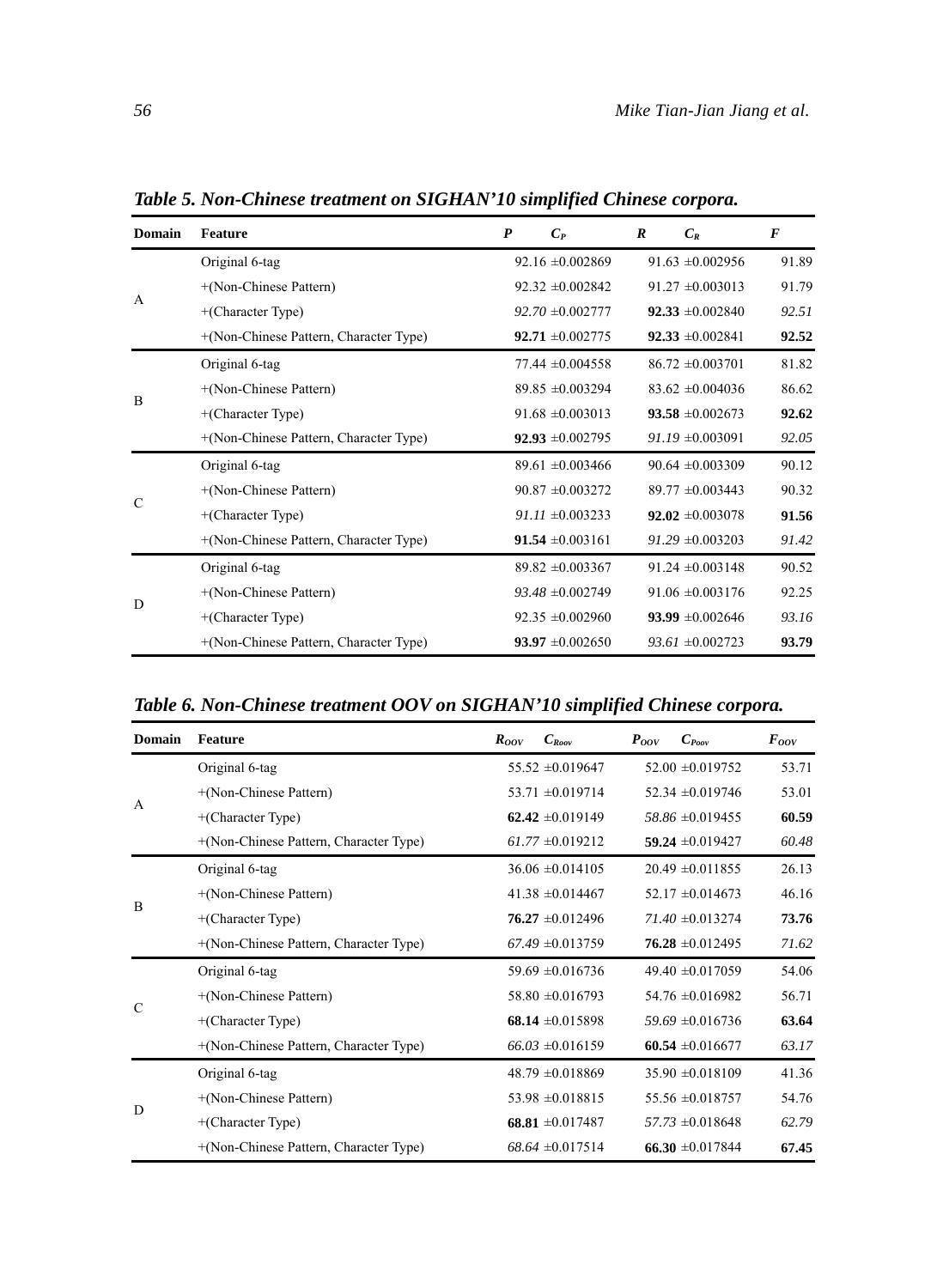**Domain Feature** *P CP R CR F*  A Original 6-tag 90.63 ±0.003065 88.72 ±0.003326 89.66 +(Non-Chinese Pattern) 90.73 ±0.003049 88.58 ±0.003344 89.64 +(Character Type) **92.95** ±0.002691 *92.16* ±0.002826 *92.55*  +(Non-Chinese Pattern, Character Type) *92.94* ±0.002693 **92.20** ±0.002819 **92.57**  B Original 6-tag 93.90  $94.52 \pm 0.002248$  93.28  $\pm 0.002474$  93.90 +(Non-Chinese Pattern) 94.12 ±0.002325 91.32 ±0.002781 92.70 +(Character Type) **96.15** ±0.001902 **95.53** ±0.002042 **95.84**  +(Non-Chinese Pattern, Character Type) *95.63* ±0.002019 *94.22* ±0.002307 *94.92*   ${\bf C}$ Original 6-tag 92.95 ±0.002479 91.42 ±0.002712 92.18 +(Non-Chinese Pattern) 92.69 ±0.002521 90.77 ±0.002803 91.72 +(Character Type) **94.72** ±0.002167 **93.95** ±0.002308 **94.33**  +(Non-Chinese Pattern, Character Type) *94.62* ±0.002186 *93.77* ±0.002341 *94.19*  D Original 6-tag 94.06 ±0.002199 93.39 ±0.002312 93.72 +(Non-Chinese Pattern) 93.85 ±0.002236 92.73 ±0.002416 93.28 +(Character Type) **95.50** ±0.001928 **95.51** ±0.001926 **95.51**  +(Non-Chinese Patter, Character Type) *95.48* ±0.001933 *95.34* ±0.001961 *95.41* 

*Table 7. Non-Chinese treatment on SIGHAN'10 traditional Chinese corpora.* 

*Table 8. Non-Chinese treatment OOV on SIGHAN'10 traditional Chinese corpora.* 

| Domain        | Feature                                | $C_{\text{Row}}$<br>$R_{\text{ov}}$ | $C_{\text{Pow}}$<br>$P_{OOV}$ | $F_{\rm oov}$ |
|---------------|----------------------------------------|-------------------------------------|-------------------------------|---------------|
|               | Original 6-tag                         | $72.50 \pm 0.015297$                | $57.20 \pm 0.016951$          | 63.95         |
| A             | +(Non-Chinese Pattern)                 | $71.62 \pm 0.015446$                | $57.04 \pm 0.016959$          | 63.50         |
|               | $+(Character Type)$                    | $75.45 \pm 0.014745$                | $67.72 \pm 0.016017$          | 71.38         |
|               | +(Non-Chinese Pattern, Character Type) | $75.60 \pm 0.014715$                | 68.44 $\pm 0.015923$          | 71.84         |
|               | Original 6-tag                         | $76.46 \pm 0.014455$                | $71.38 \pm 0.015399$          | 73.83         |
| B             | +(Non-Chinese Pattern)                 | $68.49 \pm 0.015828$                | $65.20 \pm 0.016229$          | 66.80         |
|               | $+(Character Type)$                    | 80.44 $\pm 0.013514$                | 81.81 $\pm 0.013143$          | 81.12         |
|               | +(Non-Chinese Pattern, Character Type) | $74.07 \pm 0.014931$                | $76.40 \pm 0.014466$          | 75.22         |
|               | Original 6-tag                         | $73.48 \pm 0.015336$                | $58.33 \pm 0.017128$          | 65.03         |
| $\mathcal{C}$ | +(Non-Chinese Pattern)                 | $69.69 \pm 0.015968$                | $56.31 \pm 0.017232$          | 62.29         |
|               | $+(Character Type)$                    | 76.91 $\pm 0.014641$                | $68.87 \pm 0.016087$          | 72.67         |
|               | +(Non-Chinese Pattern, Character Type) | $75.97 \pm 0.014843$                | $68.18 \pm 0.016181$          | 71.87         |
|               | Original 6-tag                         | 78.54 ±0.013963                     | $66.01 \pm 0.016110$          | 71.73         |
|               | +(Non-Chinese Pattern)                 | $75.53 \pm 0.014622$                | $63.69 \pm 0.016355$          | 69.11         |
| D             | $+(Character Type)$                    | $81.58 \pm 0.013184$                | $76.99 \pm 0.014315$          | 79.22         |
|               | +(Non-Chinese Pattern, Character Type) | $80.64 \pm 0.013438$                | $76.22 \pm 0.014481$          | 78.37         |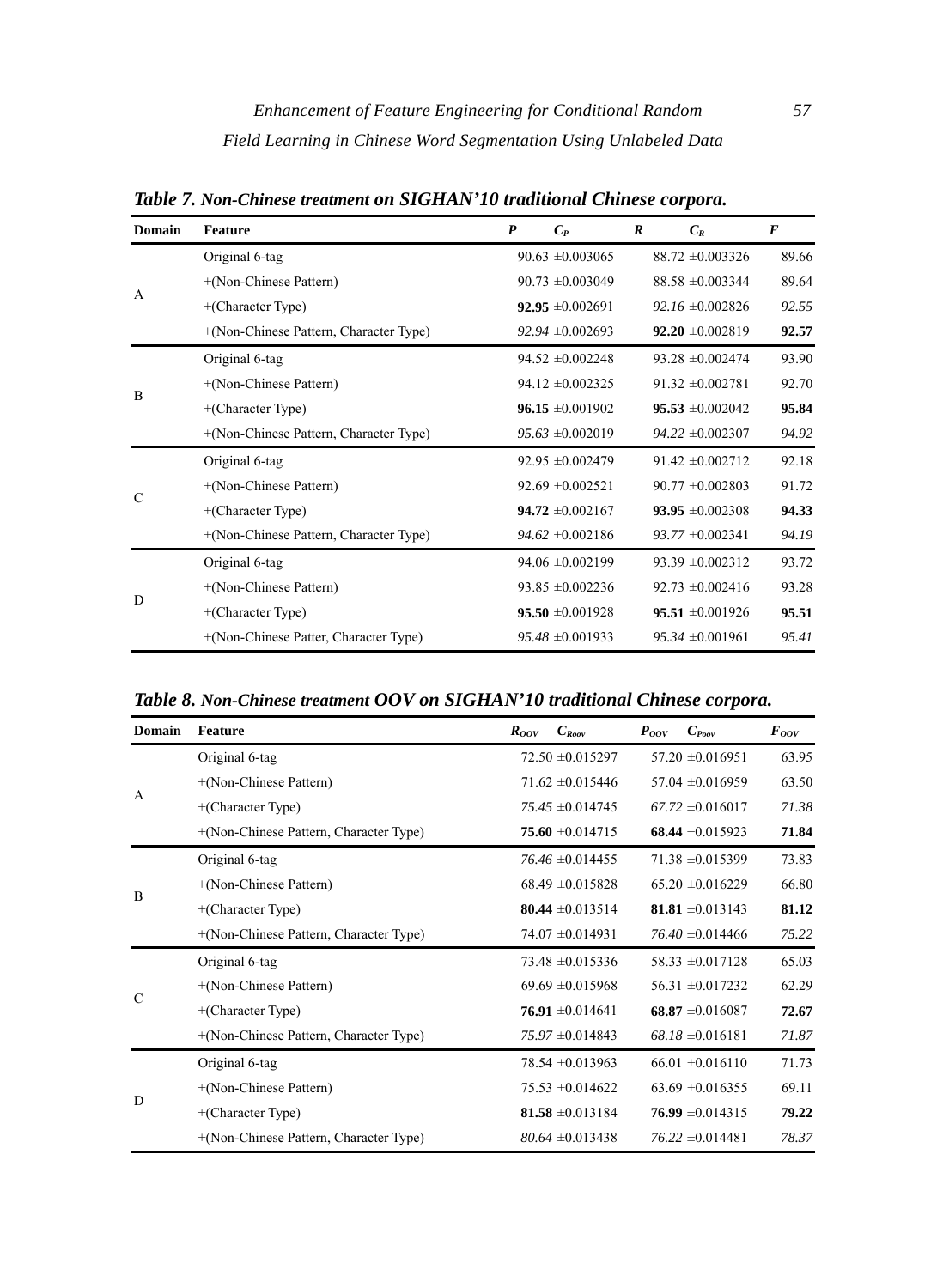This empirical decision implies that CWS benchmarking corpus should be prepared more carefully to avoid unpredictable side effects from non-Chinese text. Note that the treatment does not use unlabeled training corpora A and B separately. Further discussions are mainly based on this treatment, hopefully without loss of generality and of interest for comparative studies. Numbers in bold face and italic style indicate the best and the second best results of a certain evaluation metric, respectively, except for the topline and the best record from each year of SIGHAN bakeoffs. Configurations with the same values of confidence level on *P* or *R* are underlined, but only records that have the same confidence level on *both P* and *R* should be considered as statistically insignificant, and this phenomenon did not occur in our experiment results.

Unlike the previous work, which showed a relatively clearer trend of feature selection (Jiang *[et al.](#page-27-0)*, 2011), CWS performance may vary between different CWS standards and domains in this study. Considering either the best or second best records in terms of F, feature combinations consisting of LRAVS or AVS usually outperform, except on MSR of SIGHAN 2005 corpora. Nevertheless, in terms of  $F_{OOV}$ , feature combinations consisting of TCF or TCB consistently increase in performance on every corpus. Similar situations also can be recognized from the experiments on some of the SIGHAN 2003, 2006, and 2008 corpora; please refer to the appendix for details. This complicated phenomenon indicates that, since CWS studies usually struggle with incremental and small improvements, different CWS standards and/or domains can make comparative research difficult and cause experimental results of related works to be incompatible. For equipping supervised CWS with unsupervised feature selection from unlabeled data, the experimental results of this work suggests that using LRAVS+TCF with more careful non-Chinese text treatments and CRF parameter tuning (*e*.*g*., more cross-validations to find a specific hyper-parameter of Gaussian prior) would be a very good choice. Nevertheless, it is still worth noting that the best performance of this work in terms of *F* is found on the best official records on traditional Chinese domain B (Computer) of SIGHAN 2010 corpora and all of the SIGHAN 2005 corpora except the PKU corpus. This is especially true when this work does not apply any special treatment of character type and non-Chinese text that many other related works do on SIGHAN 2005 corpora. Note that "Our Baseline/Topline" in the following tables indicates where official baseline/topline suffered from official release script for maximum matching malfunctions on data in UTF-8 encoding and/or some uncertain incompatibilities between obtained corpora and official ones that caused inconsistent statistics during experiment reproductions.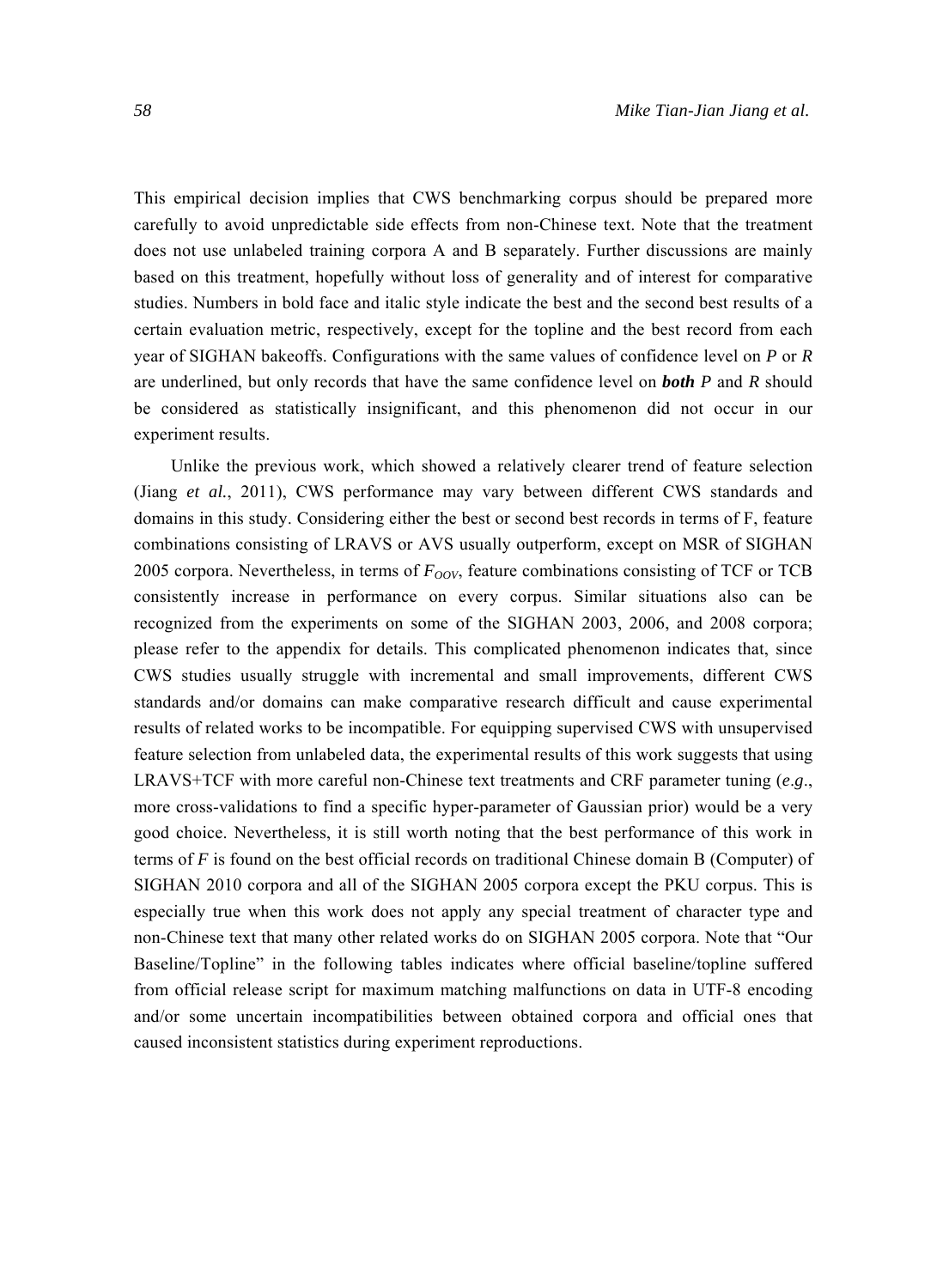| Configuration    | $\boldsymbol{P}$ | $C_P$          | $\boldsymbol{R}$ | $C_R$          | $\boldsymbol{F}$ |
|------------------|------------------|----------------|------------------|----------------|------------------|
| $6$ -tag         | 94.50            | $\pm 0.001308$ | 95.74            | $\pm 0.001159$ | 95.12            |
| <b>CNG</b>       | 95.12            | $\pm 0.001236$ | 95.53            | $\pm 0.001186$ | 95.32            |
| <b>AVS</b>       | 95.14            | $\pm 0.001234$ | 95.86            | $\pm 0.001143$ | 95.50            |
| <b>TCB</b>       | 94.48            | $\pm 0.001311$ | 95.73            | $\pm 0.001160$ | 95.10            |
| <b>TCF</b>       | 94.86            | $\pm 0.001267$ | 95.92            | $\pm 0.001135$ | 95.39            |
| $AVS+TCB$        | 95.21            | $\pm 0.001226$ | 95.96            | $\pm 0.001130$ | 95.58            |
| AVS+TCF          | 95.27            | $\pm 0.001218$ | 96.02            | $\pm 0.001121$ | 95.65            |
| <b>LRAVS</b>     | 94.88            | $\pm 0.001265$ | 95.91            | $\pm 0.001136$ | 95.39            |
| <b>LRAVS+TCB</b> | 95.03            | $\pm 0.001247$ | 96.02            | $\pm 0.001122$ | 95.52            |
| <b>LRAVS+TCF</b> | 95.00            | $\pm 0.001251$ | 96.01            | $\pm 0.001124$ | 95.50            |
| 2005 Best        | 95.10            | $\pm 0.001230$ | 95.20            | $\pm 0.001220$ | 95.20            |
| 2005 Baseline    | 85.70            | $\pm 0.002000$ | 90.90            | $\pm 0.001643$ | 88.20            |
| Our Baseline     | 86.40            | $\pm 0.001967$ | 91.15            | $\pm 0.001629$ | 88.71            |
| 2005 Topline     | 98.50            | $\pm 0.000694$ | 97.90            | $\pm 0.000819$ | 98.20            |
| Our Topline      | 98.64            | $\pm 0.000665$ | 97.97            | $\pm 0.000809$ | 98.30            |

*Table 9. Performance comparison of accuracy on SIGHAN 2005 AS corpus.* 

*Table 10. Performance comparison of OOV on SIGHAN 2005 AS corpus.* 

| Configuration    | $R_{OOV}$ | $C_{\mathit{Root}}$ | $P_{OOV}$ | $C_{\text{poov}}$ | $F_{OOV}$ |
|------------------|-----------|---------------------|-----------|-------------------|-----------|
| 6-tag            | 66.09     | $\pm 0.012356$      | 61.85     | $\pm 0.012678$    | 63.90     |
| <b>CNG</b>       | 67.39     | $\pm 0.012235$      | 66.81     | $\pm 0.01229$     | 67.10     |
| <b>AVS</b>       | 68.93     | $\pm 0.012078$      | 70.73     | $\pm 0.011875$    | 69.82     |
| <b>TCB</b>       | 66.16     | $\pm 0.012349$      | 64.02     | $\pm 0.012668$    | 64.02     |
| <b>TCF</b>       | 70.27     | $\pm 0.011929$      | 63.89     | $\pm 0.012536$    | 66.93     |
| $AVS+TCB$        | 69.31     | $\pm 0.012037$      | 71.49     | $\pm 0.011783$    | 70.38     |
| AVS+TCF          | 69.59     | $\pm 0.012006$      | 70.94     | $\pm 0.011850$    | 70.26     |
| <b>LRAVS</b>     | 66.31     | $\pm 0.012336$      | 67.07     | $\pm 0.012266$    | 66.69     |
| LRAVS+TCB        | 67.33     | $\pm 0.012241$      | 67.91     | $\pm 0.012184$    | 67.62     |
| <b>LRAVS+TCF</b> | 69.82     | $\pm 0.011981$      | 66.15     | $\pm 0.012350$    | 67.94     |
| 2005 Best        | 69.60     | $\pm 0.012005$      | N/A       | N/A               | N/A       |
| 2005 Baseline    | 0.40      | $\pm 0.001647$      | N/A       | N/A               | N/A       |
| Our Baseline     | 1.41      | $\pm 0.003080$      | 3.08      | $\pm 0.004512$    | 1.94      |
| 2005 Topline     | 99.60     | $\pm 0.001647$      | N/A       | N/A               | N/A       |
| Our Topline      | 99.59     | $\pm 0.001677$      | 95.48     | $\pm 0.005420$    | 97.49     |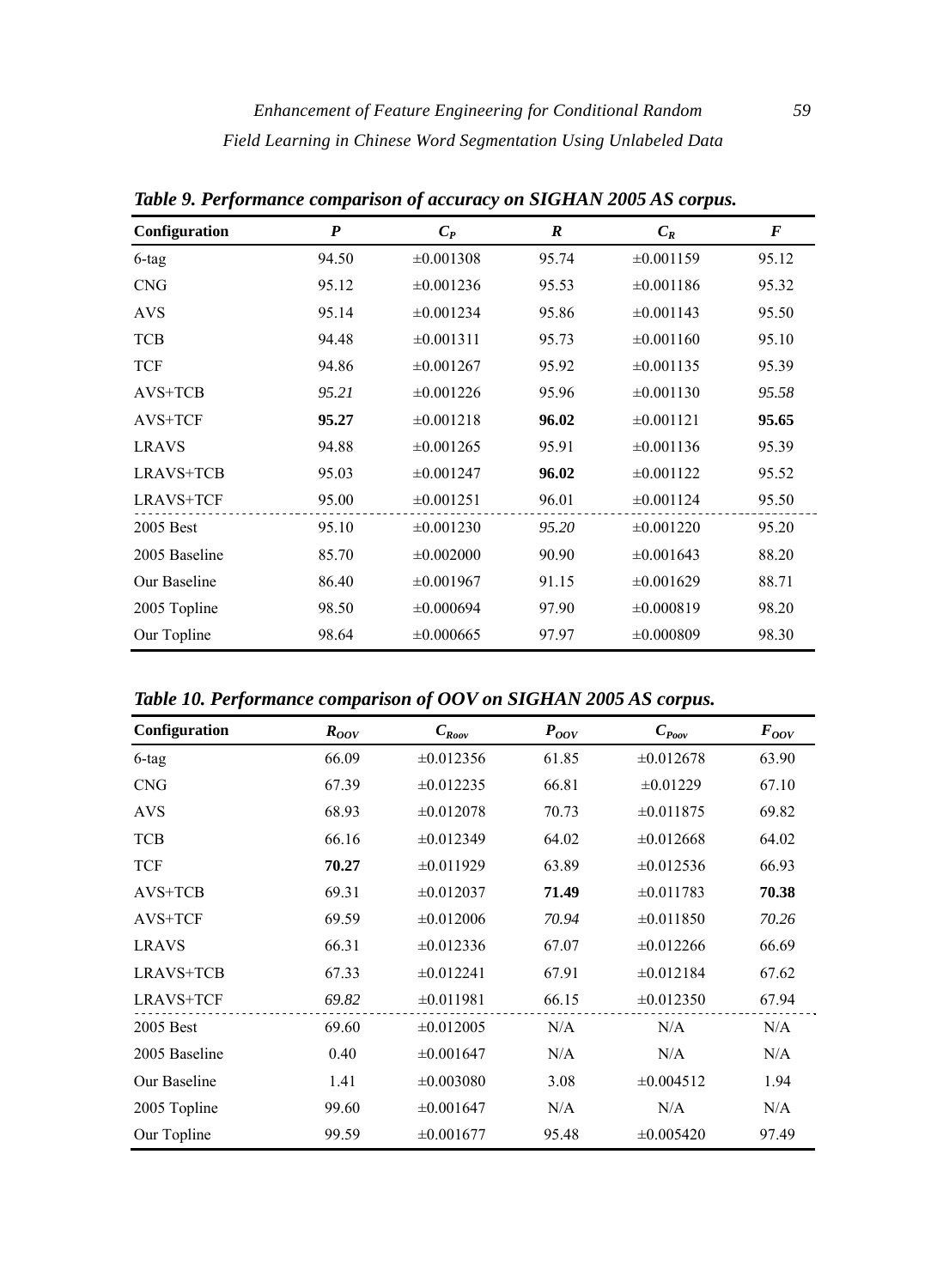| Configuration    | P     | $C_P$          | R     | $C_R$          | F     |
|------------------|-------|----------------|-------|----------------|-------|
| 6-tag            | 94.82 | $\pm 0.002207$ | 94.64 | $\pm 0.002245$ | 94.73 |
| <b>CNG</b>       | 95.55 | $\pm 0.002055$ | 94.39 | $\pm 0.002292$ | 94.97 |
| <b>AVS</b>       | 95.27 | $\pm 0.002115$ | 94.93 | $\pm 0.002185$ | 95.10 |
| <b>TCB</b>       | 95.21 | $\pm 0.002129$ | 94.93 | $\pm 0.002186$ | 95.07 |
| <b>TCF</b>       | 95.30 | $\pm 0.002107$ | 94.96 | $\pm 0.002180$ | 95.13 |
| $AVS+TCB$        | 95.34 | $\pm 0.002100$ | 95.13 | $\pm 0.002145$ | 95.23 |
| AVS+TCF          | 95.39 | $\pm 0.002088$ | 95.15 | $\pm 0.002140$ | 95.27 |
| <b>LRAVS</b>     | 95.35 | $\pm 0.002099$ | 95.08 | $\pm 0.002155$ | 95.21 |
| LRAVS+TCB        | 95.45 | $\pm 0.002077$ | 95.21 | $\pm 0.002127$ | 95.33 |
| <b>LRAVS+TCF</b> | 95.41 | $\pm 0.002085$ | 95.20 | $\pm 0.002130$ | 95.30 |
| 2005 Best        | 94.60 | $\pm 0.002230$ | 94.10 | $\pm 0.002330$ | 94.30 |
| 2005 Baseline    | 79.00 | $\pm 0.004026$ | 88.20 | $\pm 0.003189$ | 83.30 |
| Our Baseline     | 83.84 | $\pm 0.003667$ | 90.81 | $\pm 0.002877$ | 87.19 |
| 2005 Topline     | 99.10 | $\pm 0.000934$ | 98.80 | $\pm 0.001076$ | 98.20 |
| Our Topline      | 99.24 | $\pm 0.000867$ | 98.90 | $\pm 0.001040$ | 99.07 |

*Table 11. Performance comparison of accuracy on SIGHAN 2005 CityU corpus.* 

*Table 12. Performance comparison of OOV on SIGHAN 2005 CityU corpus.* 

| Configuration    | $R_{OOV}$ | $C_{\mathit{Root}}$ | $P_{OOV}$ | $C_{\text{Poov}}$ | $F_{OOV}$ |
|------------------|-----------|---------------------|-----------|-------------------|-----------|
| 6-tag            | 69.15     | $\pm 0.016141$      | 65.54     | $\pm 0.016609$    | 67.30     |
| <b>CNG</b>       | 69.68     | $\pm 0.016063$      | 69.41     | $\pm 0.016104$    | 69.55     |
| <b>AVS</b>       | 70.48     | $\pm 0.015942$      | 71.90     | $\pm 0.015709$    | 71.18     |
| <b>TCB</b>       | 71.83     | $\pm 0.015721$      | 70.12     | $\pm 0.016236$    | 70.12     |
| <b>TCF</b>       | 72.39     | $\pm 0.015624$      | 68.76     | $\pm 0.016198$    | 70.53     |
| $AVS+TCB$        | 71.14     | $\pm 0.015836$      | 72.70     | $\pm 0.01557$     | 71.91     |
| AVS+TCF          | 70.97     | $\pm 0.015863$      | 72.77     | $\pm 0.015556$    | 71.86     |
| <b>LRAVS</b>     | 69.78     | $\pm 0.016048$      | 72.09     | $\pm 0.015676$    | 70.92     |
| LRAVS+TCB        | 70.57     | $\pm 0.015926$      | 73.06     | $\pm 0.015505$    | 71.80     |
| <b>LRAVS+TCF</b> | 71.17     | $\pm 0.015831$      | 73.22     | $\pm 0.015475$    | 72.18     |
| 2005 Best        | 69.80     | $\pm 0.016046$      | N/A       | N/A               | N/A       |
| 2005 Baseline    | 0.00      | $\pm 0.000000$      | N/A       | N/A               | N/A       |
| Our Baseline     | 16.22     | $\pm 0.012882$      | 33.91     | $\pm 0.016544$    | 21.94     |
| 2005 Topline     | 99.70     | $\pm 0.001911$      | N/A       | N/A               | N/A       |
| Our Topline      | 99.74     | $\pm 0.001794$      | 98.82     | $\pm 0.003771$    | 99.28     |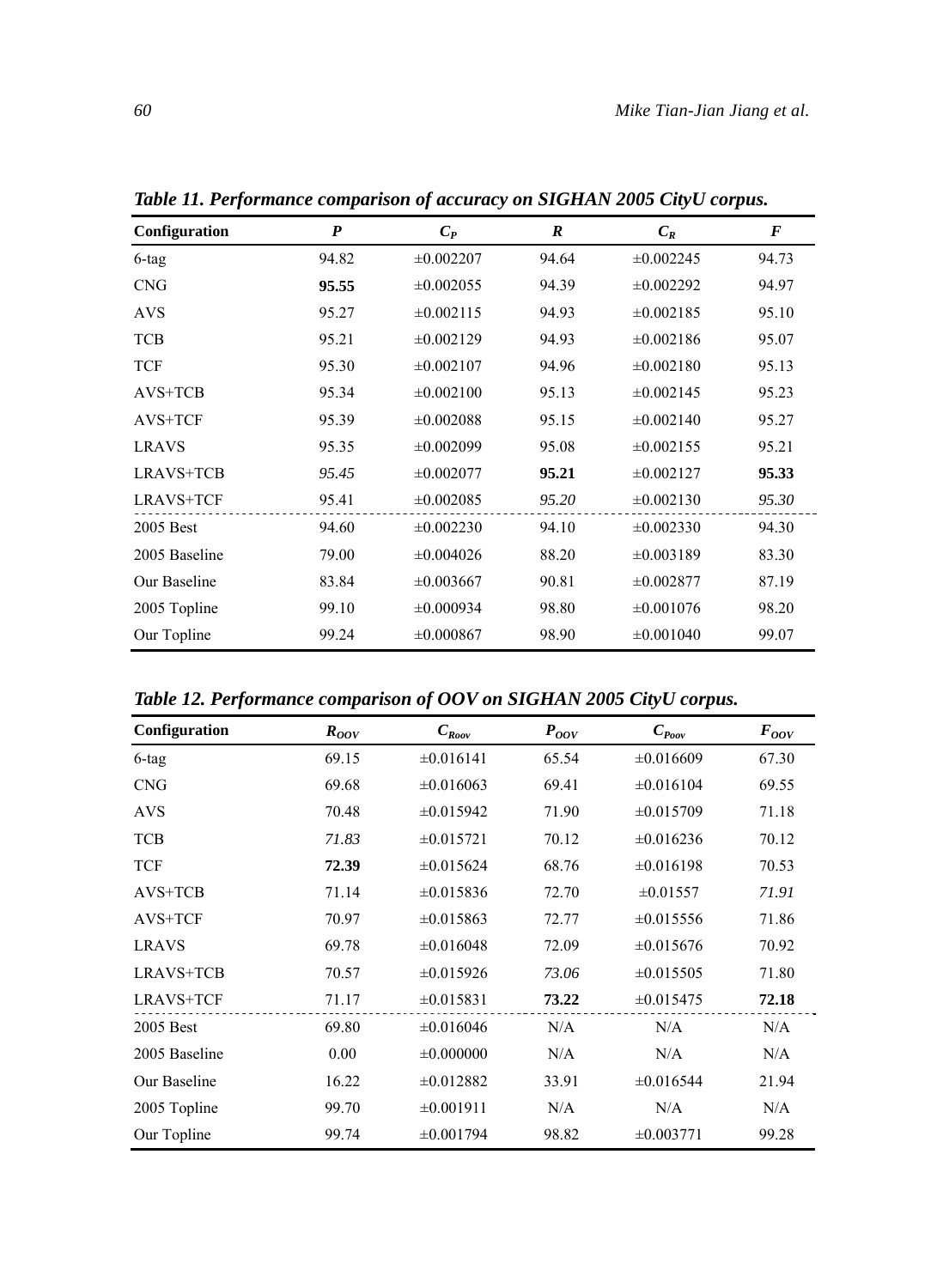| Configuration    | $\boldsymbol{P}$ | $C_P$          | $\boldsymbol{R}$ | $C_R$          | F     |
|------------------|------------------|----------------|------------------|----------------|-------|
| $6$ -tag         | 97.29            | $\pm 0.000998$ | 97.03            | $\pm 0.001042$ | 97.16 |
| <b>CNG</b>       | 97.02            | $\pm 0.001045$ | 96.87            | $\pm 0.001069$ | 96.95 |
| <b>AVS</b>       | 97.24            | $\pm 0.001007$ | 96.91            | $\pm 0.001063$ | 97.07 |
| <b>TCB</b>       | 97.32            | $\pm 0.000993$ | 97.09            | $\pm 0.001033$ | 97.20 |
| <b>TCF</b>       | 97.02            | $\pm 0.001044$ | 96.70            | $\pm 0.001097$ | 96.86 |
| AVS+TCB          | 97.16            | $\pm 0.001020$ | 96.91            | $\pm 0.001063$ | 97.04 |
| AVS+TCF          | 97.25            | $\pm 0.001005$ | 97.00            | $\pm 0.001049$ | 97.12 |
| <b>LRAVS</b>     | 97.20            | $\pm 0.001014$ | 97.01            | $\pm 0.001046$ | 97.10 |
| <b>LRAVS+TCB</b> | 97.21            | $\pm 0.001012$ | 97.05            | $\pm 0.001040$ | 97.13 |
| <b>LRAVS+TCF</b> | 97.29            | $\pm 0.000997$ | 96.43            | $\pm 0.001139$ | 96.86 |
| 2005 Best        | 96.60            | $\pm 0.001110$ | 96.20            | $\pm 0.001170$ | 96.40 |
| 2005 Baseline    | 91.20            | $\pm 0.001733$ | 95.50            | $\pm 0.001268$ | 93.30 |
| Our Baseline     | 91.74            | $\pm 0.001691$ | 95.69            | $\pm 0.001247$ | 93.67 |
| 2005 Topline     | 99.20            | $\pm 0.000545$ | 99.10            | $\pm 0.000578$ | 99.10 |
| Our Topline      | 99.31            | $\pm 0.000510$ | 99.10            | $\pm 0.000580$ | 99.20 |

*Table 13. Performance comparison of accuracy on SIGHAN 2005 MSR corpus.* 

*Table 14. Performance comparison of OOV on SIGHAN 2005 MSR corpus.* 

| Configuration    | $R_{OOV}$ | $C_{\mathit{Root}}$ | $P_{OOV}$ | $C_{\it{Poov}}$ | $F_{OOV}$ |
|------------------|-----------|---------------------|-----------|-----------------|-----------|
| $6$ -tag         | 72.22     | $\pm 0.015108$      | 60.52     | $\pm 0.016487$  | 65.85     |
| <b>CNG</b>       | 71.37     | $\pm 0.015247$      | 62.08     | $\pm 0.016365$  | 66.40     |
| <b>AVS</b>       | 69.88     | $\pm 0.015474$      | 61.96     | $\pm 0.016375$  | 65.68     |
| <b>TCB</b>       | 72.96     | $\pm 0.014982$      | 66.73     | $\pm 0.016414$  | 66.73     |
| <b>TCF</b>       | 73.81     | $\pm 0.014830$      | 58.68     | $\pm 0.016608$  | 65.38     |
| $AVS+TCB$        | 70.41     | $\pm 0.015395$      | 62.11     | $\pm 0.016362$  | 66.00     |
| AVS+TCF          | 71.12     | $\pm 0.015286$      | 62.54     | $\pm 0.016325$  | 66.56     |
| <b>LRAVS</b>     | 70.91     | $\pm 0.015319$      | 63.02     | $\pm 0.016283$  | 66.73     |
| LRAVS+TCB        | 71.05     | $\pm 0.015297$      | 63.49     | $\pm 0.016239$  | 67.06     |
| <b>LRAVS+TCF</b> | 73.81     | $\pm 0.014830$      | 59.28     | $\pm 0.016571$  | 65.75     |
| 2005 Best        | 71.70     | $\pm 0.015194$      | N/A       | N/A             | N/A       |
| 2005 Baseline    | 0.00      | $\pm 0.000000$      | N/A       | N/A             | N/A       |
| Our Baseline     | 2.47      | $\pm 0.005240$      | 16.71     | $\pm 0.012582$  | 4.31      |
| 2005 Topline     | 99.80     | $\pm 0.001507$      | N/A       | N/A             | N/A       |
| Our Topline      | 99.79     | $\pm 0.001552$      | 99.37     | $\pm 0.002676$  | 99.58     |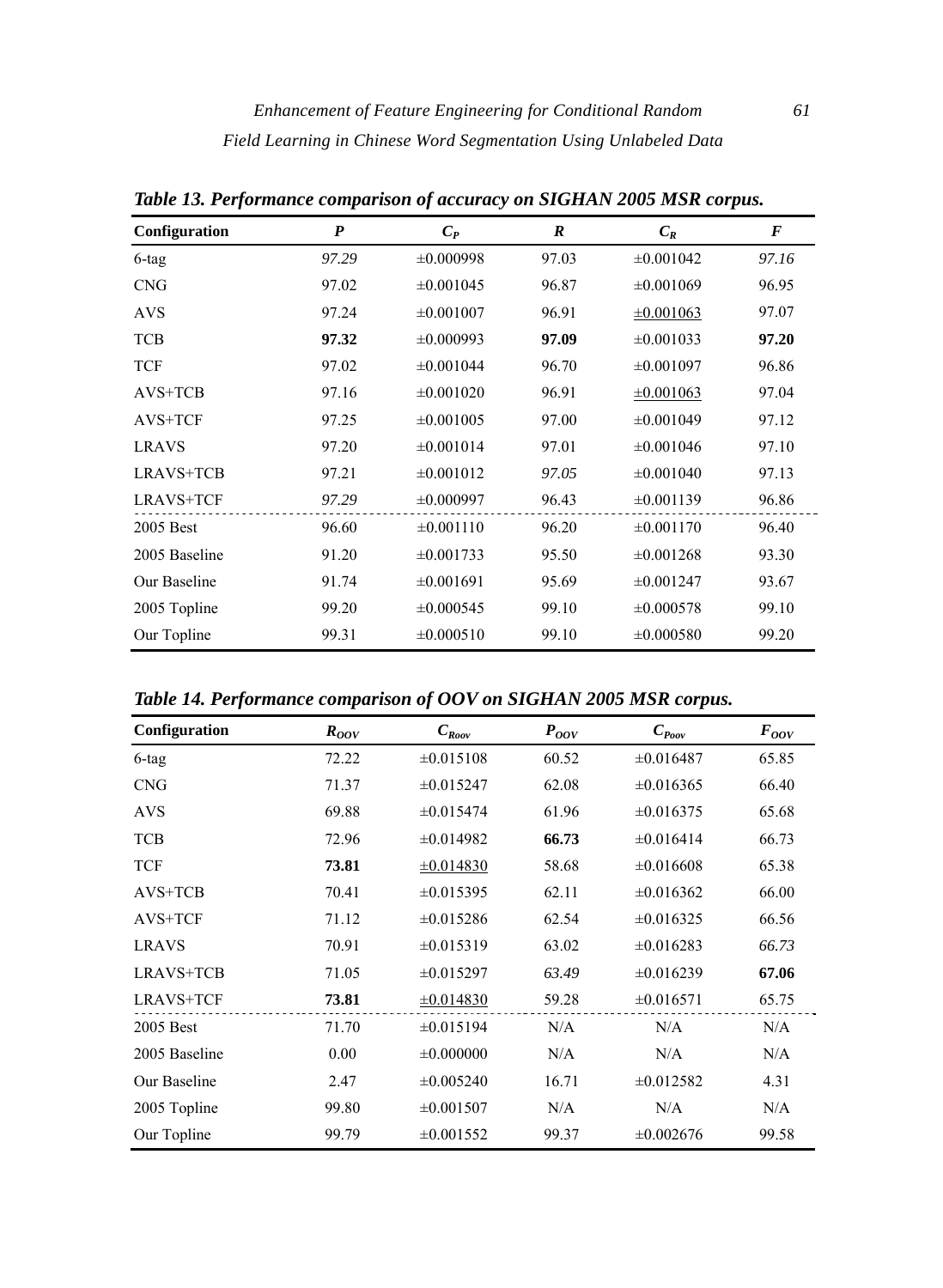| Configuration    | P     | $C_P$          | $\boldsymbol{R}$ | $C_R$          | $\bm{F}$ |
|------------------|-------|----------------|------------------|----------------|----------|
| 6-tag            | 93.73 | $\pm 0.001512$ | 92.70            | $\pm 0.001623$ | 93.21    |
| <b>CNG</b>       | 94.36 | $\pm 0.001438$ | 93.57            | $\pm 0.001530$ | 93.96    |
| <b>AVS</b>       | 94.21 | $\pm 0.001457$ | 93.24            | $\pm 0.001566$ | 93.72    |
| <b>TCB</b>       | 93.97 | $\pm 0.001485$ | 92.76            | $\pm 0.001616$ | 93.36    |
| <b>TCF</b>       | 93.94 | $\pm 0.001488$ | 92.81            | $\pm 0.001611$ | 93.37    |
| $AVS+TCB$        | 94.33 | $\pm 0.001443$ | 93.31            | $\pm 0.001559$ | 93.81    |
| AVS+TCF          | 94.25 | $\pm 0.001451$ | 93.44            | $\pm 0.001544$ | 93.85    |
| <b>LRAVS</b>     | 94.34 | $\pm 0.001441$ | 93.48            | $\pm 0.001540$ | 93.91    |
| LRAVS+TCB        | 94.32 | $\pm 0.001443$ | 93.44            | $\pm 0.001544$ | 93.88    |
| <b>LRAVS+TCF</b> | 93.91 | $\pm 0.001492$ | 92.20            | $\pm 0.001672$ | 93.05    |
| 2005 Best        | 94.60 | $\pm 0.001400$ | 95.30            | $\pm 0.001310$ | 95.00    |
| 2005 Baseline    | 83.60 | $\pm 0.002292$ | 90.40            | $\pm 0.001824$ | 86.90    |
| Our Baseline     | 84.29 | $\pm 0.002269$ | 90.68            | $\pm 0.001813$ | 87.37    |
| 2005 Topline     | 98.80 | $\pm 0.000674$ | 98.50            | $\pm 0.000752$ | 98.70    |
| Our Topline      | 98.96 | $\pm 0.000634$ | 98.62            | $\pm 0.000726$ | 98.79    |

*Table 15. Performance comparison of accuracy on SIGHAN 2005 PKU corpus.* 

*Table 16. Performance comparison of OOV on SIGHAN 2005 PKU corpus.* 

| Configuration    | $R_{OOV}$ | $C_{\mathit{Root}}$ | $P_{OOV}$ | $C_{\it{Poov}}$ | $F_{OOV}$ |
|------------------|-----------|---------------------|-----------|-----------------|-----------|
| 6-tag            | 57.48     | $\pm 0.012083$      | 48.04     | $\pm 0.012211$  | 52.33     |
| <b>CNG</b>       | 65.58     | $\pm 0.011612$      | 57.87     | $\pm 0.012068$  | 61.48     |
| <b>AVS</b>       | 62.69     | $\pm 0.011821$      | 55.60     | $\pm 0.012144$  | 58.93     |
| <b>TCB</b>       | 60.07     | $\pm 0.011970$      | 54.87     | $\pm 0.012220$  | 54.87     |
| <b>TCF</b>       | 60.39     | $\pm 0.011954$      | 50.41     | $\pm 0.012220$  | 54.95     |
| $AVS+TCB$        | 64.02     | $\pm 0.011730$      | 56.97     | $\pm 0.012101$  | 60.29     |
| AVS+TCF          | 63.80     | $\pm 0.011746$      | 56.06     | $\pm 0.012130$  | 59.68     |
| <b>LRAVS</b>     | 65.02     | $\pm 0.011656$      | 57.31     | $\pm 0.012089$  | 60.92     |
| LRAVS+TCB        | 65.42     | $\pm 0.011625$      | 57.60     | $\pm 0.012079$  | 61.26     |
| <b>LRAVS+TCF</b> | 60.42     | $\pm 0.011952$      | 48.92     | $\pm 0.012218$  | 54.07     |
| 2005 Best        | 63.60     | $\pm 0.011760$      | N/A       | N/A             | N/A       |
| 2005 Baseline    | 5.90      | $\pm 0.005759$      | N/A       | N/A             | N/A       |
| Our Baseline     | 6.86      | $\pm 0.006178$      | 6.10      | $\pm 0.005850$  | 6.46      |
| 2005 Topline     | 99.40     | $\pm 0.001888$      | N/A       | N/A             | N/A       |
| Our Topline      | 99.37     | $\pm 0.001938$      | 97.72     | $\pm 0.003645$  | 98.54     |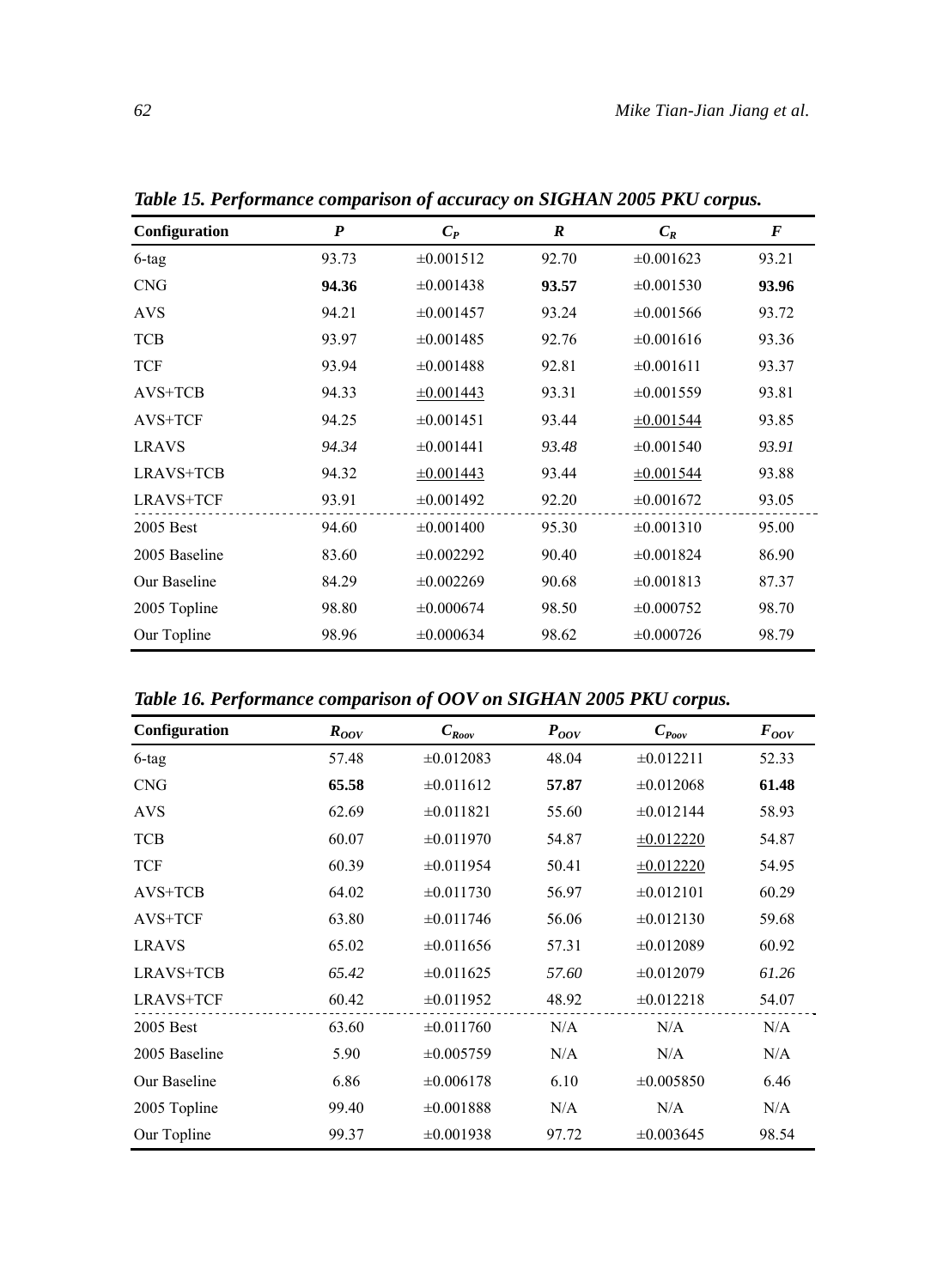| soro sempegeca<br>Configuration | $\boldsymbol{P}$ | Chanced aomain A (Lachana C) corpus.<br>$C_P$ | R     | $C_R$          | $\boldsymbol{F}$ |
|---------------------------------|------------------|-----------------------------------------------|-------|----------------|------------------|
| 6-tag                           | 92.83            | $\pm 0.002754$                                | 92.37 | $\pm 0.002833$ | 92.60            |
| <b>CNG</b>                      | 93.69            | $\pm 0.002595$                                | 91.94 | $\pm 0.002906$ | 92.81            |
| <b>AVS</b>                      | 93.47            | $\pm 0.002638$                                | 92.89 | $\pm 0.002744$ | 93.18            |
| <b>TCB</b>                      | 93.12            | $\pm 0.002702$                                | 92.56 | $\pm 0.002801$ | 92.84            |
| <b>TCF</b>                      | 93.18            | $\pm 0.002690$                                | 92.52 | $\pm 0.002808$ | 92.85            |
| $AVS+TCB$                       | 93.68            | $\pm 0.002596$                                | 92.99 | $\pm 0.002726$ | 93.33            |
| AVS+TCF                         | 93.67            | $\pm 0.002600$                                | 93.10 | $\pm 0.002705$ | 93.38            |
| <b>LRAVS</b>                    | 93.55            | $\pm 0.002623$                                | 93.08 | $\pm 0.002709$ | 93.31            |
| LRAVS+TCB                       | 93.56            | $\pm 0.002620$                                | 93.11 | $\pm 0.002703$ | 93.33            |
| <b>LRAVS+TCF</b>                | 93.72            | $\pm 0.002589$                                | 93.28 | $\pm 0.002673$ | 93.50            |
| 2010 Best                       | 94.60            | $\pm 0.002390$                                | 94.50 | $\pm 0.002410$ | 94.60            |
| 2010 Baseline                   | 86.20            | $\pm 0.003648$                                | 91.70 | $\pm 0.002919$ | 88.90            |
| Our Baseline                    | 86.24            | $\pm 0.003676$                                | 91.67 | $\pm 0.002949$ | 88.88            |
| 2010 Topline                    | 99.00            | $\pm 0.001053$                                | 98.60 | $\pm 0.001243$ | 98.80            |
| Our Topline                     | 99.02            | $\pm 0.001052$                                | 98.57 | $\pm 0.001268$ | 98.79            |

*Table 17. Non-Chinese treatment performance comparison of accuracy on SIGHAN 2010 simplified Chinese domain A (Literature) corpus.* 

*Table 18. Non-Chinese treatment performance comparison of OOV on SIGHAN 2010 simplified Chinese domain A (Literature) corpus.* 

| $_{\rm{query}}$  |           |                     |           |                 |           |  |  |  |
|------------------|-----------|---------------------|-----------|-----------------|-----------|--|--|--|
| Configuration    | $R_{OOV}$ | $C_{\mathit{Root}}$ | $P_{OOV}$ | $C_{\it{Poov}}$ | $F_{OOV}$ |  |  |  |
| 6-tag            | 62.62     | $\pm 0.019128$      | 59.98     | $\pm 0.01937$   | 61.27     |  |  |  |
| <b>CNG</b>       | 65.36     | $\pm 0.018812$      | 62.81     | $\pm 0.019109$  | 64.06     |  |  |  |
| <b>AVS</b>       | 64.80     | $\pm 0.018882$      | 66.63     | $\pm 0.018643$  | 65.70     |  |  |  |
| <b>TCB</b>       | 64.48     | $\pm 0.018921$      | 63.35     | $\pm 0.019164$  | 63.35     |  |  |  |
| <b>TCF</b>       | 65.00     | $\pm 0.018858$      | 62.36     | $\pm 0.019155$  | 63.65     |  |  |  |
| AVS+TCB          | 65.04     | $\pm 0.018853$      | 67.43     | $\pm 0.018528$  | 66.22     |  |  |  |
| AVS+TCF          | 64.96     | $\pm 0.018863$      | 67.60     | $\pm 0.018502$  | 66.26     |  |  |  |
| <b>LRAVS</b>     | 63.67     | $\pm 0.019015$      | 66.71     | $\pm 0.018632$  | 65.15     |  |  |  |
| LRAVS+TCB        | 64.35     | $\pm 0.018936$      | 67.09     | $\pm 0.018578$  | 65.69     |  |  |  |
| <b>LRAVS+TCF</b> | 64.92     | $\pm 0.018868$      | 68.48     | $\pm 0.018368$  | 66.65     |  |  |  |
| $2010$ Best      | 81.60     | $\pm 0.015320$      | N/A       | N/A             | N/A       |  |  |  |
| 2010 Baseline    | 15.60     | $\pm 0.014346$      | N/A       | N/A             | N/A       |  |  |  |
| Our Baseline     | 15.69     | $\pm 0.014378$      | 30.61     | $\pm 0.01822$   | 20.74     |  |  |  |
| 2010 Topline     | 99.60     | $\pm 0.002495$      | N/A       | N/A             | N/A       |  |  |  |
| Our Topline      | 99.60     | $\pm 0.002505$      | 96.48     | $\pm 0.007282$  | 98.02     |  |  |  |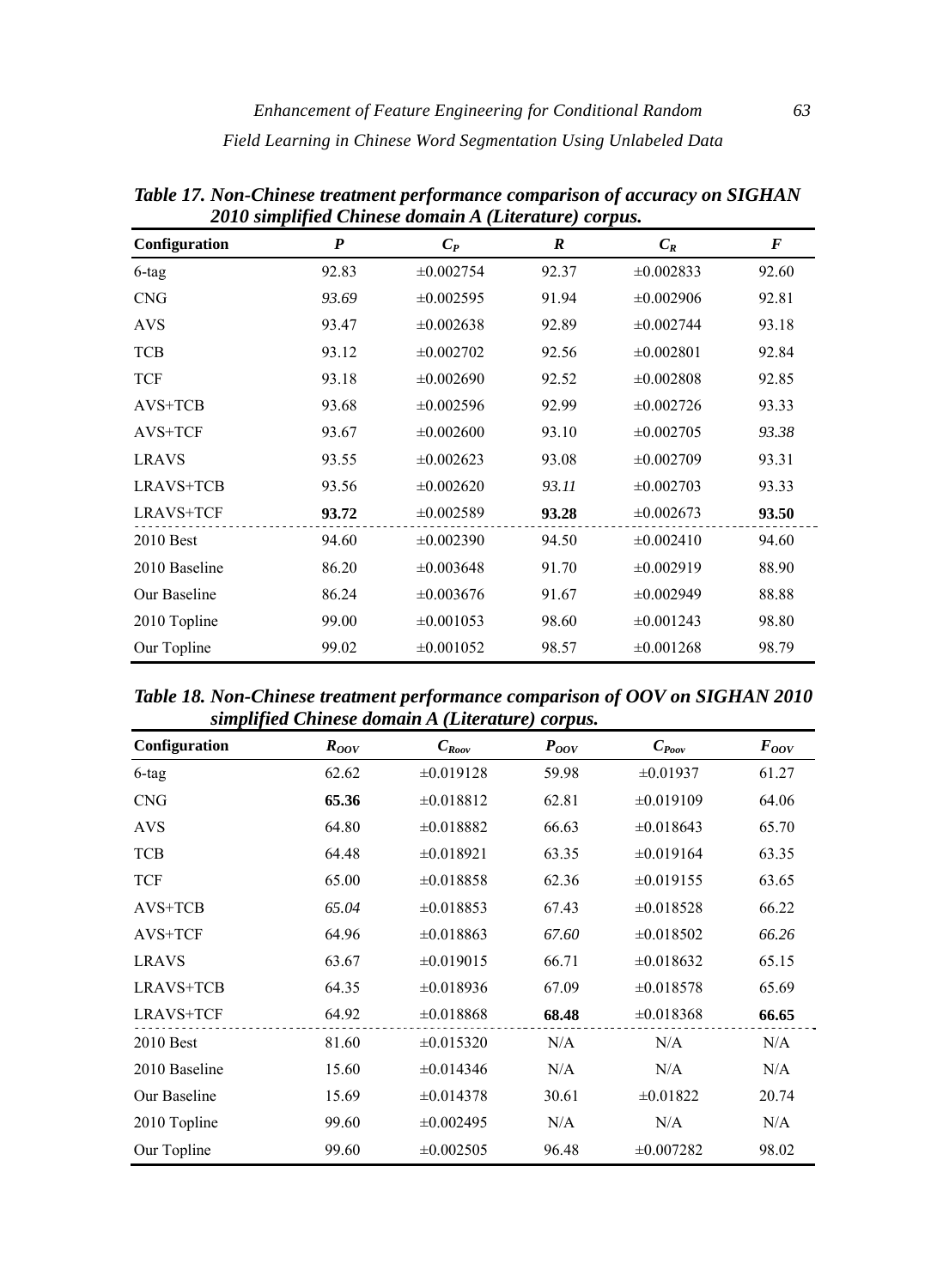| Configuration    | $\boldsymbol{P}$ | $C_P$          | $\boldsymbol{R}$ | $C_R$          | F     |
|------------------|------------------|----------------|------------------|----------------|-------|
| 6-tag            | 90.95            | $\pm 0.003129$ | 92.46            | $\pm 0.002880$ | 91.70 |
| <b>CNG</b>       | 91.45            | $\pm 0.003050$ | 92.36            | $\pm 0.002898$ | 91.90 |
| <b>AVS</b>       | 91.25            | $\pm 0.003081$ | 92.72            | $\pm 0.002833$ | 91.98 |
| <b>TCB</b>       | 91.21            | $\pm 0.003087$ | 92.53            | $\pm 0.002867$ | 91.87 |
| <b>TCF</b>       | 90.86            | $\pm 0.003143$ | 92.62            | $\pm 0.002852$ | 91.73 |
| AVS+TCB          | 91.60            | $\pm 0.003026$ | 92.67            | $\pm 0.002842$ | 92.13 |
| AVS+TCF          | 90.81            | $\pm 0.003151$ | 92.16            | $\pm 0.002932$ | 91.48 |
| <b>LRAVS</b>     | 91.71            | $\pm 0.003007$ | 92.61            | $\pm 0.002854$ | 92.16 |
| <b>LRAVS+TCB</b> | 91.97            | $\pm 0.002963$ | 92.76            | $\pm 0.002826$ | 92.37 |
| <b>LRAVS+TCF</b> | 91.28            | $\pm 0.003077$ | 92.60            | $\pm 0.002856$ | 91.93 |
| $2010$ Best      | 95.00            | $\pm 0.002320$ | 95.30            | $\pm 0.002250$ | 95.10 |
| 2010 Baseline    | 63.20            | $\pm 0.005132$ | 85.60            | $\pm 0.003736$ | 72.70 |
| Our Baseline     | 63.26            | $\pm 0.005258$ | 85.68            | $\pm 0.003820$ | 72.78 |
| 2010 Topline     | 99.30            | $\pm 0.000887$ | 99.10            | $\pm 0.001005$ | 99.20 |
| Our Topline      | 99.25            | $\pm 0.000940$ | 99.06            | $\pm 0.001052$ | 99.16 |

*Table 19. Non-Chinese treatment performance comparison of accuracy on SIGHAN 2010 simplified Chinese domain B (Computer) corpus.* 

*Table 20. Non-Chinese treatment performance comparison of OOV on SIGHAN 2010 simplified Chinese domain B (Computer) corpus.* 

| Configuration    | $R_{OOV}$ | $C_{\text{Row}}$ | $P_{OOV}$ | $C_{\text{Poov}}$ | $F_{OOV}$ |
|------------------|-----------|------------------|-----------|-------------------|-----------|
| 6-tag            | 70.62     | $\pm 0.013380$   | 67.66     | $\pm 0.013740$    | 69.11     |
| <b>CNG</b>       | 70.38     | $\pm 0.013412$   | 65.17     | $\pm 0.013994$    | 67.67     |
| <b>AVS</b>       | 69.85     | $\pm 0.013479$   | 66.16     | $\pm 0.013898$    | 67.96     |
| <b>TCB</b>       | 71.23     | $\pm 0.013297$   | 69.66     | $\pm 0.013684$    | 69.66     |
| <b>TCF</b>       | 72.01     | $\pm 0.013187$   | 66.02     | $\pm 0.013913$    | 68.89     |
| AVS+TCB          | 70.25     | $\pm 0.013429$   | 67.22     | $\pm 0.013788$    | 68.70     |
| AVS+TCF          | 69.63     | $\pm 0.013507$   | 63.73     | $\pm 0.014123$    | 66.55     |
| <b>LRAVS</b>     | 71.25     | $\pm 0.013294$   | 68.25     | $\pm 0.013673$    | 69.72     |
| LRAVS+TCB        | 71.81     | $\pm 0.013216$   | 69.47     | $\pm 0.013528$    | 70.62     |
| <b>LRAVS+TCF</b> | 70.92     | $\pm 0.013340$   | 66.13     | $\pm 0.013902$    | 68.44     |
| 2010 Best        | 82.70     | $\pm 0.011111$   | N/A       | N/A               | N/A       |
| 2010 Baseline    | 16.30     | $\pm 0.010850$   | N/A       | N/A               | N/A       |
| Our Baseline     | 16.65     | $\pm 0.010944$   | 6.39      | $\pm 0.007185$    | 9.24      |
| 2010 Topline     | 99.00     | $\pm 0.002923$   | N/A       | N/A               | N/A       |
| Our Topline      | 99.00     | $\pm 0.002930$   | 98.08     | $\pm 0.004028$    | 98.54     |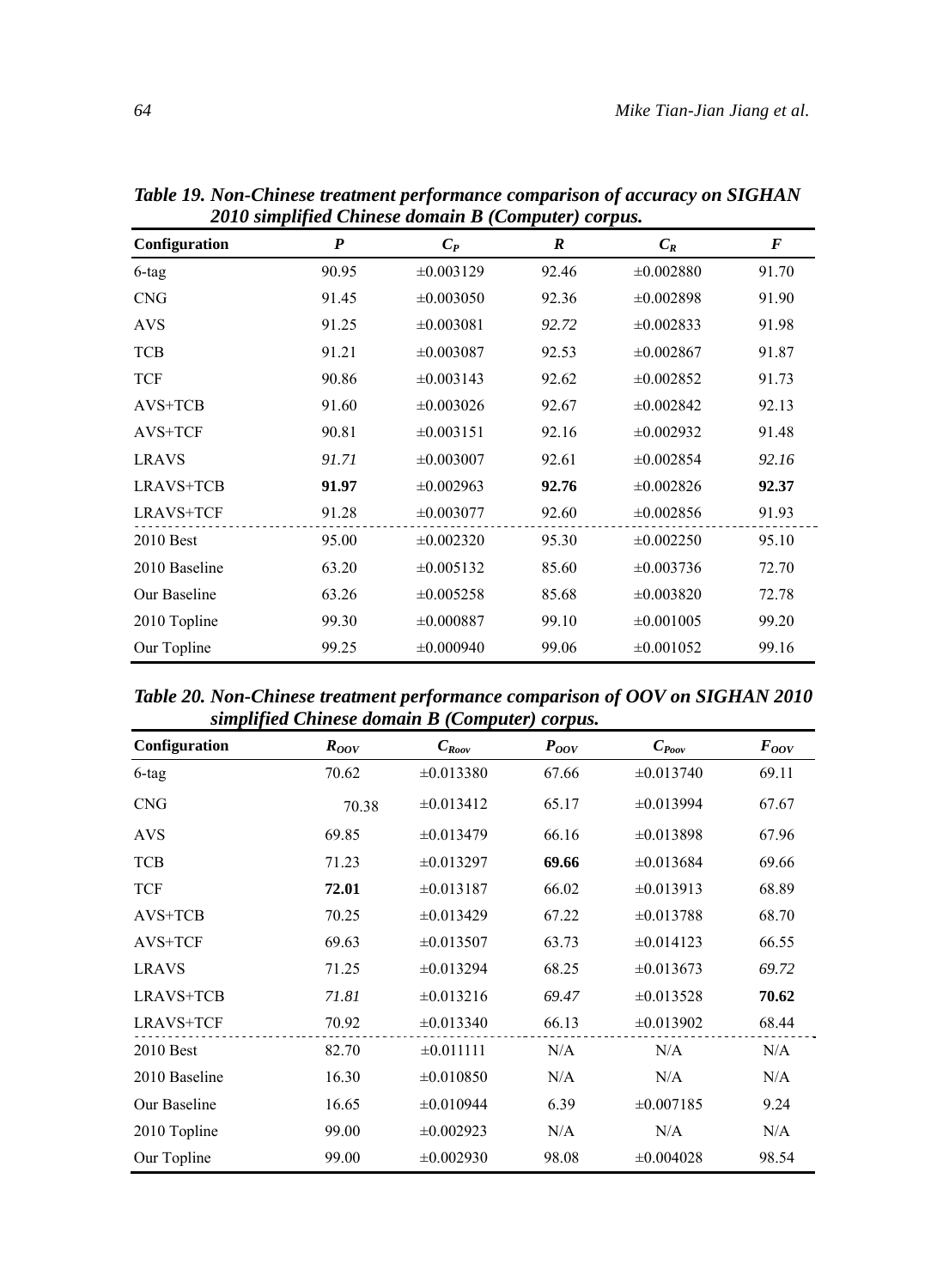| Configuration | P     | $C_P$          | $\boldsymbol{R}$ | $C_R$          | $\boldsymbol{F}$ |
|---------------|-------|----------------|------------------|----------------|------------------|
| $6$ -tag      | 91.27 | $\pm 0.003207$ | 91.96            | $\pm 0.003089$ | 91.61            |
| <b>CNG</b>    | 92.84 | $\pm 0.002928$ | 92.07            | $\pm 0.003069$ | 92.46            |
| <b>AVS</b>    | 92.40 | $\pm 0.003011$ | 92.89            | $\pm 0.002919$ | 92.64            |
| <b>TCB</b>    | 91.55 | $\pm 0.003159$ | 92.19            | $\pm 0.003048$ | 91.87            |
| <b>TCF</b>    | 91.62 | $\pm 0.003147$ | 92.21            | $\pm 0.003045$ | 91.91            |
| AVS+TCB       | 92.73 | $\pm 0.002949$ | 92.90            | $\pm 0.002917$ | 92.82            |
| AVS+TCF       | 92.82 | $\pm 0.002933$ | 93.07            | $\pm 0.002885$ | 92.94            |
| <b>LRAVS</b>  | 93.12 | $\pm 0.002876$ | 93.22            | $\pm 0.002856$ | 93.17            |
| LRAVS+TCB     | 93.12 | $\pm 0.002875$ | 93.33            | $\pm 0.002834$ | 93.23            |
| LRAVS+TCF     | 93.07 | $\pm 0.002884$ | 93.20            | $\pm 0.002859$ | 93.14            |
| $2010$ Best   | 93.60 | $\pm 0.002760$ | 94.20            | $\pm 0.002630$ | 93.90            |
| 2010 Baseline | 77.40 | $\pm 0.004714$ | 88.60            | $\pm 0.003582$ | 82.60            |
| Our Baseline  | 77.46 | $\pm 0.004746$ | 88.64            | $\pm 0.003604$ | 82.68            |
| 2010 Topline  | 99.10 | $\pm 0.001064$ | 98.90            | $\pm 0.001176$ | 99.00            |
| Our Topline   | 99.18 | $\pm 0.001025$ | 98.97            | $\pm 0.001146$ | 99.08            |

*Table 21. Non-Chinese treatment performance comparison of accuracy on SIGHAN 2010 simplified Chinese domain C (Medicine) corpus.* 

*Table 22. Non-Chinese treatment performance comparison of OOV on SIGHAN 2010 simplified Chinese domain C (Medicine) corpus.* 

| $_{\rm{query}}$  |           |                |           |                 |           |  |  |  |
|------------------|-----------|----------------|-----------|-----------------|-----------|--|--|--|
| Configuration    | $R_{OOV}$ | $C_{Row}$      | $P_{OOV}$ | $C_{\it{Poov}}$ | $F_{OOV}$ |  |  |  |
| 6-tag            | 66.70     | $\pm 0.016081$ | 61.15     | $\pm 0.016630$  | 63.80     |  |  |  |
| <b>CNG</b>       | 70.90     | $\pm 0.015498$ | 70.46     | $\pm 0.015567$  | 70.68     |  |  |  |
| <b>AVS</b>       | 71.02     | $\pm 0.015479$ | 69.61     | $\pm 0.015692$  | 70.31     |  |  |  |
| <b>TCB</b>       | 66.41     | $\pm 0.016115$ | 60.67     | $\pm 0.016667$  | 63.41     |  |  |  |
| <b>TCF</b>       | 66.44     | $\pm 0.016112$ | 60.65     | $\pm 0.016668$  | 63.41     |  |  |  |
| AVS+TCB          | 70.10     | $\pm 0.015621$ | 69.00     | $\pm 0.015780$  | 69.54     |  |  |  |
| AVS+TCF          | 69.66     | $\pm 0.015685$ | 69.11     | $\pm 0.015765$  | 69.38     |  |  |  |
| <b>LRAVS</b>     | 71.62     | $\pm 0.015382$ | 70.91     | $\pm 0.015497$  | 71.26     |  |  |  |
| LRAVS+TCB        | 71.45     | $\pm 0.015410$ | 70.39     | $\pm 0.015576$  | 70.92     |  |  |  |
| <b>LRAVS+TCF</b> | 71.56     | $\pm 0.015392$ | 70.53     | $\pm 0.015556$  | 71.04     |  |  |  |
| $2010$ Best      | 75.00     | $\pm 0.014774$ | N/A       | N/A             | N/A       |  |  |  |
| 2010 Baseline    | 12.30     | $\pm 0.011206$ | N/A       | N/A             | N/A       |  |  |  |
| Our Baseline     | 12.33     | $\pm 0.011218$ | 15.34     | $\pm 0.012294$  | 13.67     |  |  |  |
| 2010 Topline     | 98.00     | $\pm 0.004777$ | N/A       | N/A             | N/A       |  |  |  |
| Our Topline      | 98.21     | $\pm 0.004519$ | 97.21     | $\pm 0.005623$  | 97.71     |  |  |  |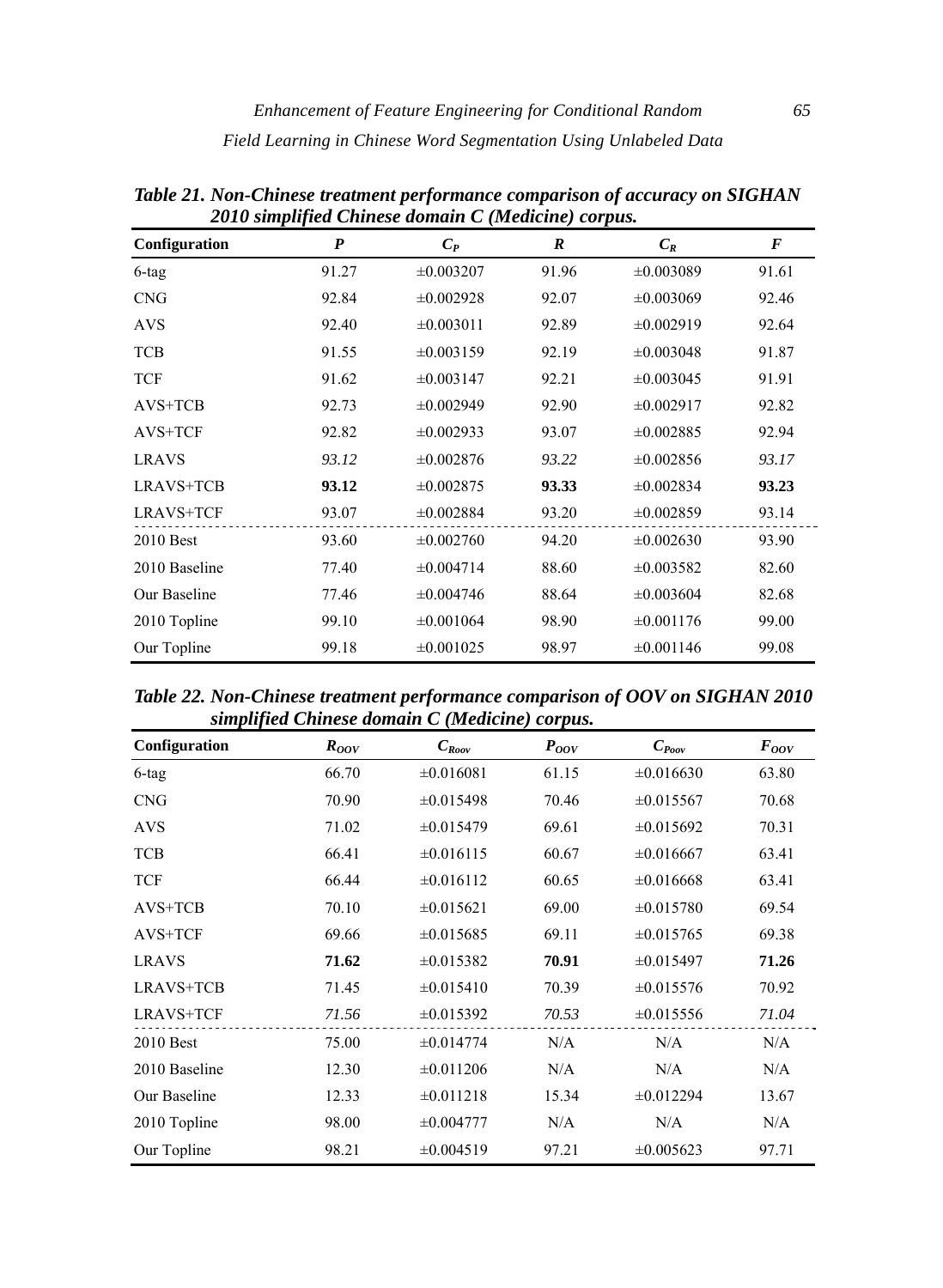| Configuration    | $\boldsymbol{P}$ | $C_P$          | $\boldsymbol{R}$ | $C_R$          | F     |
|------------------|------------------|----------------|------------------|----------------|-------|
| $6$ -tag         | 93.01            | $\pm 0.002838$ | 93.74            | $\pm 0.002697$ | 93.38 |
| <b>CNG</b>       | 94.40            | $\pm 0.002561$ | 93.66            | $\pm 0.002714$ | 94.02 |
| <b>AVS</b>       | 93.54            | $\pm 0.002736$ | 94.30            | $\pm 0.002581$ | 93.92 |
| <b>TCB</b>       | 93.35            | $\pm 0.002774$ | 94.14            | $\pm 0.002614$ | 93.74 |
| <b>TCF</b>       | 93.10            | $\pm 0.002822$ | 93.88            | $\pm 0.002669$ | 93.49 |
| $AVS+TCB$        | 94.56            | $\pm 0.002526$ | 94.49            | $\pm 0.002540$ | 94.53 |
| AVS+TCF          | 94.05            | $\pm 0.002633$ | 94.10            | $\pm 0.002624$ | 94.08 |
| <b>LRAVS</b>     | 94.30            | $\pm 0.002582$ | 94.13            | $\pm 0.002616$ | 94.21 |
| <b>LRAVS+TCB</b> | 94.36            | $\pm 0.002568$ | 94.16            | $\pm 0.002611$ | 94.26 |
| <b>LRAVS+TCF</b> | 94.36            | $\pm 0.002569$ | 94.19            | $\pm 0.002604$ | 94.28 |
| $2010$ Best      | 96.00            | $\pm 0.002160$ | 95.90            | $\pm 0.002180$ | 95.90 |
| 2010 Baseline    | 80.30            | $\pm 0.004377$ | 91.40            | $\pm 0.003085$ | 85.50 |
| Our Baseline     | 80.26            | $\pm 0.004431$ | 91.41            | $\pm 0.003119$ | 85.48 |
| 2010 Topline     | 99.50            | $\pm 0.000776$ | 99.40            | $\pm 0.000850$ | 99.40 |
| Our Topline      | 99.56            | $\pm 0.000734$ | 99.47            | $\pm 0.000810$ | 99.52 |

*Table 23. Non-Chinese treatment performance comparison of accuracy on SIGHAN 2010 simplified Chinese domain D (Finance) corpus.* 

*Table 24. Non-Chinese treatment performance comparison of OOV on SIGHAN 2010 simplified Chinese domain D (Finance) corpus.* 

| Configuration    | $R_{OOV}$ | $C_{Row}$      | $P_{OOV}$ | $C_{\mathit{Poov}}$ | $F_{OOV}$ |
|------------------|-----------|----------------|-----------|---------------------|-----------|
| $6$ -tag         | 67.60     | $\pm 0.017666$ | 61.28     | $\pm 0.018388$      | 64.28     |
| <b>CNG</b>       | 73.53     | $\pm 0.016655$ | 67.77     | $\pm 0.017642$      | 70.53     |
| <b>AVS</b>       | 71.10     | $\pm 0.017111$ | 64.17     | $\pm 0.018101$      | 67.46     |
| <b>TCB</b>       | 70.58     | $\pm 0.017201$ | 66.44     | $\pm 0.018250$      | 66.44     |
| <b>TCF</b>       | 70.13     | $\pm 0.017277$ | 61.19     | $\pm 0.018396$      | 65.35     |
| AVS+TCB          | 73.80     | $\pm 0.016598$ | 70.79     | $\pm 0.017166$      | 72.26     |
| AVS+TCF          | 70.76     | $\pm 0.017172$ | 67.73     | $\pm 0.017648$      | 69.21     |
| <b>LRAVS</b>     | 71.66     | $\pm 0.017012$ | 68.54     | $\pm 0.017528$      | 70.07     |
| LRAVS+TCB        | 72.63     | $\pm 0.016831$ | 69.82     | $\pm 0.017328$      | 71.20     |
| <b>LRAVS+TCF</b> | 72.38     | $\pm 0.016878$ | 69.40     | $\pm 0.017396$      | 70.86     |
| $2010$ Best      | 82.70     | $\pm 0.014279$ | N/A       | N/A                 | N/A       |
| 2010 Baseline    | 23.30     | $\pm 0.015958$ | N/A       | N/A                 | N/A       |
| Our Baseline     | 23.32     | $\pm 0.015963$ | 14.15     | $\pm 0.013157$      | 17.61     |
| 2010 Topline     | 99.50     | $\pm 0.002663$ | N/A       | N/A                 | N/A       |
| Our Topline      | 99.72     | $\pm 0.001985$ | 99.34     | $\pm 0.003047$      | 99.53     |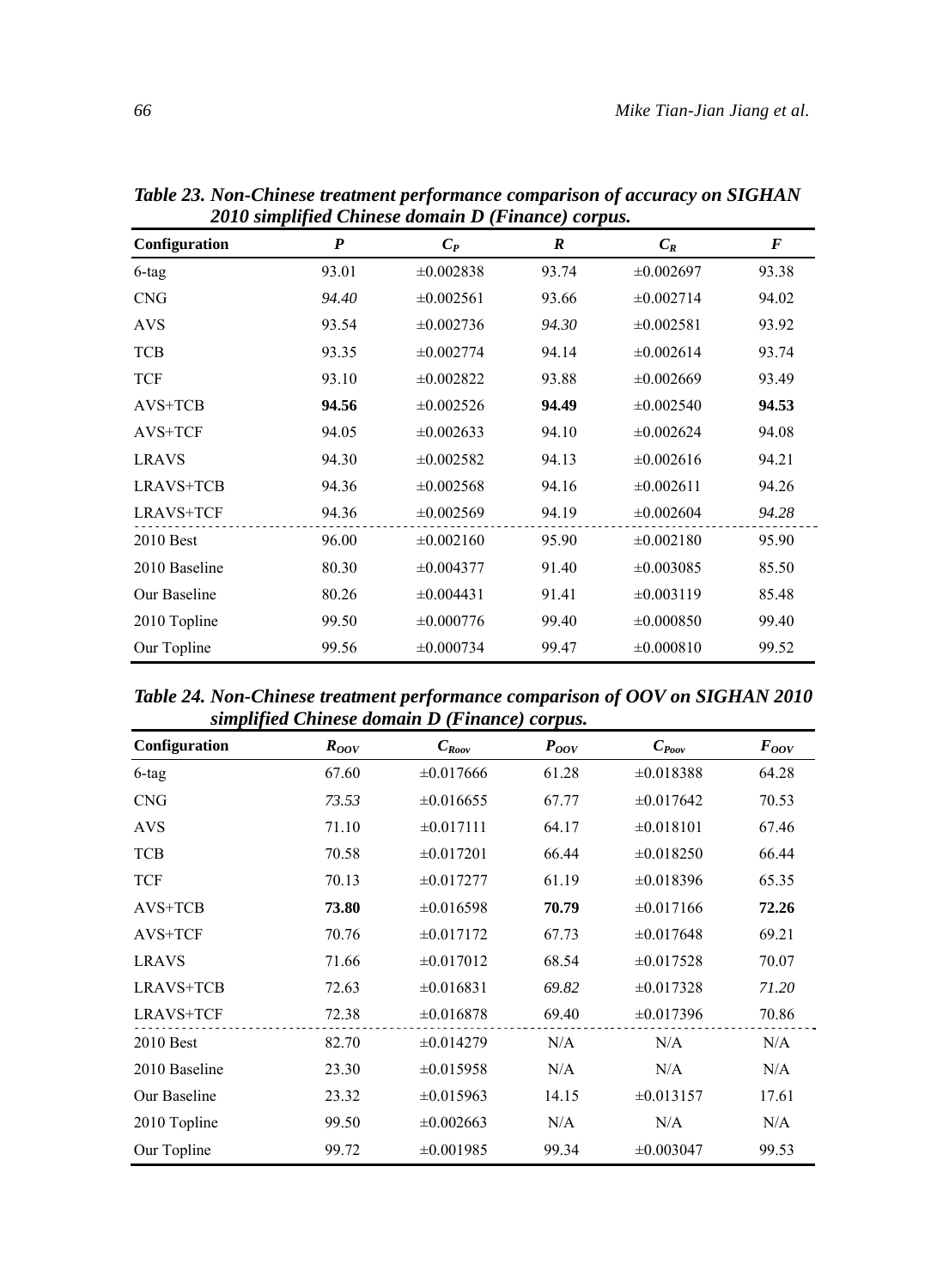| Configuration    | P     | 2010 maanonan Chimisto aomaini 11 (Lineranin'i Corpus.<br>$C_P$ | $\boldsymbol{R}$ | $C_R$          | $\boldsymbol{F}$ |
|------------------|-------|-----------------------------------------------------------------|------------------|----------------|------------------|
| 6-tag            | 93.06 | $\pm 0.002672$                                                  | 92.31            | $\pm 0.002802$ | 92.68            |
| <b>CNG</b>       | 93.66 | $\pm 0.002562$                                                  | 91.16            | $\pm 0.002985$ | 92.39            |
| <b>AVS</b>       | 93.61 | $\pm 0.002572$                                                  | 92.78            | $\pm 0.002721$ | 93.19            |
| <b>TCB</b>       | 93.21 | $\pm 0.002646$                                                  | 92.33            | $\pm 0.002798$ | 92.77            |
| <b>TCF</b>       | 93.33 | $\pm 0.002623$                                                  | 92.58            | $\pm 0.002756$ | 92.95            |
| $AVS+TCB$        | 93.61 | $\pm 0.002572$                                                  | 92.85            | $\pm 0.002709$ | 93.23            |
| AVS+TCF          | 93.68 | $\pm 0.002559$                                                  | 92.98            | $\pm 0.002685$ | 93.33            |
| <b>LRAVS</b>     | 93.77 | $\pm 0.002542$                                                  | 93.04            | $\pm 0.002676$ | 93.40            |
| LRAVS+TCB        | 93.77 | $\pm 0.002541$                                                  | 93.06            | $\pm 0.002673$ | 93.41            |
| <b>LRAVS+TCF</b> | 93.65 | $\pm 0.002564$                                                  | 92.92            | $\pm 0.002697$ | 93.28            |
| 2010 Best        | 94.20 | $\pm 0.002450$                                                  | 94.20            | $\pm 0.002450$ | 94.20            |
| 2010 Baseline    | 78.80 | $\pm 0.004286$                                                  | 86.30            | $\pm 0.003606$ | 82.40            |
| Our Baseline     | 78.83 | $\pm 0.004295$                                                  | 86.39            | $\pm 0.003605$ | 82.44            |
| 2010 Topline     | 98.80 | $\pm 0.001142$                                                  | 98.10            | $\pm 0.001432$ | 98.50            |
| Our Topline      | 98.83 | $\pm 0.001130$                                                  | 98.11            | $\pm 0.001430$ | 98.47            |

*Table 25. Non-Chinese treatment performance comparison of accuracy on SIGHAN 2010 traditional Chinese domain A (Literature) corpus.* 

*Table 26. Non-Chinese treatment performance comparison of OOV on SIGHAN 2010 traditional Chinese domain A (Literature) corpus.* 

| Configuration    | $R_{OOV}$ | $C_{\mathit{Root}}$ | $P_{OOV}$ | $C_{\mathit{Poov}}$ | $F_{OOV}$ |
|------------------|-----------|---------------------|-----------|---------------------|-----------|
| 6-tag            | 75.89     | $\pm 0.014654$      | 68.68     | $\pm 0.015889$      | 72.11     |
| <b>CNG</b>       | 74.12     | $\pm 0.015004$      | 69.46     | $\pm 0.015780$      | 71.71     |
| <b>AVS</b>       | 75.10     | $\pm 0.014816$      | 73.34     | $\pm 0.015148$      | 74.21     |
| <b>TCB</b>       | 77.19     | $\pm 0.014376$      | 69.27     | $\pm 0.015807$      | 73.01     |
| <b>TCF</b>       | 77.10     | $\pm 0.014395$      | 69.82     | $\pm 0.015727$      | 73.28     |
| AVS+TCB          | 75.54     | $\pm 0.014727$      | 73.46     | $\pm 0.015127$      | 74.48     |
| AVS+TCF          | 75.60     | $\pm 0.014715$      | 73.92     | $\pm 0.015042$      | 74.75     |
| <b>LRAVS</b>     | 75.42     | $\pm 0.014751$      | 74.93     | $\pm 0.014848$      | 75.18     |
| LRAVS+TCB        | 75.66     | $\pm 0.014703$      | 75.12     | $\pm 0.014810$      | 75.39     |
| <b>LRAVS+TCF</b> | 75.27     | $\pm 0.014780$      | 74.44     | $\pm 0.014944$      | 74.85     |
| $2010$ Best      | 78.80     | $\pm 0.014003$      | N/A       | N/A                 | N/A       |
| 2010 Baseline    | 4.10      | $\pm 0.006793$      | N/A       | N/A                 | N/A       |
| Our Baseline     | 4.10      | $\pm 0.006791$      | 8.93      | $\pm 0.009769$      | 5.62      |
| 2010 Topline     | 99.80     | $\pm 0.001531$      | N/A       | N/A                 | N/A       |
| Our Topline      | 99.82     | $\pm 0.001439$      | 99.33     | $\pm 0.002804$      | 99.57     |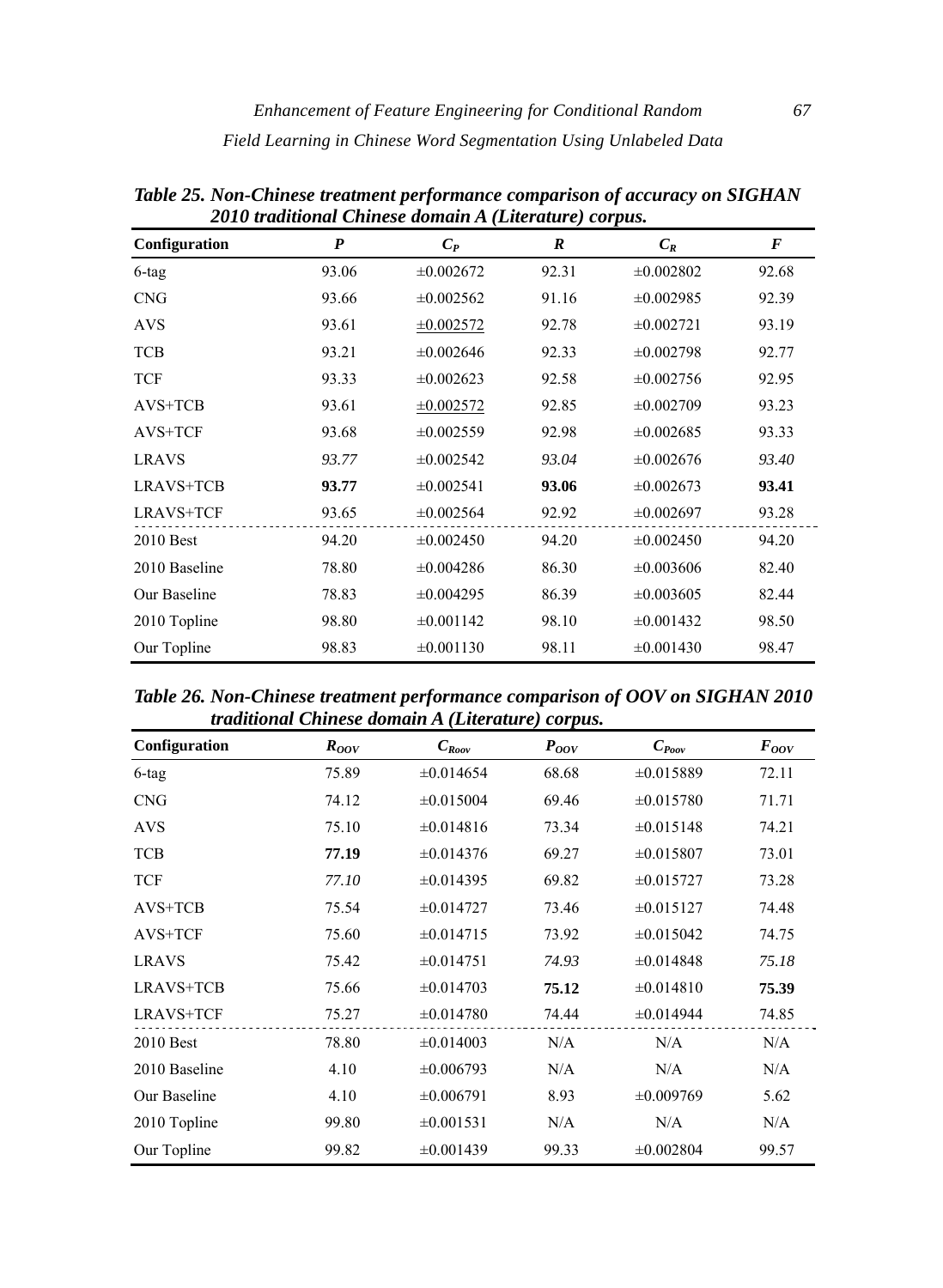| Configuration    | $\boldsymbol{P}$ | $C_P$          | $\boldsymbol{R}$ | $C_R$          | $\boldsymbol{F}$ |
|------------------|------------------|----------------|------------------|----------------|------------------|
| $6$ -tag         | 95.15            | $\pm 0.002122$ | 93.20            | $\pm 0.002487$ | 94.17            |
| <b>CNG</b>       | 95.60            | $\pm 0.002027$ | 93.16            | $\pm 0.002494$ | 94.36            |
| <b>AVS</b>       | 95.67            | $\pm 0.002012$ | 93.83            | $\pm 0.002378$ | 94.74            |
| <b>TCB</b>       | 95.21            | $\pm 0.002111$ | 93.25            | $\pm 0.002480$ | 94.22            |
| <b>TCF</b>       | 95.28            | $\pm 0.002095$ | 93.42            | $\pm 0.002450$ | 94.34            |
| $AVS+TCB$        | 95.62            | $\pm 0.002023$ | 93.72            | $\pm 0.002398$ | 94.66            |
| AVS+TCF          | 95.74            | $\pm 0.001996$ | 93.83            | $\pm 0.002378$ | 94.77            |
| <b>LRAVS</b>     | 95.57            | $\pm 0.002034$ | 93.79            | $\pm 0.002384$ | 94.67            |
| LRAVS+TCB        | 95.63            | $\pm 0.002020$ | 93.85            | $\pm 0.002373$ | 94.73            |
| <b>LRAVS+TCF</b> | 95.55            | $\pm 0.002038$ | 93.81            | $\pm 0.002381$ | 94.67            |
| $2010$ Best      | 95.70            | $\pm 0.001950$ | 94.80            | $\pm 0.002130$ | 95.20            |
| 2010 Baseline    | 70.10            | $\pm 0.004390$ | 87.30            | $\pm 0.003193$ | 77.80            |
| Our Baseline     | 70.15            | $\pm 0.004522$ | 87.33            | $\pm 0.003286$ | 77.80            |
| 2010 Topline     | 99.10            | $\pm 0.000906$ | 98.80            | $\pm 0.001044$ | 99.00            |
| Our Topline      | 99.38            | $\pm 0.000778$ | 98.85            | $\pm 0.001055$ | 99.11            |

*Table 27. Non-Chinese treatment performance comparison of accuracy on SIGHAN 2010 traditional Chinese domain B (Computer) corpus.* 

*Table 28. Non-Chinese-Pattern performance comparison of OOV on SIGHAN 2010 traditional Chinese domain B (Computer) corpus.* 

| Configuration    | $R_{OOV}$ | $C_{Row}$      | $P_{OOV}$ | $C_{\text{Poov}}$ | $F_{OOV}$ |
|------------------|-----------|----------------|-----------|-------------------|-----------|
| 6-tag            | 58.79     | $\pm 0.016769$ | 68.17     | $\pm 0.015871$    | 63.14     |
| <b>CNG</b>       | 61.77     | $\pm 0.016556$ | 70.16     | $\pm 0.015589$    | 65.70     |
| <b>AVS</b>       | 60.59     | $\pm 0.016649$ | 72.29     | $\pm 0.015248$    | 65.93     |
| <b>TCB</b>       | 59.09     | $\pm 0.016751$ | 68.81     | $\pm 0.015784$    | 63.58     |
| <b>TCF</b>       | 59.34     | $\pm 0.016735$ | 69.21     | $\pm 0.015727$    | 63.89     |
| $AVS+TCB$        | 60.89     | $\pm 0.016626$ | 72.24     | $\pm 0.015257$    | 66.08     |
| AVS+TCF          | 61.35     | $\pm 0.01659$  | 72.90     | $\pm 0.015143$    | 66.63     |
| <b>LRAVS</b>     | 61.67     | $\pm 0.016564$ | 72.84     | $\pm 0.015155$    | 66.79     |
| LRAVS+TCB        | 61.82     | $\pm 0.016552$ | 73.07     | $\pm 0.015113$    | 66.98     |
| <b>LRAVS+TCF</b> | 61.55     | $\pm 0.016574$ | 72.94     | $\pm 0.015135$    | 66.76     |
| $2010$ Best      | 66.60     | $\pm 0.016069$ | N/A       | N/A               | N/A       |
| 2010 Baseline    | 1.00      | $\pm 0.003390$ | N/A       | N/A               | N/A       |
| Our Baseline     | 1.03      | $\pm 0.003445$ | 0.55      | $\pm 0.002515$    | 0.72      |
| 2010 Topline     | 99.60     | $\pm 0.002150$ | N/A       | N/A               | N/A       |
| Our Topline      | 99.34     | $\pm 0.002765$ | 99.41     | $\pm 0.002609$    | 99.37     |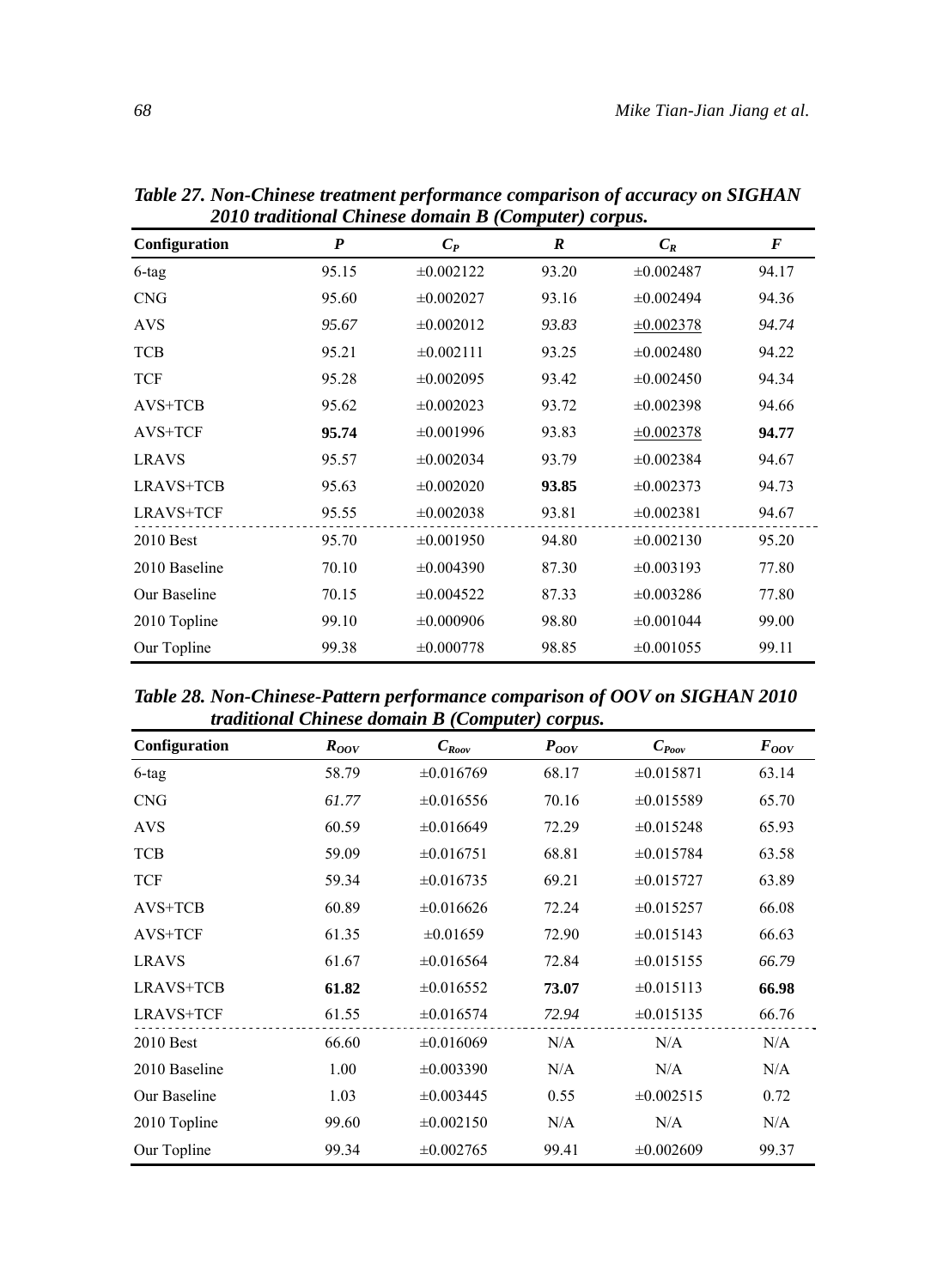| Configuration | $\boldsymbol{P}$ | 2010 maanonal Chinese aomain C (mealchie) corpus.<br>$C_P$ | R     | $C_R$          | $\boldsymbol{F}$ |
|---------------|------------------|------------------------------------------------------------|-------|----------------|------------------|
| $6$ -tag      | 94.70            | $\pm 0.002170$                                             | 93.83 | $\pm 0.002331$ | 94.26            |
| <b>CNG</b>    | 95.35            | $\pm 0.002039$                                             | 93.35 | $\pm 0.002414$ | 94.34            |
| <b>AVS</b>    | 95.28            | $\pm 0.002055$                                             | 94.37 | $\pm 0.002232$ | 94.82            |
| <b>TCB</b>    | 94.76            | $\pm 0.002158$                                             | 93.87 | $\pm 0.002324$ | 94.31            |
| <b>TCF</b>    | 94.88            | $\pm 0.002135$                                             | 94.05 | $\pm 0.002291$ | 94.46            |
| AVS+TCB       | 95.33            | $\pm 0.002044$                                             | 94.49 | $\pm 0.002209$ | 94.91            |
| AVS+TCF       | 95.33            | $\pm 0.002043$                                             | 94.44 | $\pm 0.002219$ | 94.88            |
| <b>LRAVS</b>  | 95.52            | $\pm 0.002003$                                             | 94.60 | $\pm 0.002190$ | 95.06            |
| LRAVS+TCB     | 95.36            | $\pm 0.002038$                                             | 94.51 | $\pm 0.002206$ | 94.93            |
| LRAVS+TCF     | 95.42            | $\pm 0.002025$                                             | 94.42 | $\pm 0.002224$ | 94.91            |
| $2010$ Best   | 95.70            | $\pm 0.001950$                                             | 95.30 | $\pm 0.002030$ | 95.50            |
| 2010 Baseline | 81.00            | $\pm 0.003764$                                             | 88.60 | $\pm 0.003049$ | 84.60            |
| Our Baseline  | 80.98            | $\pm 0.003801$                                             | 88.63 | $\pm 0.003075$ | 84.64            |
| 2010 Topline  | 98.90            | $\pm 0.001001$                                             | 98.40 | $\pm 0.001204$ | 98.60            |
| Our Topline   | 98.91            | $\pm 0.001006$                                             | 98.38 | $\pm 0.001223$ | 98.64            |

*Table 29. Non-Chinese treatment performance comparison of accuracy on SIGHAN 2010 traditional Chinese domain C (Medicine) corpus.* 

*Table 30. Non-Chinese treatment performance comparison of OOV on SIGHAN 2010 traditional Chinese domain C (Medicine) corpus.* 

| Configuration    | $R_{OOV}$ | $C_{\text{Row}}$ | $P_{OOV}$ | $C_{\text{Poov}}$ | $F_{OOV}$ |
|------------------|-----------|------------------|-----------|-------------------|-----------|
| 6-tag            | 74.79     | $\pm 0.015086$   | 67.98     | $\pm 0.016209$    | 71.22     |
| <b>CNG</b>       | 77.16     | $\pm 0.014586$   | 71.22     | $\pm 0.015730$    | 74.07     |
| <b>AVS</b>       | 76.13     | $\pm 0.014810$   | 74.80     | $\pm 0.015083$    | 75.46     |
| <b>TCB</b>       | 75.60     | $\pm 0.014922$   | 68.64     | $\pm 0.016119$    | 71.95     |
| <b>TCF</b>       | 75.79     | $\pm 0.014883$   | 69.29     | $\pm 0.016026$    | 72.39     |
| $AVS+TCB$        | 76.72     | $\pm 0.014683$   | 75.75     | $\pm 0.014890$    | 76.23     |
| AVS+TCF          | 77.22     | $\pm 0.014572$   | 75.69     | $\pm 0.014903$    | 76.44     |
| <b>LRAVS</b>     | 78.65     | $\pm 0.014237$   | 76.37     | $\pm 0.014759$    | 77.49     |
| LRAVS+TCB        | 77.75     | $\pm 0.014451$   | 75.54     | $\pm 0.014934$    | 76.63     |
| <b>LRAVS+TCF</b> | 78.03     | $\pm 0.014385$   | 75.65     | $\pm 0.014911$    | 76.82     |
| $2010$ Best      | 79.80     | $\pm 0.013949$   | N/A       | N/A               | N/A       |
| 2010 Baseline    | 2.70      | $\pm 0.005631$   | N/A       | N/A               | N/A       |
| Our Baseline     | 2.71      | $\pm 0.005639$   | 4.34      | $\pm 0.007082$    | 3.34      |
| 2010 Topline     | 99.20     | $\pm 0.003095$   | N/A       | N/A               | N/A       |
| Our Topline      | 99.16     | $\pm 0.003171$   | 98.73     | $\pm 0.003891$    | 98.94     |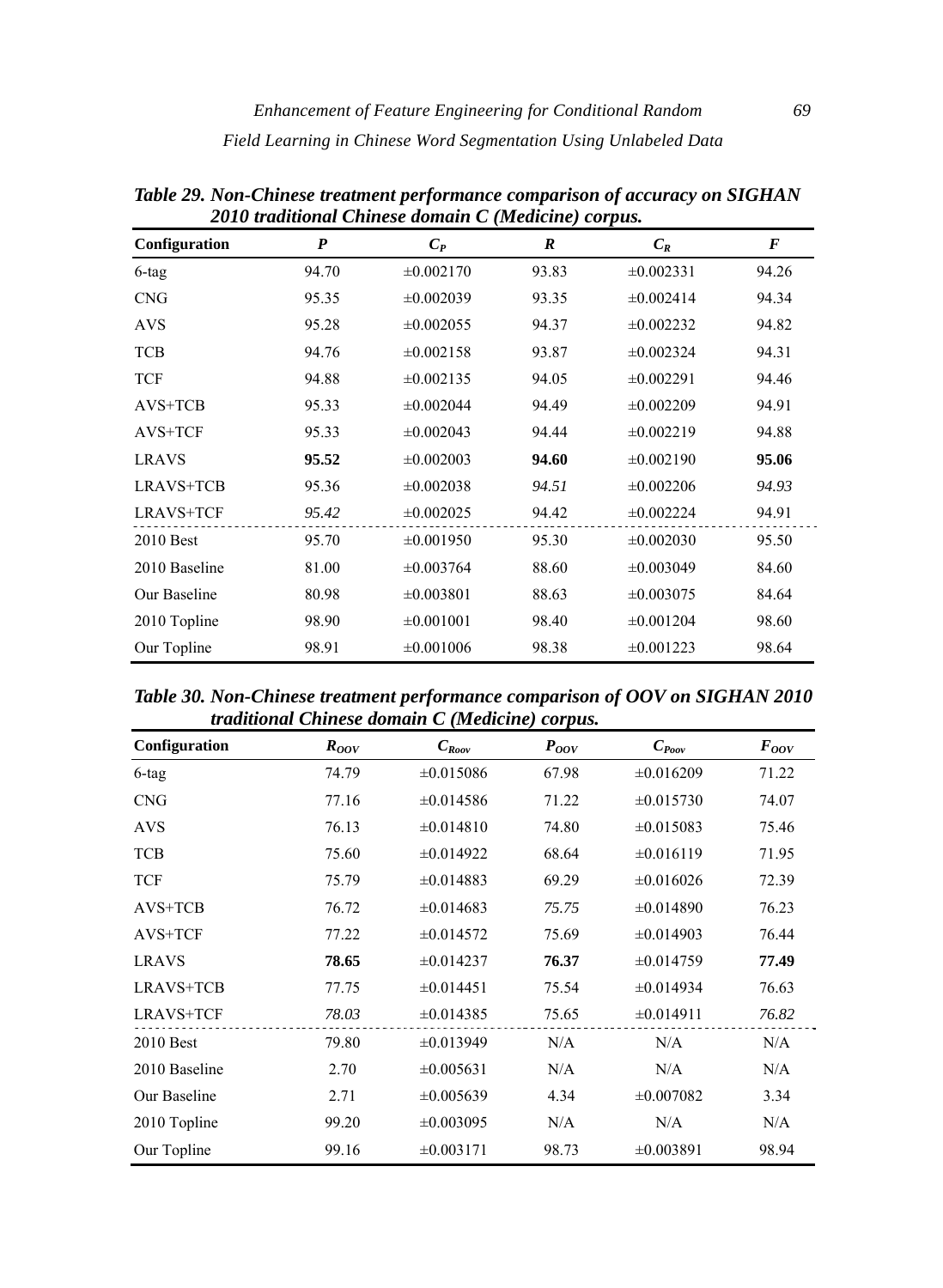| Configuration    | $\boldsymbol{P}$ | $C_P$          | $\boldsymbol{R}$ | $C_R$          | $\boldsymbol{F}$ |
|------------------|------------------|----------------|------------------|----------------|------------------|
| 6-tag            | 95.52            | $\pm 0.001925$ | 95.46            | $\pm 0.001937$ | 95.49            |
| <b>CNG</b>       | 96.13            | $\pm 0.001794$ | 95.04            | $\pm 0.002020$ | 95.58            |
| <b>AVS</b>       | 95.99            | $\pm 0.001825$ | 95.79            | $\pm 0.001868$ | 95.89            |
| <b>TCB</b>       | 95.55            | $\pm 0.001918$ | 95.51            | $\pm 0.001927$ | 95.53            |
| <b>TCF</b>       | 95.61            | $\pm 0.001907$ | 95.57            | $\pm 0.001915$ | 95.59            |
| $AVS+TCB$        | 95.93            | $\pm 0.001839$ | 95.77            | $\pm 0.001874$ | 95.85            |
| AVS+TCF          | 95.99            | $\pm 0.001825$ | 95.88            | $\pm 0.001850$ | 95.93            |
| <b>LRAVS</b>     | 96.02            | $\pm 0.001820$ | 95.73            | $\pm 0.001881$ | 95.87            |
| <b>LRAVS+TCB</b> | 96.04            | $\pm 0.001814$ | 95.82            | $\pm 0.001862$ | 95.93            |
| <b>LRAVS+TCF</b> | 95.94            | $\pm 0.001836$ | 95.71            | $\pm 0.001885$ | 95.83            |
| $2010$ Best      | 96.20            | $\pm 0.001760$ | 96.40            | $\pm 0.001720$ | 96.30            |
| 2010 Baseline    | 82.60            | $\pm 0.003492$ | 88.80            | $\pm 0.002905$ | 85.50            |
| Our Baseline     | 82.56            | $\pm 0.003531$ | 88.77            | $\pm 0.002937$ | 85.55            |
| 2010 Topline     | 98.60            | $\pm 0.001082$ | 98.10            | $\pm 0.001258$ | 98.40            |
| Our Topline      | 98.63            | $\pm 0.001081$ | 98.10            | $\pm 0.00127$  | 98.36            |

*Table 31. Non-Chinese treatment performance comparison of accuracy on SIGHAN 2010 traditional Chinese domain D (Finance) corpus.* 

*Table 32. Non-Chinese treatment performance comparison of OOV on SIGHAN 2010 traditional Chinese domain D (Finance) corpus.* 

| Configuration    | $R_{OOV}$ | $C_{\mathit{Root}}$ | $P_{OOV}$ | $C_{\text{Poov}}$ | $F_{OOV}$ |  |  |  |
|------------------|-----------|---------------------|-----------|-------------------|-----------|--|--|--|
| 6-tag            | 80.45     | $\pm 0.013488$      | 76.61     | $\pm 0.014398$    | 78.48     |  |  |  |
| <b>CNG</b>       | 82.96     | $\pm 0.012787$      | 78.16     | $\pm 0.014053$    | 80.49     |  |  |  |
| <b>AVS</b>       | 81.33     | $\pm 0.013253$      | 81.28     | $\pm 0.013267$    | 81.30     |  |  |  |
| <b>TCB</b>       | 80.99     | $\pm 0.013346$      | 77.44     | $\pm 0.014216$    | 79.17     |  |  |  |
| <b>TCF</b>       | 80.92     | $\pm 0.013363$      | 77.26     | $\pm 0.014255$    | 79.05     |  |  |  |
| AVS+TCB          | 80.99     | $\pm 0.013346$      | 81.55     | $\pm 0.013193$    | 81.27     |  |  |  |
| AVS+TCF          | 80.99     | $\pm 0.013346$      | 81.96     | $\pm 0.013077$    | 81.47     |  |  |  |
| <b>LRAVS</b>     | 82.62     | $\pm 0.012889$      | 82.10     | $\pm 0.013038$    | 82.36     |  |  |  |
| LRAVS+TCB        | 82.18     | $\pm 0.013016$      | 82.44     | $\pm 0.012942$    | 82.31     |  |  |  |
| <b>LRAVS+TCF</b> | 81.86     | $\pm 0.013105$      | 82.04     | $\pm 0.013054$    | 81.95     |  |  |  |
| $2010$ Best      | 81.20     | $\pm 0.013288$      | N/A       | N/A               | N/A       |  |  |  |
| 2010 Baseline    | 0.60      | $\pm 0.002627$      | N/A       | N/A               | N/A       |  |  |  |
| Our Baseline     | 0.60      | $\pm 0.002618$      | 2.28      | $\pm 0.005078$    | 0.95      |  |  |  |
| 2010 Topline     | 99.70     | $\pm 0.001860$      | N/A       | N/A               | N/A       |  |  |  |
| Our Topline      | 99.69     | $\pm 0.001902$      | 98.54     | $\pm 0.004076$    | 99.11     |  |  |  |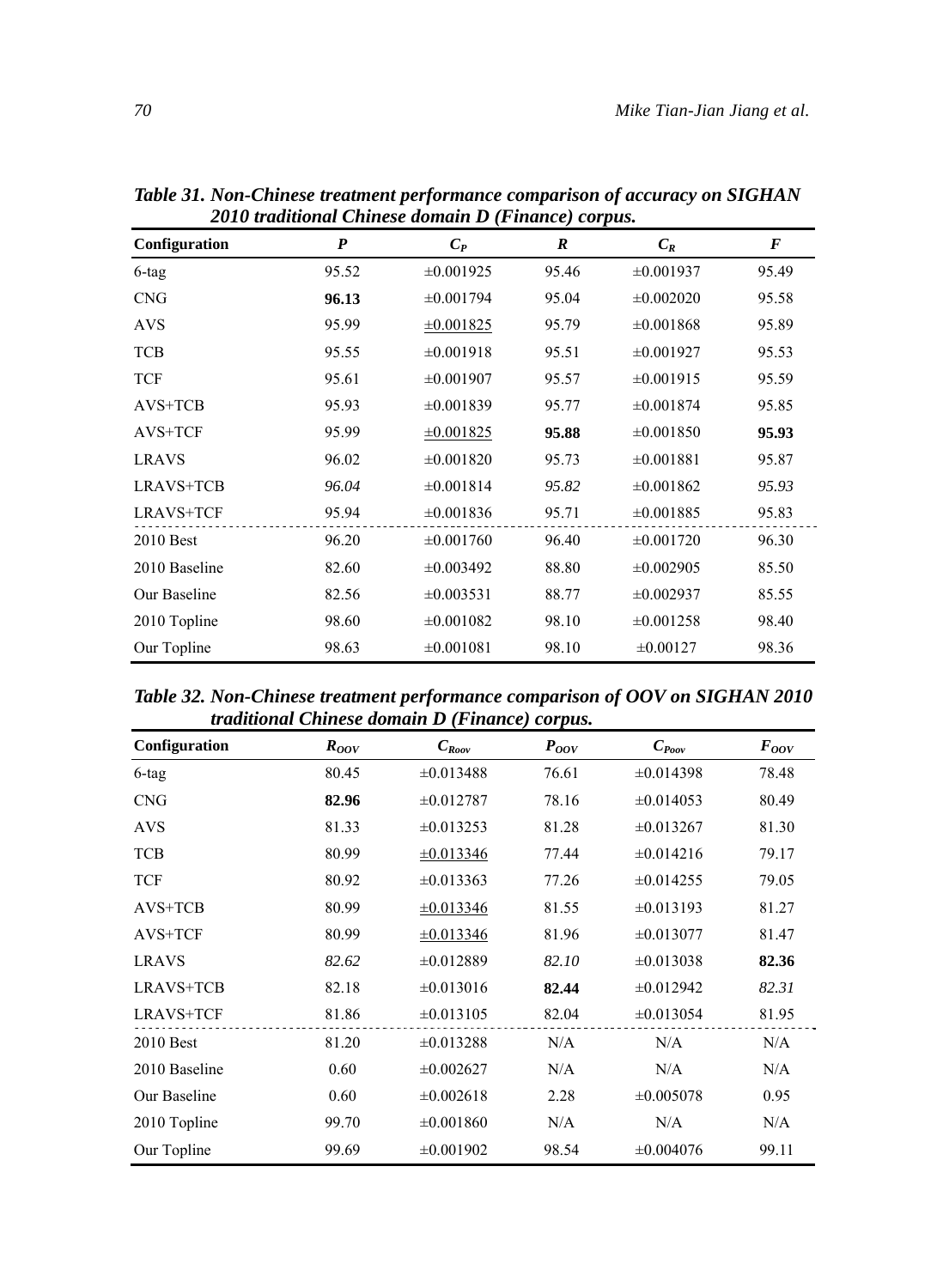It has been observed that using any of the unsupervised features could create short patterns for the CRF learner, which might break more English words than using the *6-tag* approach alone. AVS, TCF, and TCB, however, resolve more overlapping ambiguities of Chinese words than the *6-tag* approach and CNG. Interestingly, even for the unsupervised feature without rank or overlapping information, TCB/TCF successfully recognizes "依靠 / 单位 / 的 / 纽带 / 来 / 维持," while the *6-tag* approach sees this phrase incorrectly as "依 靠 / 单位 / 的 / 纽 / 带来 / 维持." TCB/TCF also saves more factoids, such as "一二九· 九 / 左右" (129.9 / around) from scattered tokens, such as "一二九 / · / 九 / 左右" (129 / point / 9 / around).

The above observations suggest that the quality of a string as a word-like candidate should be an important factor for the unsupervised feature injected CRF learner. Relatively speaking, CNG probably brings in too much noise. Feature combinations of LRAVS and TCF usually improve *F* and  $F_{OOV}$ , respectively. Improvements are significant in terms of  $C_R$ ,  $C_P$ ,  $C_{Room}$ , and  $C_{Power}$ , which confirms the hypothesis mentioned at the end of Section 1.3 that, combining information from the outer pattern of a substring (*i*.*e*., LRAVS) with information from the inner pattern of a substring (*i*.*e*., TCF) into a compound of unsupervised feature could help improving CWS performance of supervised labeling scheme of CRF. Nevertheless, since AVS or TCB sometimes gain better results, fine-tuning of feature engineering according to different corpora and segmentation standards is necessary.

# **7. Conclusion and Future Work**

This work provides a unified view of CRF-based CWS integrated with unsupervised features via frequent string, and it reasons that, since LRAVS comes with inner structure and TCF comes with outer structure of overlapping string, utilizing their compound features could be more useful than applying one of them solely. The thorough experimental results show that the compound features of LRAVS and TCF usually obtain competitive performance in terms of *F* and  $F_{OOV}$ , respectively. Sometimes, AVS and TCB may contribute more, but generally combining the outer pattern of a substring (*i*.*e*., LRAVS or AVS) with the inner pattern of a substring (*i*.*e*., TCF or TCB) into a compound of unsupervised features could help improve CWS performance of a supervised labeling scheme of CRF. Recommended future investigation is unknown word extraction and named entity recognition using AVS (Li *[et al.](#page-28-0)*, [2010\)](#page-28-0) and TCF/TCB([Chang & Lee, 2003](#page-27-0); Zhang *[et al.](#page-29-0)*, 2010) as features for more complicated CRF [\(Sun & Nan, 2010\)](#page-28-0).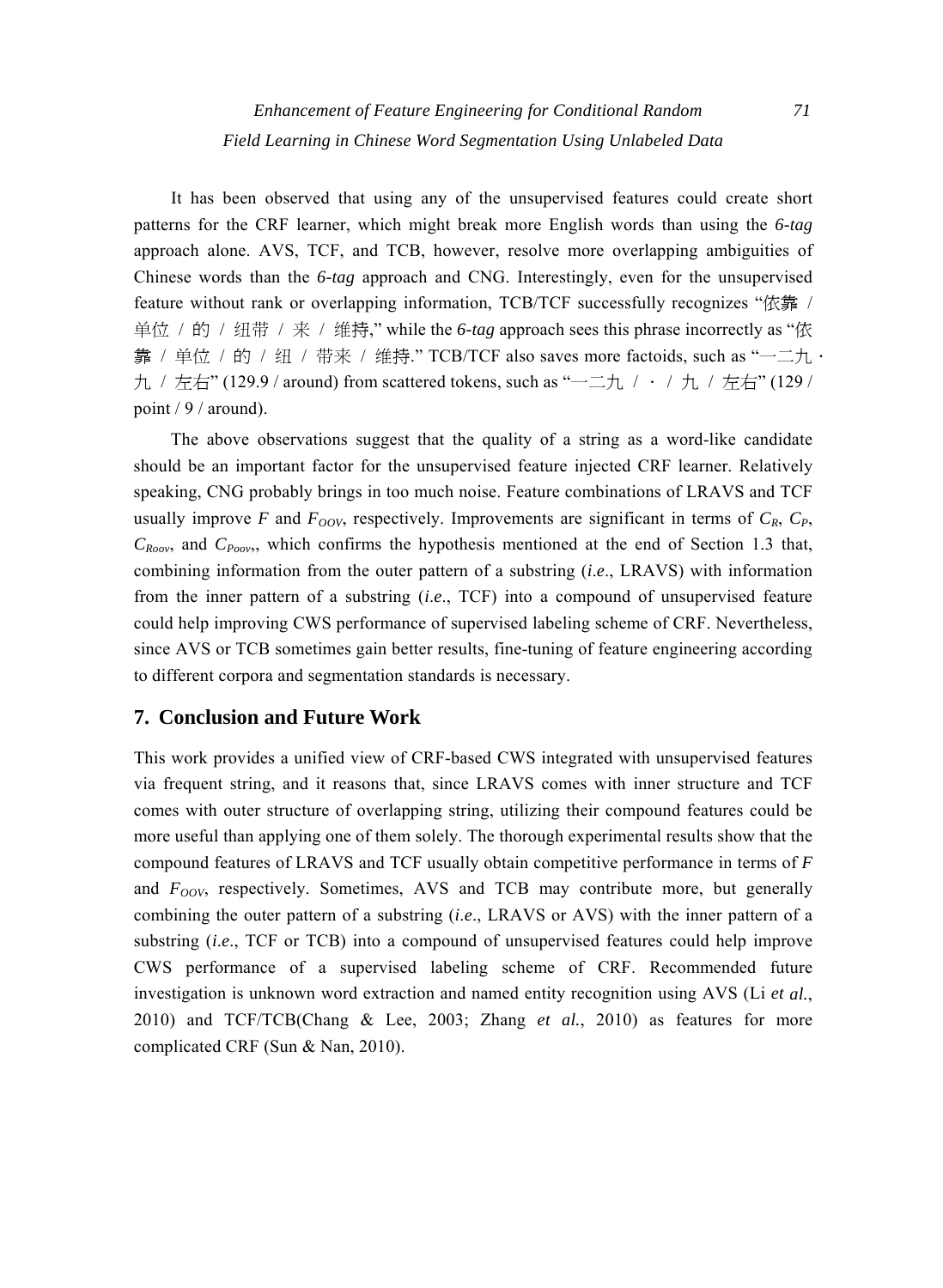# <span id="page-27-0"></span>**Reference**

- Chang, J.-S., & Su, K.-Y. (1997). An Unsupervised Iterative Method for Chinese New Lexicon Extraction. in *Proc. Computational Linguistics and Chinese Language Processing,* 2(2), 97-148.
- Chang, T.-H., & Lee, C.-H. (2003). Automatic Chinese unknown word extraction using small-corpus-based method*.* in *Proc. International Conference on Natural Language Processing and Knowledge Engineering*, 459-464.
- Chien, L.-F. (1997). PAT-tree-based Keyword Extraction for Chinese Information Retrieval*.* in *Proc. 20th Annnual International ACM SIGIR Conference on Research and Development in Information Retrieval*, 50-58.
- Cohen, P., Adams, N., & Heeringa, B. (2007). Voting Experts: An Unsupervised Algorithm for Segmenting Sequences. *Intelligent Data Analysis,* 11(6), 607-625.
- Emerson, T. (2005). The Second International Chinese Word Segmentation Bakeoff*.* in *Proc. 4th SIGHAN Workshop on Chinese Language Processing*.
- Feng, H., Chen, K., Deng, X., & Zheng, W. (2004). Accessor Variety Criteria for Chinese Word Extraction. *Computational Linguistics,* 30(1), 75-93.
- Ha, L. Q., Seymour, R., Hanna, P., & Smith, F. J. (2005). Reduced N-Grams for Chinese Evaluation. *Computational Linguistics and Chinese Language Processing,* 10(1), 19-34.
- Harris, Z. S. (1970). Morpheme Boundaries within Words*.* Paper presented at the *Structural and Transformational Linguistics*.
- Huang, J. H., & Powers, D. (2003). Chinese Word Segmentation based on contextual entropy*.* in *Proc. 17th Asian Pacific Conference on Language, Information and Computation*, 152-158.
- Jiang, T.-J., Hsu, W.-L., Kuo, C.-H., & Yang, T.-H. (2011). Enhancement of Unsupervised Feature Selection for Conditional Random Fields Learning in Chinese Word Segmentation. in *Proc. 7th IEEE International Conference on Natural Language Processing and Knowledge Engineering,* 382-389.
- Jiang, T.-J., Liu, S.-H., Sung, C.-L., & Hsu, W.-L. (2010). Term Contributed Boundary Tagging by Conditional Random Fields for SIGHAN 2010 Chinese Word Segmentation Bakeoff*.* in *Proc. 1st CIPS-SIGHAN Joint Conf. on Chinese Language Processing*, Beijing, China.
- Jin, G., & Chen, X. (2007). The Fourth International Chinese Language Processing Bakeoff : Chinese Word Segmentation, Named Entity Recognition and Chinese POS Tagging. in *Proc. 6th SIGHAN Workshop on Chinese Language Processing*, 69-81.
- Kit, C., & Wilks, Y. (1999). Unsupervised learning of word boundary with description length gain*.* in *Proc. CoNLL-99*, 1-6.
- Lü, X., & Zhang, L. (2005). Statistical Substring Reduction in Linear Time. in *Proc. 1st Internal Joint Conference on Natural Language Processing*.
- Lafferty, J., [McCallum,](http://repository.upenn.edu/do/search/?q=author_lname%3A%22McCallum%22%20author_fname%3A%22Andrew%22&start=0&context=19929) A., & [Pereira,](http://repository.upenn.edu/do/search/?q=author_lname%3A%22Pereira%22%20author_fname%3A%22Fernando%22&start=0&context=19929) F. C. N. (2001). Conditional Random Fields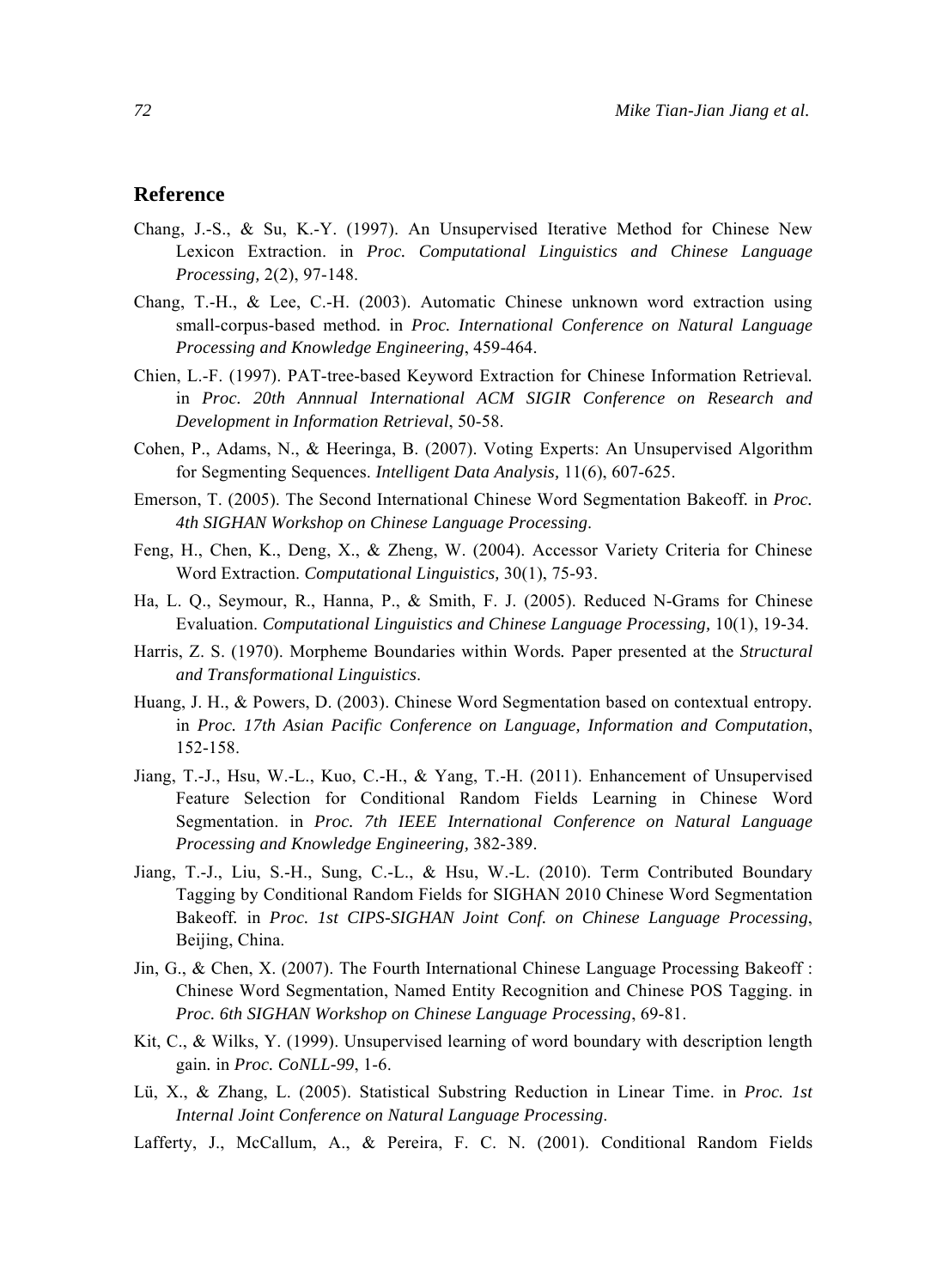<span id="page-28-0"></span>Probabilistic Models for Segmenting and Labeling Sequence Data. in *Proc. ICML*. 282-289.

- Levow, G.-A. (2006). The Third International Chinese Language Processing Bakeoff Word Segmentation and Named Entity Recognition*.* in *Proc. 5th SIGHAN Workshop on Chinese Language Processing,* 108-117.
- Li, L., Li, Z., Ding, Z., & Huang, D. (2010). A Hybrid Model Combining CRF with Boundary Templates for Chinese Person Name Recognition. *International Journal Advanced Intelligent,* 2(1), 73-80.
- Li, M., Gao, J., Huang, C., & Li, J. (2003). Unsupervised Training for Overlapping Ambiguity Resolution in Chinese Word Segmentation*.* in *Proc. 2nd SIGHAN Workshop on Chinese Language Processing*, 17, 1-7.
- Lin, Y.-J., & Yu, M.-S. (2001). Extracting Chinese Frequent Strings without a Dictionary from a Chinese Corpus and its Applications. *J. Information Science and Engineering,* 17, 805-824.
- Ma, W.-Y., & Chen, K.-J. (2003). Introduction to CKIP Chinese Word Segmentation System for the First International Chinese Word Segmentation Bakeoff*.* in *Proc. 2nd SIGHAN Workshop on Chinese Language Processing*, 17, 168-171.
- Manber, U., & Myers, G. (1993). Suffix arrays: a new method for on-line string searches. *SIAM J. Computing,* 22(5), 935-948.
- O'Boyle, P. (1993). *A Study of an N-Gram Language Model for Speech Recognition.* (Ph.D.), Queen's University Belfast.
- Qiao, W., Sun, M., & [Menzel,](http://link.springer.com/search?facet-author=%22Wolfgang+Menzel%22) W. (2008). Statistical Properties of Overlapping Ambiguities in Chinese Word Segmentation and a Strategy for Their Disambiguation. in *Proc. Text, Speech and Dialogue*, 177-186.
- Ratnaparkhi, A. (1996). A Maximum Entropy Model for Part-of-Speech Tagging*.* in *Proc. Empirical Methods in Natural Language Processing*, 133-142.
- Sproat, R., & Emerson, T. (2003). The First International Chinese Word Segmentation Bakeoff. in *Proc. 2nd SIGHAN Workshop on Chinese Language Processing*, 17, 133-143.
- Stolcke, A. (2002). SRILM An Extensible Language Modeling Toolkit. in *Proc. Spoken Language Processing*, 901-904.
- Sun, M., Huang, C. N., [Lu, F., & Shen, D. Y.](http://it.alljournals.cn/search_by_author.aspx?subject=industry_technology&major=zdhjsjsjjs&orderby=referenced&field=author_name&q=LU+Fang%5c+SHEN+Da++Yang&prev_q=LU%20Fang\%20SHEN%20Da%20%20Yang) (1997). Using Character Bigram for Ambiguity Resolution In Chinese Word Segmentation (In Chinese). *Computer Research and Development,* 34(5), 332-339.
- Sun, W., & Xu, J. (2011). Enhancing Chinese Word Segmentation Using Unlabeled Data. in *Proc. Empirical Methods in Natural Language Processing,* 970-979.
- Sun, X., & Nan, X. (2010). Chinese base phrases chunking based on latent semi-CRF model. in *Proc. International Conference on Natural Language Processing and Knowledge Engineering*, 1-7.
- Sung, C.-L., Yen, H.-C., & Hsu, W.-L. (2008). Compute the Term Contributed Frequency. in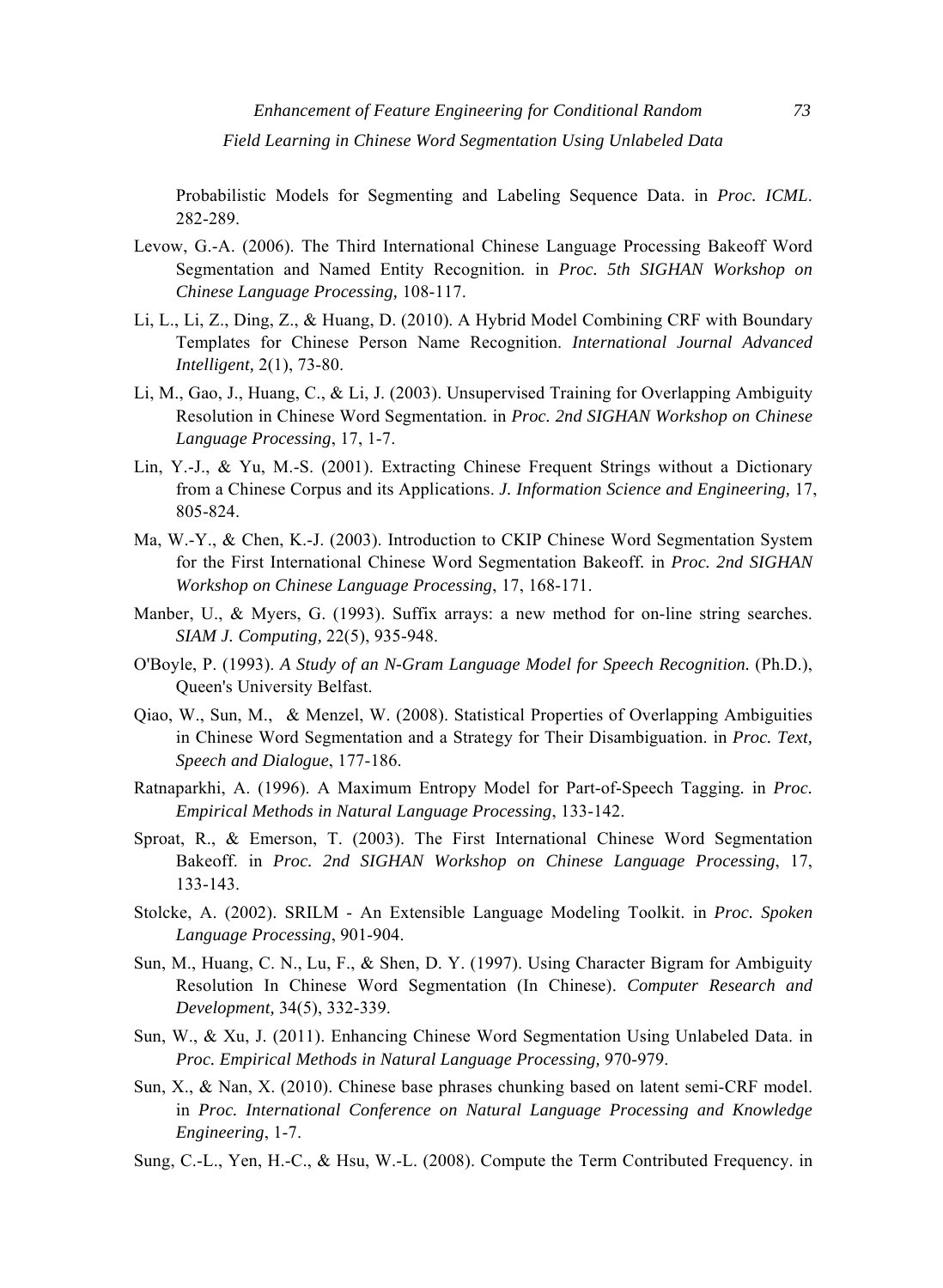*Proc. 8th Int. Conference Intelligent System Design and Application*, 2, 325-328.

- <span id="page-29-0"></span>Tanaka-Ishii, K. (2005). Entropy as an Indicator of Context Boundaries: An Experiment Using a Web Search Engine. in *Proc. Internal Joint Conference on Natural Language Processing*, 93-105.
- Tung, C.-H., & Lee, H.-J. (1994). Identification of Unkown Words from Corpus. *Computational Proc. Chinese and Oriental Languages,* 8, 131-145.
- Wallach, H. M. (2004). *Conditional Random Fields An Introduction*. (MS-CIS-04-21).
- Zhang, H., Huang, H., Zhu, C., & Shi, S. (2010). A pragmatic model for new Chinese word extraction*.* in *Proc. International Conference on Natural Language Processing and Knowledge Engineering*, 1-8.
- Zhang, R., Kikui, G., & Sumita, E. (2006). Subword-based Tagging for Confidence-dependent Chinese Word Segmentation. in *Proc. COLING/ACL*, 961-968.
- Zhao, H., Huang, C.-N., Li, M., & Lu, B.-L. (2010). A Unified Character-Based Tagging Framework for Chinese Word Segmentation. *ACM Trans. on Asian Language Information Processing,* 9(2).
- Zhao, H., & Kit, C. (2007). Incorporating Global Information into Supervised Learning for Chinese Word Segmentation. in *Proc. 10th PACLIC*, 66-74.
- Zhao, H., & Liu, Q. (2010). The CIPS-SIGHAN CLP2010 Chinese Word Segmentation Backoff*.* in *Proc. 1st CIPS-SIGHAN Joint Conf. on Chinese Language Processing*, 199-209.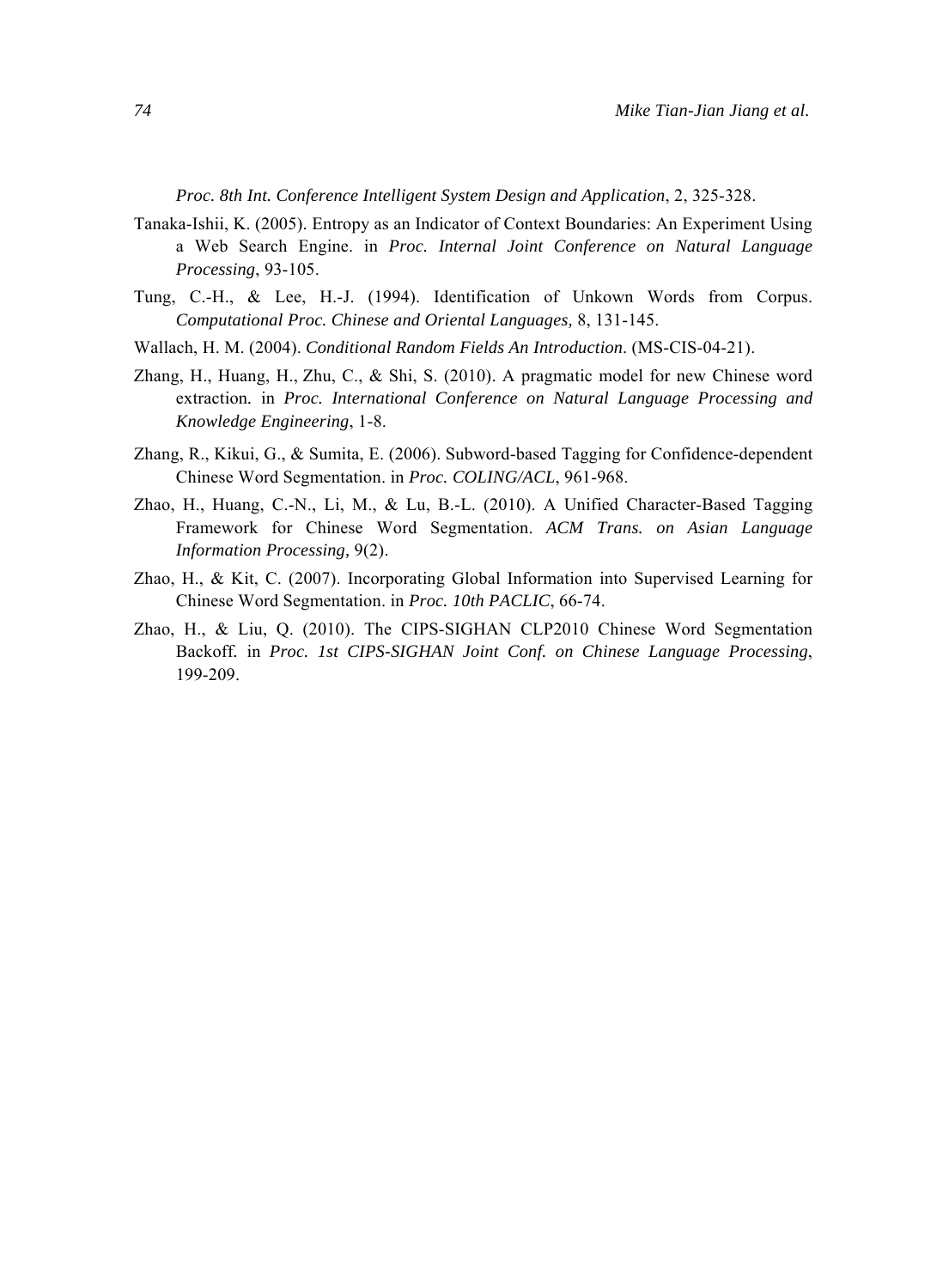| Table 33. Performance comparison of accuracy on SIGHAN 2003 AS corpus. |                  |                |                  |                |                  |  |  |  |
|------------------------------------------------------------------------|------------------|----------------|------------------|----------------|------------------|--|--|--|
| Configuration                                                          | $\boldsymbol{P}$ | $C_P$          | $\boldsymbol{R}$ | $C_R$          | $\boldsymbol{F}$ |  |  |  |
| 6-tag                                                                  | 97.18            | $\pm 0.003024$ | 97.23            | $\pm 0.002998$ | 97.21            |  |  |  |
| <b>CNG</b>                                                             | 97.05            | $\pm 0.003091$ | 97.16            | $\pm 0.003033$ | 97.11            |  |  |  |
| <b>AVS</b>                                                             | 97.06            | $\pm 0.003086$ | 97.23            | $\pm 0.002998$ | 97.14            |  |  |  |
| <b>TCB</b>                                                             | 97.16            | $\pm 0.003037$ | 97.18            | $\pm 0.003024$ | 97.17            |  |  |  |
| <b>TCF</b>                                                             | 97.15            | $\pm 0.003042$ | 97.11            | $\pm 0.003059$ | 97.13            |  |  |  |
| $AVS+TCB$                                                              | 97.04            | $\pm 0.003098$ | 97.24            | $\pm 0.002994$ | 97.14            |  |  |  |
| AVS+TCF                                                                | 97.07            | $\pm 0.003081$ | 97.30            | $\pm 0.002958$ | 97.19            |  |  |  |
| <b>LRAVS</b>                                                           | 96.89            | $\pm 0.003172$ | 97.15            | $\pm 0.003042$ | 97.02            |  |  |  |
| LRAVS+TCB                                                              | 97.03            | $\pm 0.003103$ | 97.20            | $\pm 0.003011$ | 97.12            |  |  |  |
| LRAVS+TCF                                                              | 96.94            | $\pm 0.003147$ | 97.24            | $\pm 0.002994$ | 97.09            |  |  |  |
| 2003 Best                                                              | 95.60            | $\pm 0.003700$ | 96.60            | $\pm 0.003300$ | 96.10            |  |  |  |
| 2003 Baseline                                                          | 91.20            | $\pm 0.005175$ | 91.70            | $\pm 0.005040$ | 91.50            |  |  |  |
| Our Baseline                                                           | 91.23            | $\pm 0.005168$ | 91.74            | $\pm 0.005029$ | 91.48            |  |  |  |
| 2003 Topline                                                           | 99.30            | $\pm 0.001523$ | 99.00            | $\pm 0.001818$ | 99.20            |  |  |  |
| Our Topline                                                            | 99.30            | $\pm 0.001526$ | 99.02            | $\pm 0.001804$ | 99.16            |  |  |  |

**Appendix** 

*Table 33. Performance comparison of accuracy on SIGHAN 2003 AS corpus.* 

*Table 34. Performance comparison of OOV on SIGHAN 2003 AS corpus.* 

| Configuration    | $R_{OOV}$ | $C_{\text{Root}}$ | $P_{OOV}$ | $C_{\it{Poov}}$ | $F_{OOV}$ |
|------------------|-----------|-------------------|-----------|-----------------|-----------|
| $6$ -tag         | 77.13     | $\pm 0.052294$    | 75.09     | $\pm 0.053848$  | 76.10     |
| <b>CNG</b>       | 73.64     | $\pm 0.054857$    | 75.10     | $\pm 0.053845$  | 74.36     |
| <b>AVS</b>       | 70.93     | $\pm 0.056540$    | 77.22     | $\pm 0.052227$  | 73.94     |
| <b>TCB</b>       | 76.74     | $\pm 0.052603$    | 74.44     | $\pm 0.054316$  | 75.57     |
| <b>TCF</b>       | 77.91     | $\pm 0.051658$    | 71.02     | $\pm 0.056486$  | 74.31     |
| AVS+TCB          | 70.93     | $\pm 0.056540$    | 77.54     | $\pm 0.051960$  | 74.09     |
| AVS+TCF          | 70.93     | $\pm 0.056540$    | 77.87     | $\pm 0.051687$  | 74.24     |
| <b>LRAVS</b>     | 69.77     | $\pm 0.057185$    | 76.27     | $\pm 0.052971$  | 72.87     |
| <b>LRAVS+TCB</b> | 69.38     | $\pm 0.057391$    | 76.50     | $\pm 0.052797$  | 72.76     |
| <b>LRAVS+TCF</b> | 70.16     | $\pm 0.056975$    | 76.37     | $\pm 0.052894$  | 73.13     |
| 2003 Best        | 36.40     | $\pm 0.059910$    | N/A       | N/A             | N/A       |
| 2003 Baseline    | 0.00      | $\pm 0.000000$    | N/A       | N/A             | N/A       |
| Our Baseline     | 0.00      | $\pm 0.000000$    | 0.00      | $\pm 0.000000$  | 0.00      |
| 2003 Topline     | 98.80     | $\pm 0.013558$    | N/A       | N/A             | N/A       |
| Our Topline      | 98.84     | $\pm 0.013348$    | 97.33     | $\pm 0.020079$  | 98.08     |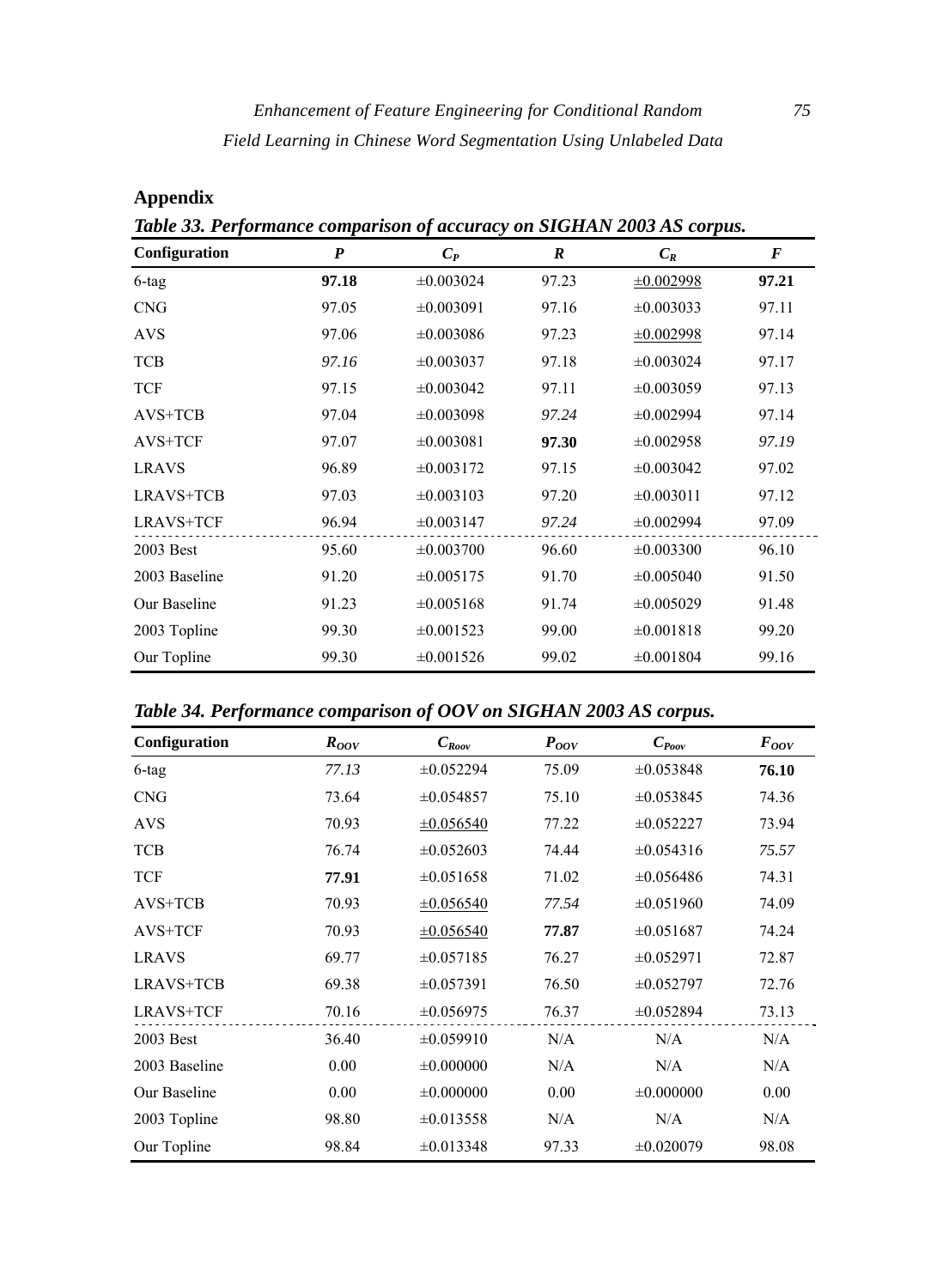| Configuration    | $\boldsymbol{P}$ | $C_P$          | $\boldsymbol{R}$ | $C_R$          | $\bm{F}$ |
|------------------|------------------|----------------|------------------|----------------|----------|
| 6-tag            | 94.77            | $\pm 0.002381$ | 94.79            | $\pm 0.002377$ | 94.78    |
| <b>CNG</b>       | 95.24            | $\pm 0.002278$ | 95.48            | $\pm 0.002222$ | 95.36    |
| <b>AVS</b>       | 95.13            | $\pm 0.002302$ | 95.20            | $\pm 0.002286$ | 95.17    |
| <b>TCB</b>       | 94.84            | $\pm 0.002367$ | 94.87            | $\pm 0.002360$ | 94.85    |
| <b>TCF</b>       | 94.78            | $\pm 0.002380$ | 94.77            | $\pm 0.002382$ | 94.77    |
| AVS+TCB          | 95.18            | $\pm 0.002291$ | 95.24            | $\pm 0.002278$ | 95.21    |
| AVS+TCF          | 95.08            | $\pm 0.002313$ | 95.19            | $\pm 0.002288$ | 95.14    |
| <b>LRAVS</b>     | 95.00            | $\pm 0.002332$ | 95.21            | $\pm 0.002284$ | 95.10    |
| <b>LRAVS+TCB</b> | 95.18            | $\pm 0.002292$ | 95.33            | $\pm 0.002256$ | 95.26    |
| <b>LRAVS+TCF</b> | 95.00            | $\pm 0.002330$ | 95.27            | $\pm 0.002271$ | 95.14    |
| 2003 Best        | 93.40            | $\pm 0.002700$ | 94.70            | $\pm 0.002400$ | 94.00    |
| 2003 Baseline    | 83.00            | $\pm 0.004018$ | 90.80            | $\pm 0.003092$ | 86.70    |
| Our Baseline     | 82.97            | $\pm 0.004021$ | 90.77            | $\pm 0.003097$ | 86.69    |
| 2003 Topline     | 99.10            | $\pm 0.001010$ | 98.60            | $\pm 0.001257$ | 98.90    |
| Our Topline      | 99.10            | $\pm 0.001009$ | 98.62            | $\pm 0.001249$ | 98.86    |

*Table 35. Performance comparison of accuracy on SIGHAN 2003 CityU corpus.* 

*Table 36. Performance comparison of OOV on SIGHAN 2003 CityU corpus.* 

| Configuration    | $R_{OOV}$ | $C_{\mathit{Root}}$ | $P_{OOV}$ | $\mathcal{C}_{\mathit{Poov}}$ | $F_{OOV}$ |
|------------------|-----------|---------------------|-----------|-------------------------------|-----------|
| 6-tag            | 75.80     | $\pm 0.017149$      | 66.07     | $\pm 0.018969$                | 70.60     |
| <b>CNG</b>       | 77.25     | $\pm 0.016796$      | 73.25     | $\pm 0.017735$                | 75.20     |
| <b>AVS</b>       | 75.16     | $\pm 0.017311$      | 71.79     | $\pm 0.018030$                | 73.44     |
| <b>TCB</b>       | 76.20     | $\pm 0.017061$      | 66.63     | $\pm 0.018891$                | 71.10     |
| <b>TCF</b>       | 76.28     | $\pm 0.017041$      | 66.38     | $\pm 0.018927$                | 70.99     |
| $AVS+TCB$        | 75.44     | $\pm 0.017245$      | 72.06     | $\pm 0.017977$                | 73.71     |
| AVS+TCF          | 74.88     | $\pm 0.017376$      | 71.66     | $\pm 0.018055$                | 73.23     |
| <b>LRAVS</b>     | 74.12     | $\pm 0.017548$      | 72.01     | $\pm 0.017987$                | 73.05     |
| LRAVS+TCB        | 74.88     | $\pm 0.017376$      | 72.92     | $\pm 0.017804$                | 73.89     |
| <b>LRAVS+TCF</b> | 74.32     | $\pm 0.017503$      | 72.23     | $\pm 0.017943$                | 73.26     |
| 2003 Best        | 62.50     | $\pm 0.019396$      | N/A       | N/A                           | N/A       |
| 2003 Baseline    | 3.70      | $\pm 0.007563$      | N/A       | N/A                           | N/A       |
| Our Baseline     | 3.69      | $\pm 0.007555$      | 5.20      | $\pm 0.008896$                | 4.32      |
| 2003 Topline     | 99.60     | $\pm 0.002529$      | N/A       | N/A                           | N/A       |
| Our Topline      | 99.60     | $\pm 0.002533$      | 98.65     | $\pm 0.004626$                | 99.12     |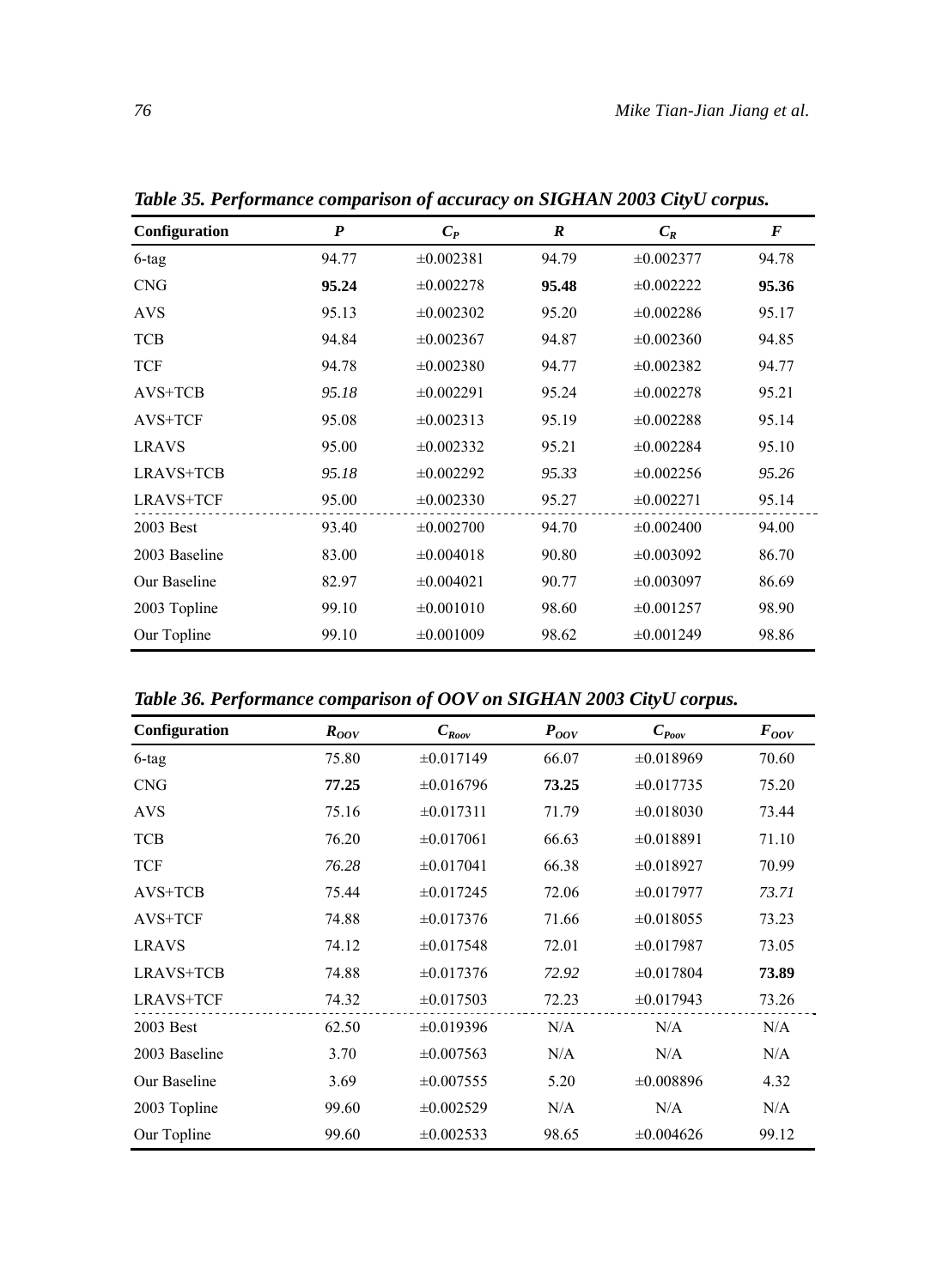| Configuration    | P     | $C_P$          | $\boldsymbol{R}$ | $C_R$          | $\bm{F}$ |
|------------------|-------|----------------|------------------|----------------|----------|
| 6-tag            | 92.98 | $\pm 0.003897$ | 93.67            | $\pm 0.003713$ | 93.32    |
| <b>CNG</b>       | 94.35 | $\pm 0.003521$ | 94.70            | $\pm 0.003417$ | 94.53    |
| <b>AVS</b>       | 94.39 | $\pm 0.003510$ | 94.70            | $\pm 0.003417$ | 94.54    |
| <b>TCB</b>       | 93.14 | $\pm 0.003856$ | 93.69            | $\pm 0.003709$ | 93.41    |
| <b>TCF</b>       | 93.43 | $\pm 0.003780$ | 93.58            | $\pm 0.003739$ | 93.50    |
| AVS+TCB          | 94.43 | $\pm 0.003498$ | 94.84            | $\pm 0.003376$ | 94.63    |
| AVS+TCF          | 94.32 | $\pm 0.003529$ | 94.83            | $\pm 0.003377$ | 94.58    |
| <b>LRAVS</b>     | 94.18 | $\pm 0.003572$ | 94.71            | $\pm 0.003415$ | 94.44    |
| LRAVS+TCB        | 94.26 | $\pm 0.003548$ | 94.81            | $\pm 0.003383$ | 94.53    |
| <b>LRAVS+TCF</b> | 94.04 | $\pm 0.003611$ | 94.62            | $\pm 0.003441$ | 94.33    |
| 2003 Best        | 94.00 | $\pm 0.003600$ | 96.20            | $\pm 0.002900$ | 95.10    |
| 2003 Baseline    | 82.90 | $\pm 0.005743$ | 90.90            | $\pm 0.004387$ | 86.70    |
| Our Baseline     | 82.96 | $\pm 0.005735$ | 90.87            | $\pm 0.004392$ | 86.74    |
| 2003 Topline     | 99.60 | $\pm 0.000963$ | 99.50            | $\pm 0.001076$ | 99.50    |
| Our Topline      | 99.63 | $\pm 0.000930$ | 99.45            | $\pm 0.001125$ | 99.54    |

*Table 37. Performance comparison of accuracy on SIGHAN 2003 PKU corpus.* 

*Table 38. Performance comparison of OOV on SIGHAN 2003 PKU corpus.* 

| Configuration    | $R_{OOV}$ | $C_{\text{Root}}$ | $P_{OOV}$ | $C_{\it{Poov}}$ | $F_{OOV}$ |
|------------------|-----------|-------------------|-----------|-----------------|-----------|
| $6$ -tag         | 60.22     | $\pm 0.028389$    | 49.69     | $\pm 0.029$     | 54.45     |
| <b>CNG</b>       | 67.70     | $\pm 0.027122$    | 63.24     | $\pm 0.027966$  | 65.39     |
| <b>AVS</b>       | 66.36     | $\pm 0.027405$    | 64.94     | $\pm 0.027676$  | 65.64     |
| <b>TCB</b>       | 61.14     | $\pm 0.028271$    | 51.49     | $\pm 0.028988$  | 55.90     |
| <b>TCF</b>       | 63.58     | $\pm 0.027910$    | 54.74     | $\pm 0.028870$  | 58.83     |
| $AVS+TCB$        | 68.54     | $\pm 0.026932$    | 66.31     | $\pm 0.027414$  | 67.41     |
| AVS+TCF          | 68.29     | $\pm 0.026990$    | 65.22     | $\pm 0.027624$  | 66.72     |
| <b>LRAVS</b>     | 67.12     | $\pm 0.027249$    | 64.56     | $\pm 0.027743$  | 65.81     |
| LRAVS+TCB        | 68.46     | $\pm 0.026952$    | 64.91     | $\pm 0.027681$  | 66.64     |
| <b>LRAVS+TCF</b> | 66.95     | $\pm 0.027284$    | 63.02     | $\pm 0.028$     | 64.93     |
| 2003 Best        | 61.65     | $\pm 0.025928$    | N/A       | N/A             | N/A       |
| 2003 Baseline    | 5.00      | $\pm 0.012641$    | N/A       | N/A             | N/A       |
| Our Baseline     | 4.96      | $\pm 0.012596$    | 5.12      | $\pm 0.01278$   | 5.04      |
| 2003 Topline     | 100.00    | $\pm 0.000000$    | N/A       | N/A             | N/A       |
| Our Topline      | 100.00    | $\pm 0.000000$    | 99.92     | $\pm 0.001681$  | 99.96     |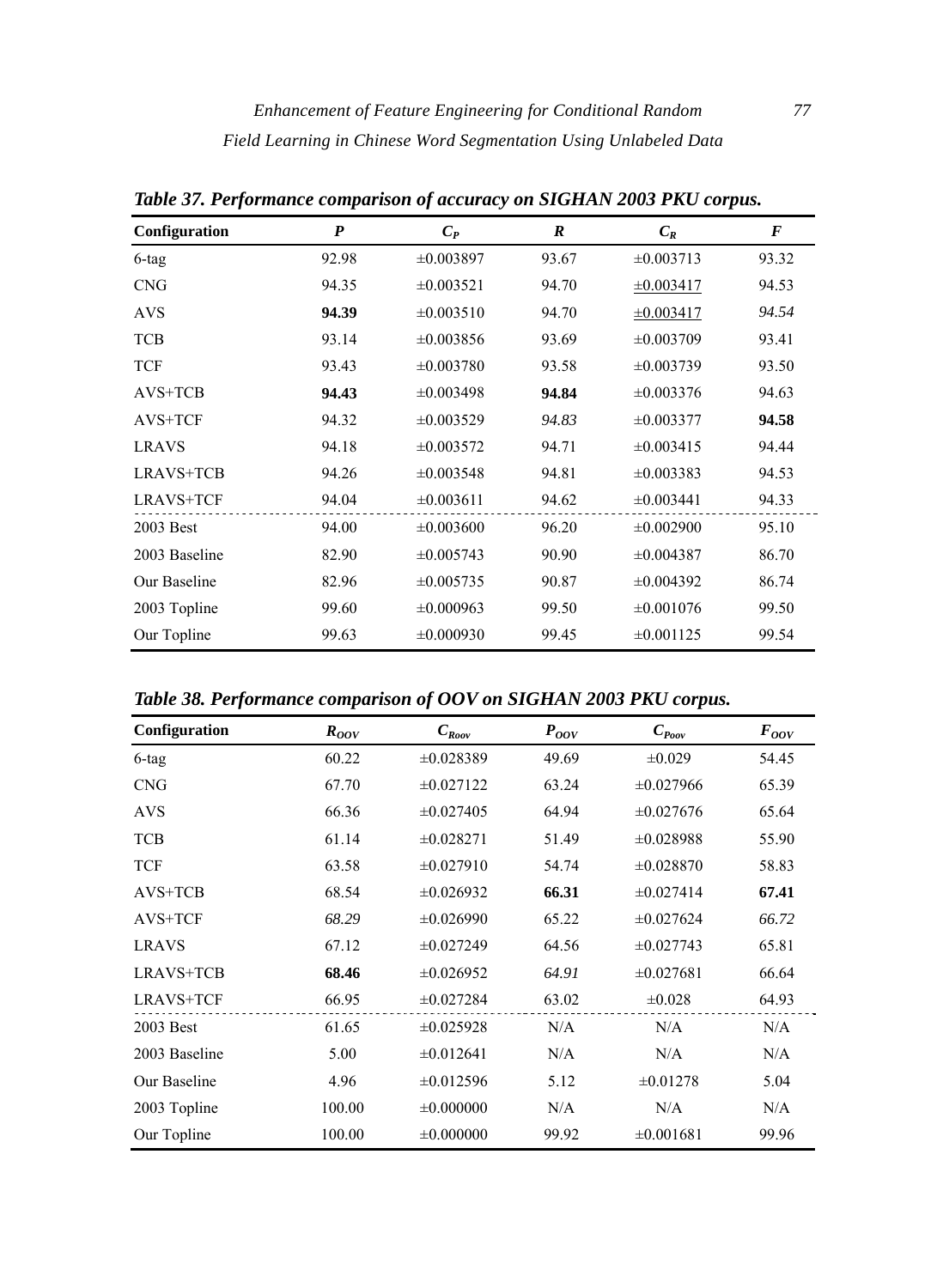| Configuration    | P     | $C_P$          | $\boldsymbol{R}$ | $C_R$          | $\bm{F}$ |
|------------------|-------|----------------|------------------|----------------|----------|
| 6-tag            | 87.30 | $\pm 0.003334$ | 86.83            | $\pm 0.003385$ | 87.06    |
| <b>CNG</b>       | 89.61 | $\pm 0.003054$ | 88.66            | $\pm 0.003175$ | 89.13    |
| <b>AVS</b>       | 89.38 | $\pm 0.003085$ | 88.06            | $\pm 0.003246$ | 88.71    |
| TCB              | 87.46 | $\pm 0.003315$ | 86.86            | $\pm 0.003382$ | 87.16    |
| <b>TCF</b>       | 87.18 | $\pm 0.003347$ | 86.45            | $\pm 0.003426$ | 86.81    |
| AVS+TCB          | 89.31 | $\pm 0.003092$ | 88.08            | $\pm 0.003244$ | 88.69    |
| AVS+TCF          | 89.39 | $\pm 0.003082$ | 88.17            | $\pm 0.003233$ | 88.78    |
| <b>LRAVS</b>     | 89.30 | $\pm 0.003094$ | 88.21            | $\pm 0.003228$ | 88.75    |
| <b>LRAVS+TCB</b> | 89.37 | $\pm 0.003086$ | 88.09            | $\pm 0.003243$ | 88.72    |
| <b>LRAVS+TCF</b> | 89.31 | $\pm 0.003093$ | 88.07            | $\pm 0.003244$ | 88.68    |
| 2003 Best        | 87.50 | $\pm 0.003300$ | 86.60            | $\pm 0.003200$ | 88.10    |
| 2003 Baseline    | 66.30 | $\pm 0.004731$ | 80.00            | $\pm 0.004004$ | 72.50    |
| Our Baseline     | 66.33 | $\pm 0.004730$ | 80.01            | $\pm 0.004003$ | 72.53    |
| 2003 Topline     | 98.80 | $\pm 0.001090$ | 98.20            | $\pm 0.001331$ | 98.50    |
| Our Topline      | 98.84 | $\pm 0.001072$ | 98.19            | $\pm 0.001333$ | 98.52    |

*Table 39. Performance comparison of accuracy on SIGHAN 2003 CTB corpus.* 

*Table 40. Performance comparison of OOV on SIGHAN 2003 CTB corpus.* 

| Configuration    | $R_{OOV}$ | $C_{\mathit{Root}}$ | $P_{OOV}$ | $C_{\it{Poov}}$ | $F_{OOV}$ |
|------------------|-----------|---------------------|-----------|-----------------|-----------|
| $6$ -tag         | 69.85     | $\pm 0.010805$      | 62.24     | $\pm 0.011415$  | 65.83     |
| <b>CNG</b>       | 71.79     | $\pm 0.010596$      | 71.31     | $\pm 0.010650$  | 71.55     |
| <b>AVS</b>       | 70.59     | $\pm 0.010728$      | 69.61     | $\pm 0.010830$  | 70.09     |
| <b>TCB</b>       | 70.23     | $\pm 0.010766$      | 62.51     | $\pm 0.011398$  | 66.14     |
| <b>TCF</b>       | 69.49     | $\pm 0.010841$      | 61.91     | $\pm 0.011434$  | 65.48     |
| $AVS+TCB$        | 70.73     | $\pm 0.010714$      | 70.05     | $\pm 0.010785$  | 70.39     |
| AVS+TCF          | 70.95     | $\pm 0.010690$      | 69.80     | $\pm 0.010811$  | 70.37     |
| <b>LRAVS</b>     | 70.35     | $\pm 0.010753$      | 69.98     | $\pm 0.010793$  | 70.16     |
| LRAVS+TCB        | 70.58     | $\pm 0.010730$      | 70.49     | $\pm 0.010739$  | 70.53     |
| <b>LRAVS+TCF</b> | 70.24     | $\pm 0.010765$      | 70.05     | $\pm 0.010785$  | 70.15     |
| 2003 Best        | 70.50     | $\pm 0.010738$      | N/A       | N/A             | N/A       |
| 2003 Baseline    | 6.20      | $\pm 0.005678$      | N/A       | N/A             | N/A       |
| Our Baseline     | 6.24      | $\pm 0.005694$      | 8.36      | $\pm 0.006516$  | 7.14      |
| 2003 Topline     | 99.00     | $\pm 0.002343$      | N/A       | N/A             | N/A       |
| Our Topline      | 99.02     | $\pm 0.002324$      | 97.46     | $\pm 0.003703$  | 98.23     |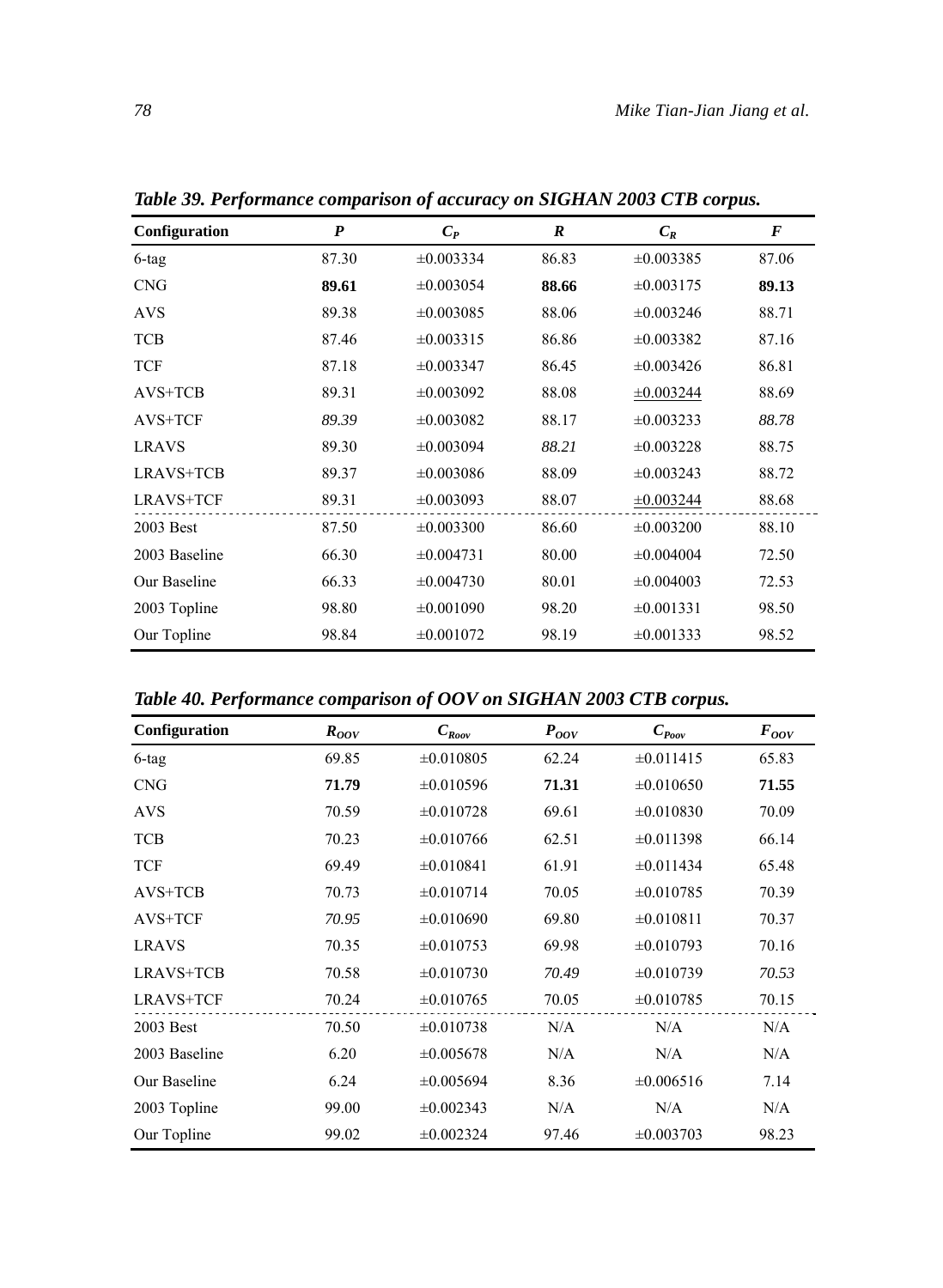| Configuration    | $\boldsymbol{P}$ | $C_P$          | $\boldsymbol{R}$ | $C_R$          | $\bm{F}$ |
|------------------|------------------|----------------|------------------|----------------|----------|
| $6$ -tag         | 94.57            | $\pm 0.001499$ | 95.76            | $\pm 0.001333$ | 95.16    |
| <b>CNG</b>       | 95.13            | $\pm 0.001424$ | 96.16            | $\pm 0.001271$ | 95.64    |
| <b>AVS</b>       | 95.25            | $\pm 0.001407$ | 96.18            | $\pm 0.001267$ | 95.71    |
| <b>TCB</b>       | 94.74            | $\pm 0.001477$ | 95.87            | $\pm 0.001316$ | 95.30    |
| <b>TCF</b>       | 94.80            | $\pm 0.001468$ | 95.85            | $\pm 0.001319$ | 95.32    |
| $AVS+TCB$        | 95.32            | $\pm 0.001398$ | 96.23            | $\pm 0.001260$ | 95.77    |
| AVS+TCF          | 95.33            | $\pm 0.001395$ | 96.21            | $\pm 0.001263$ | 95.77    |
| <b>LRAVS</b>     | 95.24            | $\pm 0.001408$ | 96.25            | $\pm 0.001256$ | 95.74    |
| LRAVS+TCB        | 95.34            | $\pm 0.001394$ | 96.31            | $\pm 0.001247$ | 95.82    |
| <b>LRAVS+TCF</b> | 95.12            | $\pm 0.001424$ | 95.97            | $\pm 0.001300$ | 95.55    |
| 2006 Best        | 95.50            | $\pm 0.001371$ | 96.10            | $\pm 0.00128$  | 95.80    |
| 2006 Baseline    | 87.00            | $\pm 0.002224$ | 91.50            | $\pm 0.001844$ | 89.20    |
| Our Baseline     | 87.03            | $\pm 0.002222$ | 91.47            | $\pm 0.001848$ | 89.19    |
| 2006 Topline     | 98.70            | $\pm 0.000749$ | 98.00            | $\pm 0.000926$ | 98.30    |
| Our Topline      | 98.68            | $\pm 0.000754$ | 97.98            | $\pm 0.00093$  | 98.33    |

*Table 41. Performance comparison of accuracy on SIGHAN 2006 AS corpus.* 

*Table 42. Performance comparison of OOV on SIGHAN 2006 AS corpus.* 

| Configuration    | $R_{OOV}$ | $C_{\mathit{Root}}$ | $P_{OOV}$ | $C_{\it{Poov}}$ | $F_{OOV}$ |
|------------------|-----------|---------------------|-----------|-----------------|-----------|
| 6-tag            | 65.19     | $\pm 0.015339$      | 60.36     | $\pm 0.015751$  | 62.68     |
| <b>CNG</b>       | 67.68     | $\pm 0.01506$       | 71.51     | $\pm 0.014533$  | 69.54     |
| <b>AVS</b>       | 66.90     | $\pm 0.015152$      | 73.68     | $\pm 0.01418$   | 70.13     |
| <b>TCB</b>       | 65.86     | $\pm 0.015268$      | 61.53     | $\pm 0.015666$  | 63.62     |
| <b>TCF</b>       | 67.47     | $\pm 0.015085$      | 62.17     | $\pm 0.015616$  | 64.71     |
| $AVS+TCB$        | 67.31     | $\pm 0.015104$      | 74.18     | $\pm 0.014092$  | 70.58     |
| AVS+TCF          | 67.94     | $\pm 0.015028$      | 74.33     | $\pm 0.014065$  | 70.99     |
| <b>LRAVS</b>     | 67.73     | $\pm 0.015054$      | 72.89     | $\pm 0.014314$  | 70.21     |
| LRAVS+TCB        | 68.25     | $\pm 0.014989$      | 73.34     | $\pm 0.014238$  | 70.70     |
| <b>LRAVS+TCF</b> | 69.62     | $\pm 0.014808$      | 73.89     | $\pm 0.014143$  | 71.69     |
| 2006 Best        | 70.20     | $\pm 0.014727$      | N/A       | N/A             | N/A       |
| 2006 Baseline    | 3.00      | $\pm 0.005493$      | N/A       | N/A             | N/A       |
| Our Baseline     | 2.98      | $\pm 0.005476$      | 5.86      | $\pm 0.00756$   | 3.95      |
| 2006 Topline     | 99.70     | $\pm 0.001761$      | N/A       | N/A             | N/A       |
| Our Topline      | 99.64     | $\pm 0.001936$      | 97.17     | $\pm 0.005341$  | 98.39     |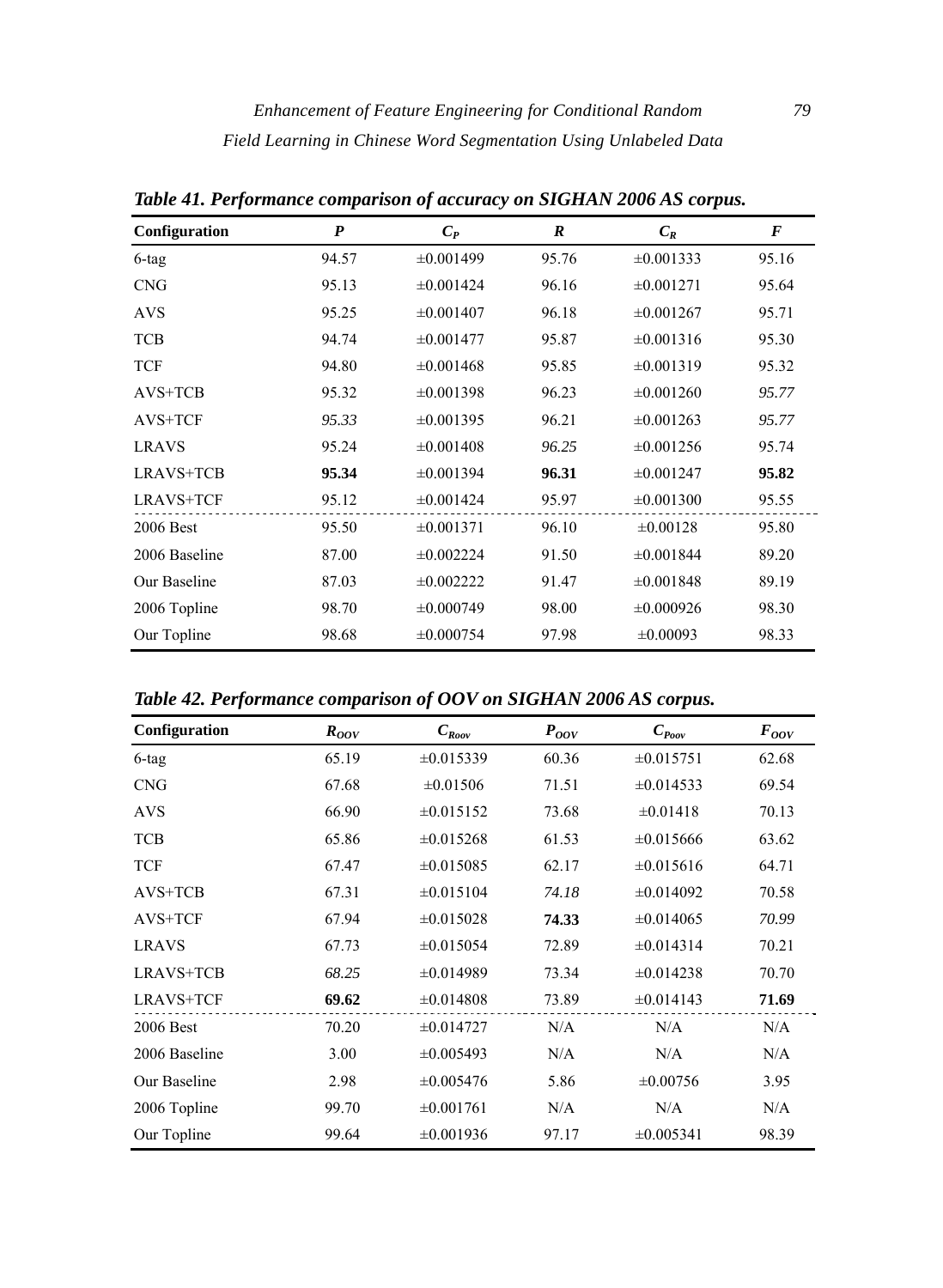| Configuration    | $\boldsymbol{P}$ | $C_P$          | R     | $C_R$          | $\bm{F}$ |
|------------------|------------------|----------------|-------|----------------|----------|
| 6-tag            | 96.92            | $\pm 0.000736$ | 96.88 | $\pm 0.000741$ | 96.90    |
| <b>CNG</b>       | 97.26            | $\pm 0.000696$ | 97.21 | $\pm 0.000701$ | 97.23    |
| <b>AVS</b>       | 97.31            | $\pm 0.000690$ | 97.34 | $\pm 0.000686$ | 97.32    |
| <b>TCB</b>       | 96.95            | $\pm 0.000733$ | 96.89 | $\pm 0.000740$ | 96.92    |
| <b>TCF</b>       | 96.96            | $\pm 0.000732$ | 96.90 | $\pm 0.000739$ | 96.93    |
| AVS+TCB          | 97.32            | $\pm 0.000689$ | 97.32 | $\pm 0.000689$ | 97.32    |
| AVS+TCF          | 97.35            | $\pm 0.000685$ | 97.32 | $\pm 0.000688$ | 97.33    |
| <b>LRAVS</b>     | 97.35            | $\pm 0.000684$ | 97.32 | $\pm 0.000688$ | 97.34    |
| <b>LRAVS+TCB</b> | 97.34            | $\pm 0.000686$ | 97.33 | $\pm 0.000687$ | 97.34    |
| <b>LRAVS+TCF</b> | 97.23            | $\pm 0.000700$ | 97.26 | $\pm 0.000696$ | 97.24    |
| 2006 Best        | 97.20            | $\pm 0.000703$ | 97.30 | $\pm 0.000691$ | 97.20    |
| 2006 Baseline    | 88.20            | $\pm 0.002134$ | 93.00 | $\pm 0.001687$ | 90.60    |
| Our Baseline     | 88.22            | $\pm 0.001374$ | 93.06 | $\pm 0.001083$ | 90.57    |
| 2006 Topline     | 98.50            | $\pm 0.000804$ | 98.20 | $\pm 0.000879$ | 98.40    |
| Our Topline      | 98.55            | $\pm 0.00051$  | 98.19 | $\pm 0.000568$ | 98.37    |

*Table 43. Performance comparison of accuracy on SIGHAN 2006 CityU corpus.* 

*Table 44. Performance comparison of OOV on SIGHAN 2006 CityU corpus.* 

| Configuration    | $R_{OOV}$ | $C_{\text{Root}}$ | $P_{OOV}$ | $C_{\text{Poov}}$ | $F_{OOV}$ |
|------------------|-----------|-------------------|-----------|-------------------|-----------|
| 6-tag            | 78.35     | $\pm 0.008738$    | 69.60     | $\pm 0.009759$    | 73.72     |
| <b>CNG</b>       | 79.66     | $\pm 0.008540$    | 76.97     | $\pm 0.008932$    | 78.29     |
| <b>AVS</b>       | 79.27     | $\pm 0.008600$    | 78.08     | $\pm 0.008777$    | 78.67     |
| <b>TCB</b>       | 78.55     | $\pm 0.008708$    | 69.97     | $\pm 0.009725$    | 74.01     |
| <b>TCF</b>       | 78.94     | $\pm 0.008651$    | 69.94     | $\pm 0.009728$    | 74.17     |
| $AVS+TCB$        | 79.31     | $\pm 0.008595$    | 77.93     | $\pm 0.008798$    | 78.61     |
| AVS+TCF          | 79.70     | $\pm 0.008533$    | 78.30     | $\pm 0.008745$    | 78.99     |
| <b>LRAVS</b>     | 79.84     | $\pm 0.008512$    | 78.32     | $\pm 0.008742$    | 79.07     |
| LRAVS+TCB        | 79.82     | $\pm 0.008514$    | 78.57     | $\pm 0.008706$    | 79.19     |
| <b>LRAVS+TCF</b> | 79.48     | $\pm 0.008568$    | 77.93     | $\pm 0.008798$    | 78.70     |
| 2006 Best        | 78.70     | $\pm 0.008686$    | N/A       | N/A               | N/A       |
| 2006 Baseline    | 0.90      | $\pm 0.002004$    | N/A       | N/A               | N/A       |
| Our Baseline     | 0.95      | $\pm 0.002053$    | 2.47      | $\pm 0.003293$    | 1.37      |
| 2006 Topline     | 99.30     | $\pm 0.001769$    | N/A       | N/A               | N/A       |
| Our Topline      | 99.31     | $\pm 0.001752$    | 95.22     | $\pm 0.004526$    | 97.22     |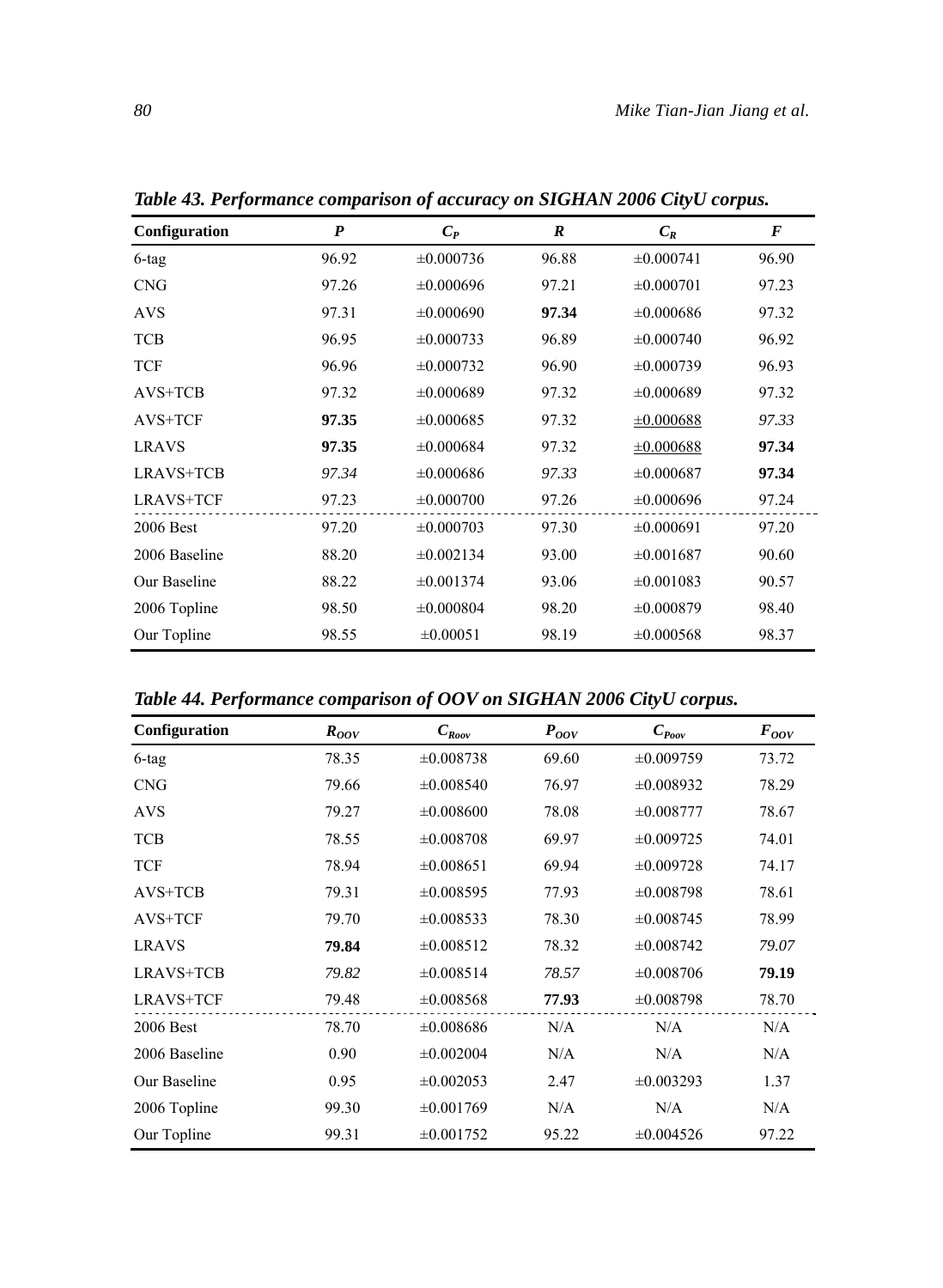| Configuration    | $\boldsymbol{P}$ | $C_P$          | $\boldsymbol{R}$ | $C_R$          | $\bm{F}$ |
|------------------|------------------|----------------|------------------|----------------|----------|
| 6-tag            | 92.51            | $\pm 0.001338$ | 93.79            | $\pm 0.001227$ | 93.14    |
| <b>CNG</b>       | 93.54            | $\pm 0.001250$ | 94.38            | $\pm 0.001170$ | 93.96    |
| <b>AVS</b>       | 93.43            | $\pm 0.001259$ | 94.41            | $\pm 0.001167$ | 93.92    |
| <b>TCB</b>       | 92.54            | $\pm 0.001335$ | 93.75            | $\pm 0.001230$ | 93.14    |
| <b>TCF</b>       | 92.54            | $\pm 0.001335$ | 93.72            | $\pm 0.001233$ | 93.13    |
| AVS+TCB          | 93.43            | $\pm 0.001259$ | 94.37            | $\pm 0.001171$ | 93.90    |
| AVS+TCF          | 93.42            | $\pm 0.001260$ | 94.32            | $\pm 0.001176$ | 93.87    |
| <b>LRAVS</b>     | 93.59            | $\pm 0.001245$ | 94.44            | $\pm 0.001164$ | 94.01    |
| LRAVS+TCB        | 93.54            | $\pm 0.001250$ | 94.40            | $\pm 0.001168$ | 93.97    |
| <b>LRAVS+TCF</b> | 93.40            | $\pm 0.001262$ | 94.30            | $\pm 0.001178$ | 93.85    |
| 2006 Best        | 92.60            | $\pm 0.001330$ | 94.00            | $\pm 0.001207$ | 93.30    |
| 2006 Baseline    | 79.00            | $\pm 0.002694$ | 86.90            | $\pm 0.002231$ | 82.80    |
| Our Baseline     | 79.04            | $\pm 0.002069$ | 86.87            | $\pm 0.001717$ | 82.77    |
| 2006 Topline     | 97.60            | $\pm 0.001012$ | 96.10            | $\pm 0.00128$  | 96.80    |
| Our Topline      | 97.59            | $\pm 0.000779$ | 96.08            | $\pm 0.000986$ | 96.83    |

*Table 45. Performance comparison of accuracy on SIGHAN 2006 PKU corpus.* 

*Table 46. Performance comparison of OOV on SIGHAN 2006 PKU corpus.* 

| Configuration | $R_{OOV}$ | $C_{\mathit{Root}}$ | $P_{OOV}$ | $C_{\text{Poov}}$ | $F_{OOV}$ |
|---------------|-----------|---------------------|-----------|-------------------|-----------|
| 6-tag         | 70.51     | $\pm 0.007834$      | 70.70     | $\pm 0.00782$     | 70.60     |
| <b>CNG</b>    | 74.97     | $\pm 0.007442$      | 78.04     | $\pm 0.007112$    | 76.47     |
| <b>AVS</b>    | 74.57     | $\pm 0.007481$      | 77.78     | $\pm 0.007142$    | 76.14     |
| <b>TCB</b>    | 70.73     | $\pm 0.007817$      | 70.90     | $\pm 0.007804$    | 70.81     |
| <b>TCF</b>    | 70.96     | $\pm 0.007799$      | 70.19     | $\pm 0.007859$    | 70.57     |
| $AVS+TCB$     | 74.51     | $\pm 0.007487$      | 77.68     | $\pm 0.007154$    | 76.06     |
| AVS+TCF       | 74.14     | $\pm 0.007522$      | 77.13     | $\pm 0.007215$    | 75.61     |
| <b>LRAVS</b>  | 75.28     | $\pm 0.007411$      | 77.93     | $\pm 0.007125$    | 76.58     |
| LRAVS+TCB     | 75.13     | $\pm 0.007427$      | 77.68     | $\pm 0.007154$    | 76.38     |
| LRAVS+TCF     | 74.53     | $\pm 0.007486$      | 77.03     | $\pm 0.007226$    | 75.76     |
| 2006 Best     | 70.70     | $\pm 0.007819$      | N/A       | N/A               | N/A       |
| 2006 Baseline | 1.10      | $\pm 0.001792$      | N/A       | N/A               | N/A       |
| Our Baseline  | 1.11      | $\pm 0.001803$      | 3.42      | $\pm 0.003124$    | 1.68      |
| 2006 Topline  | 98.90     | $\pm 0.001792$      | N/A       | N/A               | N/A       |
| Our Topline   | 98.94     | $\pm 0.001762$      | 92.56     | $\pm 0.004507$    | 95.65     |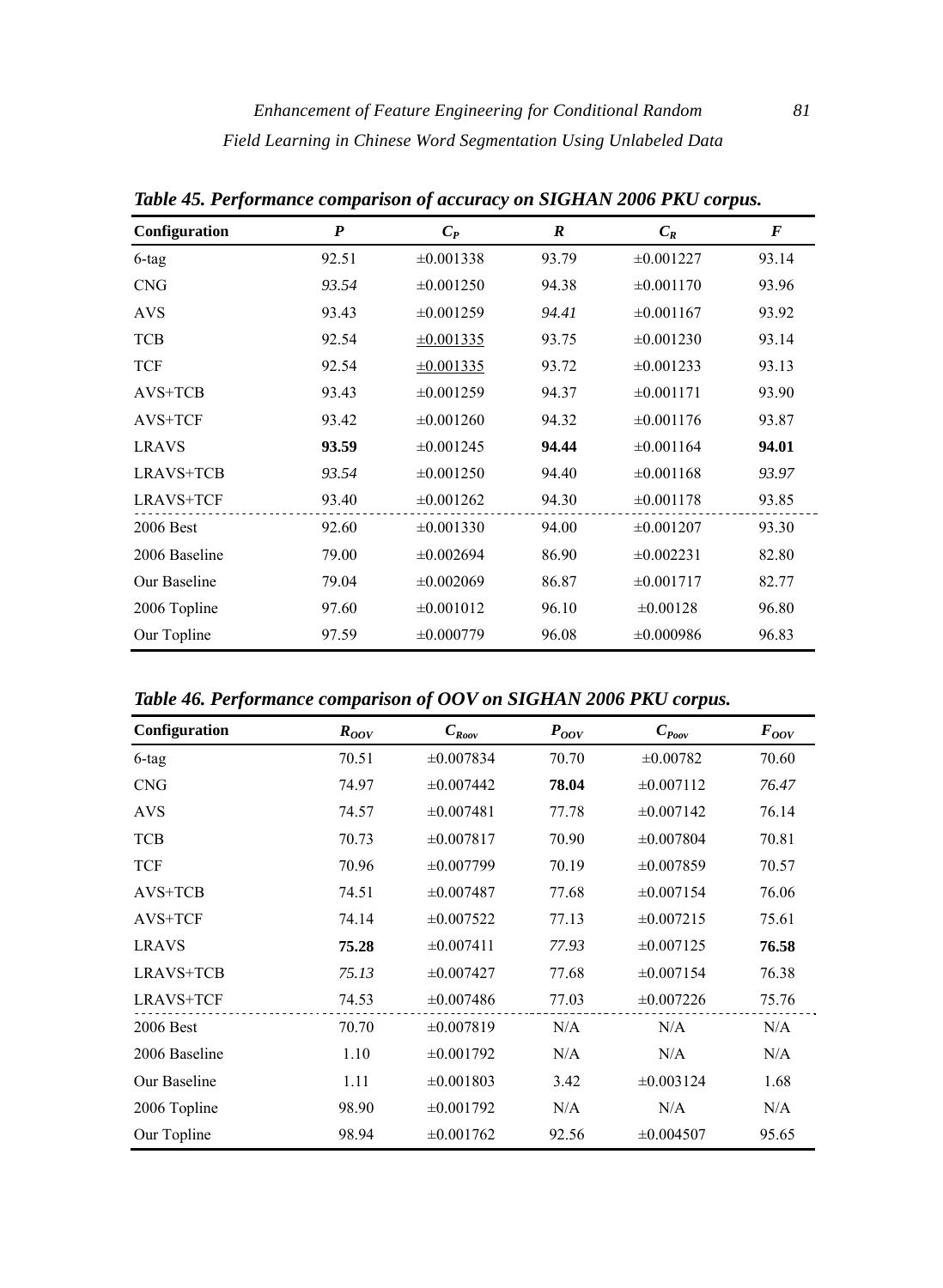| Configuration | P     | $C_P$          | R     | $C_R$          | $\bm{F}$ |
|---------------|-------|----------------|-------|----------------|----------|
| 6-tag         | 96.44 | $\pm 0.001169$ | 95.71 | $\pm 0.001279$ | 96.08    |
| <b>CNG</b>    | 96.19 | $\pm 0.001208$ | 95.58 | $\pm 0.001298$ | 95.88    |
| <b>AVS</b>    | 96.30 | $\pm 0.001191$ | 95.84 | $\pm 0.001260$ | 96.07    |
| <b>TCB</b>    | 96.40 | $\pm 0.001177$ | 95.74 | $\pm 0.001275$ | 96.07    |
| <b>TCF</b>    | 96.35 | $\pm 0.001183$ | 95.69 | $\pm 0.001283$ | 96.02    |
| $AVS+TC$      | 96.38 | $\pm 0.001180$ | 95.87 | $\pm 0.001256$ | 96.12    |
| AVS+TCF       | 96.40 | $\pm 0.001177$ | 95.73 | $\pm 0.001276$ | 96.06    |
| <b>LRAVS</b>  | 96.22 | $\pm 0.001203$ | 95.85 | $\pm 0.001259$ | 96.04    |
| LRAVS+TCB     | 96.24 | $\pm 0.001200$ | 95.88 | $\pm 0.001255$ | 96.06    |
| LRAVS+TC      | 96.16 | $\pm 0.001213$ | 95.85 | $\pm 0.001259$ | 96.01    |
| 2006 Best     | 96.10 | $\pm 0.001222$ | 96.40 | $\pm 0.001176$ | 96.30    |
| 2006 Baseline | 90.00 | $\pm 0.001984$ | 94.90 | $\pm 0.001455$ | 92.40    |
| Our Baseline  | 90.03 | $\pm 0.001891$ | 94.94 | $\pm 0.001384$ | 92.42    |
| 2006 Topline  | 99.30 | $\pm 0.000551$ | 99.10 | $\pm 0.000625$ | 99.20    |
| Our Topline   | 99.28 | $\pm 0.000534$ | 99.08 | $\pm 0.000603$ | 99.18    |

*Table 47. Performance comparison of accuracy on SIGHAN 2006 MSR corpus.* 

*Table 48. Performance comparison of OOV on SIGHAN 2006 MSR corpus.* 

| Configuration    | $R_{OOV}$ | $C_{Row}$      | $P_{OOV}$ | $C_{\it{Poov}}$ | $F_{OOV}$ |
|------------------|-----------|----------------|-----------|-----------------|-----------|
| $6$ -tag         | 66.57     | $\pm 0.016171$ | 55.62     | $\pm 0.017031$  | 60.60     |
| <b>CNG</b>       | 61.60     | $\pm 0.016672$ | 58.23     | $\pm 0.016906$  | 59.87     |
| <b>AVS</b>       | 64.60     | $\pm 0.016393$ | 60.83     | $\pm 0.016733$  | 62.66     |
| <b>TCB</b>       | 66.86     | $\pm 0.016136$ | 55.95     | $\pm 0.017018$  | 60.92     |
| <b>TCF</b>       | 66.42     | $\pm 0.016189$ | 54.67     | $\pm 0.017065$  | 59.97     |
| $AVS+TCB$        | 64.72     | $\pm 0.016380$ | 61.19     | $\pm 0.016705$  | 62.91     |
| AVS+TCF          | 62.78     | $\pm 0.016571$ | 59.86     | $\pm 0.016803$  | 61.28     |
| <b>LRAVS</b>     | 63.92     | $\pm 0.016462$ | 59.94     | $\pm 0.016797$  | 61.87     |
| LRAVS+TCB        | 62.87     | $\pm 0.016563$ | 60.40     | $\pm 0.016765$  | 61.61     |
| <b>LRAVS+TCF</b> | 62.96     | $\pm 0.016554$ | 59.56     | $\pm 0.016824$  | 61.21     |
| 2006 Best        | 61.20     | $\pm 0.016704$ | N/A       | N/A             | N/A       |
| 2006 Baseline    | 2.20      | $\pm 0.005028$ | N/A       | N/A             | N/A       |
| Our Baseline     | 2.17      | $\pm 0.004999$ | 11.13     | $\pm 0.010780$  | 3.64      |
| 2006 Topline     | 99.90     | $\pm 0.001083$ | N/A       | N/A             | N/A       |
| Our Topline      | 99.85     | $\pm 0.001313$ | 99.24     | $\pm 0.002975$  | 99.55     |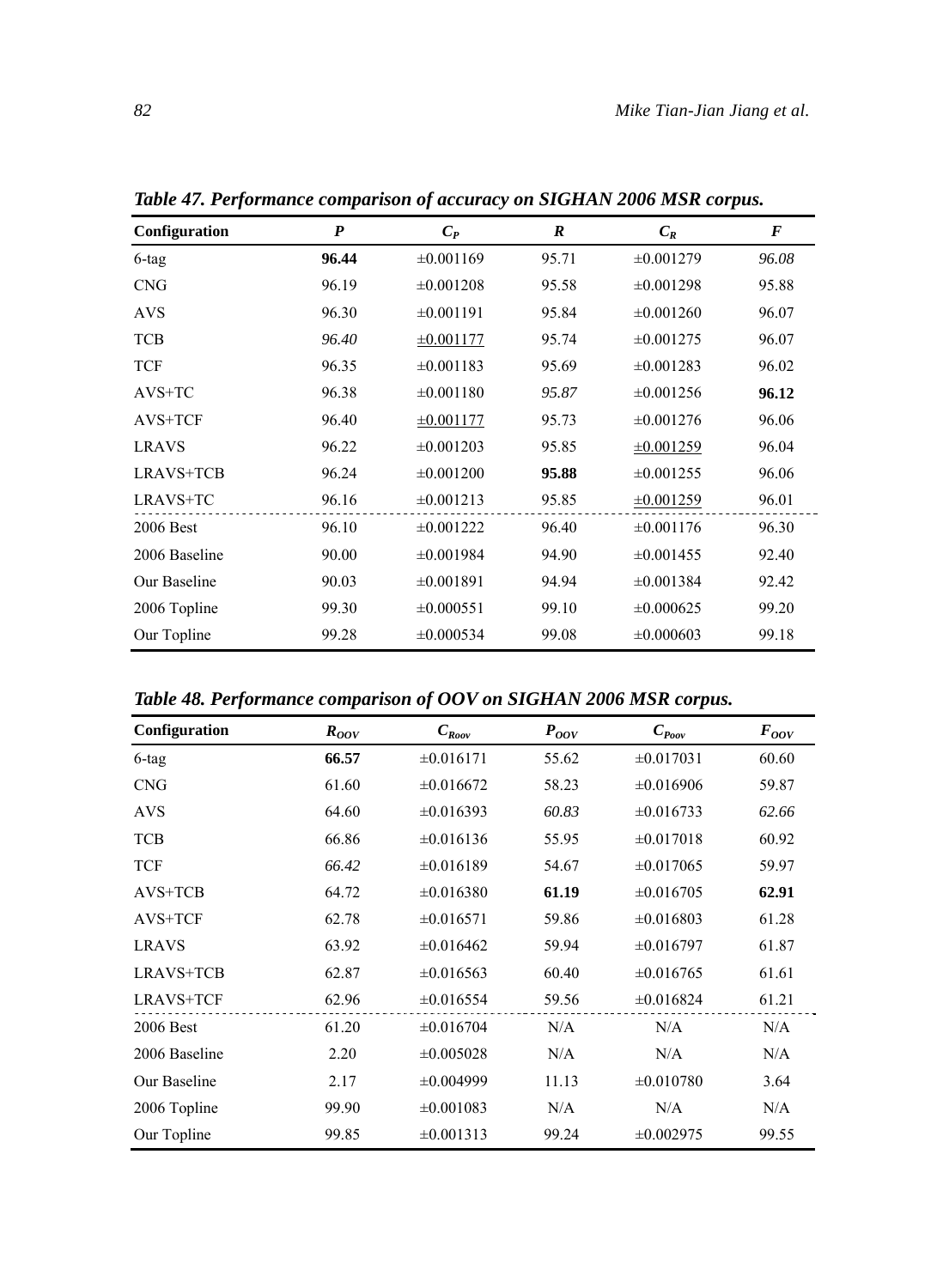| Configuration    | P     | $C_P$          | $\boldsymbol{R}$ | $C_R$          | $\bm{F}$ |
|------------------|-------|----------------|------------------|----------------|----------|
| $6$ -tag         | 82.36 | $\pm 0.002526$ | 83.25            | $\pm 0.002475$ | 82.80    |
| <b>CNG</b>       | 83.00 | $\pm 0.002490$ | 83.77            | $\pm 0.002444$ | 83.38    |
| <b>AVS</b>       | 83.09 | $\pm 0.002484$ | 83.83            | $\pm 0.002440$ | 83.46    |
| <b>TCB</b>       | 82.28 | $\pm 0.002531$ | 83.20            | $\pm 0.002478$ | 82.74    |
| <b>TCF</b>       | 82.54 | $\pm 0.002516$ | 83.37            | $\pm 0.002468$ | 82.95    |
| $AVS+TCB$        | 82.83 | $\pm 0.002499$ | 83.62            | $\pm 0.002453$ | 83.23    |
| AVS+TCF          | 82.97 | $\pm 0.002492$ | 83.80            | $\pm 0.002442$ | 83.38    |
| <b>LRAVS</b>     | 82.98 | $\pm 0.002491$ | 83.78            | $\pm 0.002443$ | 83.38    |
| LRAVS+TCB        | 83.03 | $\pm 0.002488$ | 83.80            | $\pm 0.002442$ | 83.42    |
| <b>LRAVS+TCF</b> | 82.86 | $\pm 0.002498$ | 83.72            | $\pm 0.002447$ | 83.29    |
| 2008 Best        | 94.40 | $\pm 0.001527$ | 95.01            | $\pm 0.001445$ | 94.70    |
| 2008 Baseline    | 82.32 | $\pm 0.002534$ | 89.78            | $\pm 0.002012$ | 85.69    |
| Our Baseline     | 80.99 | $\pm 0.002601$ | 89.29            | $\pm 0.002050$ | 84.93    |
| 2008 Topline     | 98.80 | $\pm 0.000723$ | 98.23            | $\pm 0.000876$ | 98.52    |
| Our Topline      | 98.53 | $\pm 0.000796$ | 97.84            | $\pm 0.000963$ | 98.19    |

*Table 49. Performance comparison of accuracy on SIGHAN 2008 AS corpus.* 

*Table 50. Performance comparison of OOV on SIGHAN 2008 AS corpus.* 

| Configuration               | $R_{OOV}$ | $C_{\mathit{Root}}$ | $P_{OOV}$ | $C_{\it{Poov}}$ | $F_{OOV}$ |
|-----------------------------|-----------|---------------------|-----------|-----------------|-----------|
| 6-tag                       | 62.85     | $\pm 0.011258$      | 55.49     | $\pm 0.011580$  | 58.94     |
| $\ensuremath{\mathrm{CNG}}$ | 63.78     | $\pm 0.011199$      | 63.07     | $\pm 0.011245$  | 63.42     |
| <b>AVS</b>                  | 63.38     | $\pm 0.011225$      | 62.50     | $\pm 0.011280$  | 62.94     |
| <b>TCB</b>                  | 62.42     | $\pm 0.011285$      | 55.61     | $\pm 0.011576$  | 58.82     |
| <b>TCF</b>                  | 63.61     | $\pm 0.011210$      | 56.22     | $\pm 0.011560$  | 59.69     |
| $AVS+TCB$                   | 62.89     | $\pm 0.011256$      | 60.88     | $\pm 0.011371$  | 61.87     |
| AVS+TCF                     | 63.60     | $\pm 0.011211$      | 61.80     | $\pm 0.011321$  | 62.68     |
| <b>LRAVS</b>                | 63.30     | $\pm 0.01123$       | 62.19     | $\pm 0.011298$  | 62.74     |
| LRAVS+TCB                   | 63.34     | $\pm 0.011228$      | 62.27     | $\pm 0.011294$  | 62.80     |
| <b>LRAVS+TCF</b>            | 62.81     | $\pm 0.011261$      | 61.71     | $\pm 0.011326$  | 62.25     |
| <b>2008 Best</b>            | 74.04     | $\pm 0.010215$      | 76.49     | $\pm 0.009881$  | 75.24     |
| 2008 Baseline               | 2.08      | $\pm 0.003325$      | 6.78      | $\pm 0.005858$  | 3.19      |
| Our Baseline                | 4.03      | $\pm 0.004583$      | 8.08      | $\pm 0.006348$  | 5.38      |
| 2008 Topline                | 99.32     | $\pm 0.001915$      | 96.42     | $\pm 0.004329$  | 97.84     |
| Our Topline                 | 99.40     | $\pm 0.001795$      | 96.41     | $\pm 0.004337$  | 97.88     |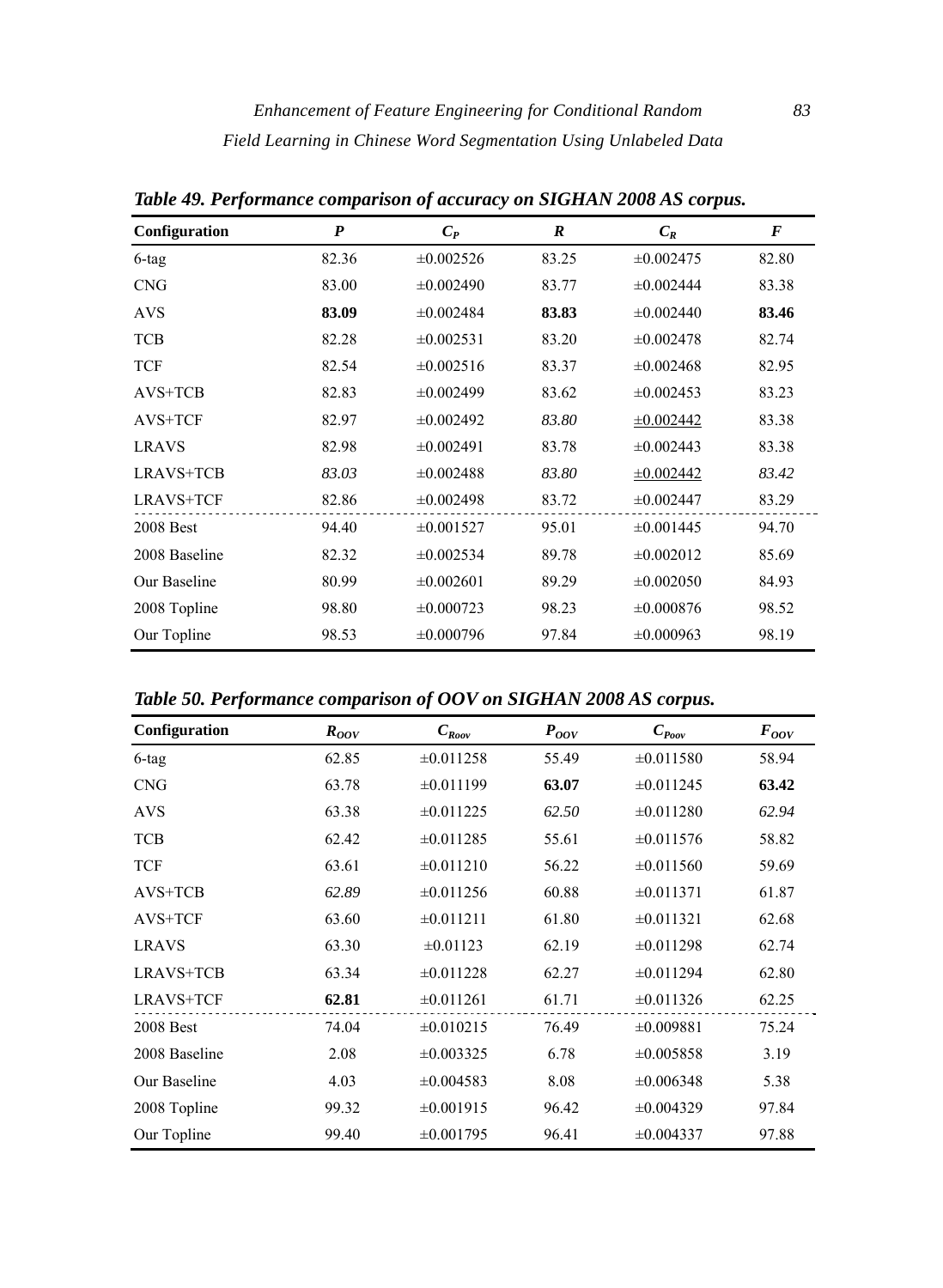| Configuration | P     | $C_P$          | R     | $C_R$          | $\bm{F}$ |
|---------------|-------|----------------|-------|----------------|----------|
| 6-tag         | 95.56 | $\pm 0.001682$ | 95.51 | $\pm 0.001691$ | 95.54    |
| <b>CNG</b>    | 95.54 | $\pm 0.001686$ | 95.53 | $\pm 0.001688$ | 95.54    |
| <b>AVS</b>    | 95.68 | $\pm 0.001660$ | 95.71 | $\pm 0.001655$ | 95.70    |
| <b>TCB</b>    | 95.54 | $\pm 0.001687$ | 95.54 | $\pm 0.001687$ | 95.54    |
| <b>TCF</b>    | 95.52 | $\pm 0.001689$ | 95.54 | $\pm 0.001685$ | 95.53    |
| $AVS+TCB$     | 95.58 | $\pm 0.001680$ | 95.61 | $\pm 0.001674$ | 95.59    |
| AVS+TCF       | 95.98 | $\pm 0.001605$ | 95.96 | $\pm 0.001609$ | 95.97    |
| <b>LRAVS</b>  | 95.55 | $\pm 0.001684$ | 95.56 | $\pm 0.001682$ | 95.56    |
| LRAVS+TCB     | 95.53 | $\pm 0.001687$ | 95.56 | $\pm 0.001683$ | 95.55    |
| LRAVS+TCF     | 95.69 | $\pm 0.001658$ | 95.72 | $\pm 0.001653$ | 95.71    |
| 2008 Best     | 95.96 | $\pm 0.001386$ | 95.83 | $\pm 0.001408$ | 95.89    |
| 2008 Baseline | 84.27 | $\pm 0.002563$ | 88.64 | $\pm 0.002234$ | 86.40    |
| Our Baseline  | 84.05 | $\pm 0.002991$ | 88.86 | $\pm 0.002570$ | 86.39    |
| 2008 Topline  | 98.25 | $\pm 0.000923$ | 97.10 | $\pm 0.001181$ | 97.67    |
| Our Topline   | 98.42 | $\pm 0.001018$ | 97.55 | $\pm 0.001264$ | 97.98    |

*Table 51. Performance comparison of accuracy on SIGHAN 2008 CTB corpus.* 

*Table 52. Performance comparison of OOV on SIGHAN 2008 CTB corpus.* 

| Configuration    | $R_{OOV}$ | $C_{\text{Root}}$ | $P_{OOV}$ | $C_{\text{Poov}}$ | $F_{OOV}$ |
|------------------|-----------|-------------------|-----------|-------------------|-----------|
| 6-tag            | 77.63     | $\pm 0.014611$    | 70.56     | $\pm 0.01598$     | 73.92     |
| <b>CNG</b>       | 76.28     | $\pm 0.014915$    | 74.58     | $\pm 0.015266$    | 75.42     |
| <b>AVS</b>       | 77.69     | $\pm 0.014597$    | 75.87     | $\pm 0.015001$    | 76.77     |
| <b>TCB</b>       | 77.69     | $\pm 0.014597$    | 70.71     | $\pm 0.015955$    | 74.04     |
| <b>TCF</b>       | 77.69     | $\pm 0.014597$    | 71.03     | $\pm 0.015904$    | 74.21     |
| $AVS+TCB$        | 77.20     | $\pm 0.014710$    | 75.14     | $\pm 0.015153$    | 76.16     |
| AVS+TCF          | 78.86     | $\pm 0.014316$    | 77.43     | $\pm 0.014657$    | 78.14     |
| <b>LRAVS</b>     | 77.11     | $\pm 0.014731$    | 75.21     | $\pm 0.015139$    | 76.15     |
| LRAVS+TCB        | 77.04     | $\pm 0.014745$    | 75.19     | $\pm 0.015142$    | 76.11     |
| <b>LRAVS+TCF</b> | 78.15     | $\pm 0.014488$    | 76.50     | $\pm 0.014865$    | 77.32     |
| <b>2008 Best</b> | 77.30     | $\pm 0.014687$    | 77.61     | $\pm 0.014615$    | 77.45     |
| 2008 Baseline    | 2.83      | $\pm 0.005814$    | 7.69      | $\pm 0.009341$    | 4.14      |
| Our Baseline     | 1.54      | $\pm 0.004313$    | 3.34      | $\pm 0.006298$    | 2.10      |
| 2008 Topline     | 99.20     | $\pm 0.003123$    | 97.07     | $\pm 0.005913$    | 98.12     |
| Our Topline      | 99.54     | $\pm 0.002375$    | 97.56     | $\pm 0.005409$    | 98.54     |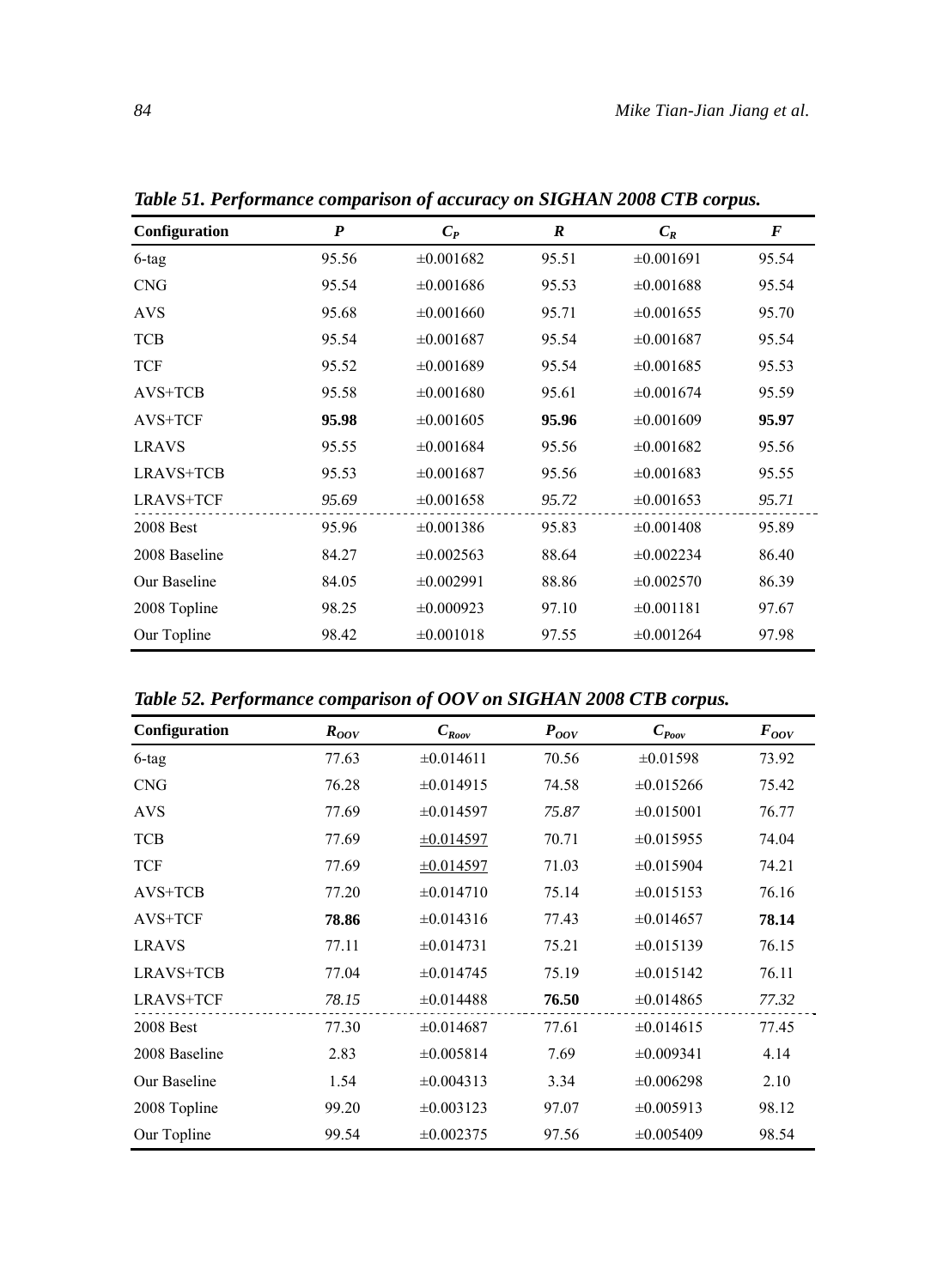| Configuration    | P     | $C_P$          | $\boldsymbol{R}$ | $C_R$          | $\bm{F}$ |
|------------------|-------|----------------|------------------|----------------|----------|
| $6$ -tag         | 93.55 | $\pm 0.001259$ | 93.09            | $\pm 0.001300$ | 93.32    |
| <b>CNG</b>       | 93.84 | $\pm 0.001232$ | 93.90            | $\pm 0.001226$ | 93.87    |
| <b>AVS</b>       | 93.69 | $\pm 0.001246$ | 93.72            | $\pm 0.001243$ | 93.71    |
| <b>TCB</b>       | 93.60 | $\pm 0.001254$ | 93.14            | $\pm 0.001295$ | 93.37    |
| <b>TCF</b>       | 93.46 | $\pm 0.001267$ | 93.11            | $\pm 0.001298$ | 93.28    |
| AVS+TCB          | 93.79 | $\pm 0.001237$ | 93.78            | $\pm 0.001238$ | 93.78    |
| AVS+TCF          | 93.75 | $\pm 0.001240$ | 93.81            | $\pm 0.001235$ | 93.78    |
| <b>LRAVS</b>     | 93.76 | $\pm 0.001240$ | 93.83            | $\pm 0.001233$ | 93.79    |
| LRAVS+TCB        | 93.78 | $\pm 0.001238$ | 93.86            | $\pm 0.001230$ | 93.82    |
| <b>LRAVS+TCF</b> | 93.73 | $\pm 0.001242$ | 93.81            | $\pm 0.001235$ | 93.77    |
| 2008 Best        | 94.07 | $\pm 0.001210$ | 94.02            | $\pm 0.001214$ | 94.05    |
| 2008 Baseline    | 87.16 | $\pm 0.001714$ | 92.00            | $\pm 0.001390$ | 89.51    |
| Our Baseline     | 87.18 | $\pm 0.001713$ | 91.99            | $\pm 0.001391$ | 89.52    |
| 2008 Topline     | 98.17 | $\pm 0.000687$ | 97.35            | $\pm 0.000823$ | 97.76    |
| Our Topline      | 98.17 | $\pm 0.000687$ | 97.35            | $\pm 0.000823$ | 97.76    |

*Table 53. Performance comparison of accuracy on SIGHAN 2008 NCC corpus.* 

*Table 54. Performance comparison of OOV on SIGHAN 2008 NCC corpus.* 

| Configuration    | $R_{OOV}$ | $C_{Row}$      | $P_{OOV}$ | $C_{\text{poov}}$ | $F_{OOV}$ |
|------------------|-----------|----------------|-----------|-------------------|-----------|
| 6-tag            | 62.32     | $\pm 0.0114$   | 51.51     | $\pm 0.011758$    | 56.40     |
| <b>CNG</b>       | 60.43     | $\pm 0.011504$ | 59.39     | $\pm 0.011554$    | 59.90     |
| <b>AVS</b>       | 59.76     | $\pm 0.011537$ | 57.86     | $\pm 0.011617$    | 58.79     |
| <b>TCB</b>       | 63.28     | $\pm 0.011341$ | 52.30     | $\pm 0.011751$    | 57.27     |
| <b>TCF</b>       | 62.86     | $\pm 0.011367$ | 52.73     | $\pm 0.011745$    | 57.35     |
| $AVS+TCB$        | 60.30     | $\pm 0.011511$ | 58.43     | $\pm 0.011595$    | 59.35     |
| AVS+TCF          | 59.91     | $\pm 0.01153$  | 58.64     | $\pm 0.011586$    | 59.27     |
| <b>LRAVS</b>     | 60.08     | $\pm 0.011522$ | 59.31     | $\pm 0.011557$    | 59.69     |
| LRAVS+TCB        | 60.32     | $\pm 0.01151$  | 59.49     | $\pm 0.011549$    | 59.90     |
| <b>LRAVS+TCF</b> | 60.23     | $\pm 0.011514$ | 59.21     | $\pm 0.011562$    | 59.72     |
| 2008 Best        | 61.79     | $\pm 0.011431$ | 59.84     | $\pm 0.011533$    | 60.80     |
| 2008 Baseline    | 2.73      | $\pm 0.003834$ | 18.58     | $\pm 0.00915$     | 4.76      |
| Our Baseline     | 2.73      | $\pm 0.003831$ | 18.58     | $\pm 0.009151$    | 4.75      |
| 2008 Topline     | 99.33     | $\pm 0.001919$ | 92.03     | $\pm 0.006372$    | 95.54     |
| Our Topline      | 99.34     | $\pm 0.001911$ | 92.04     | $\pm 0.006368$    | 95.55     |